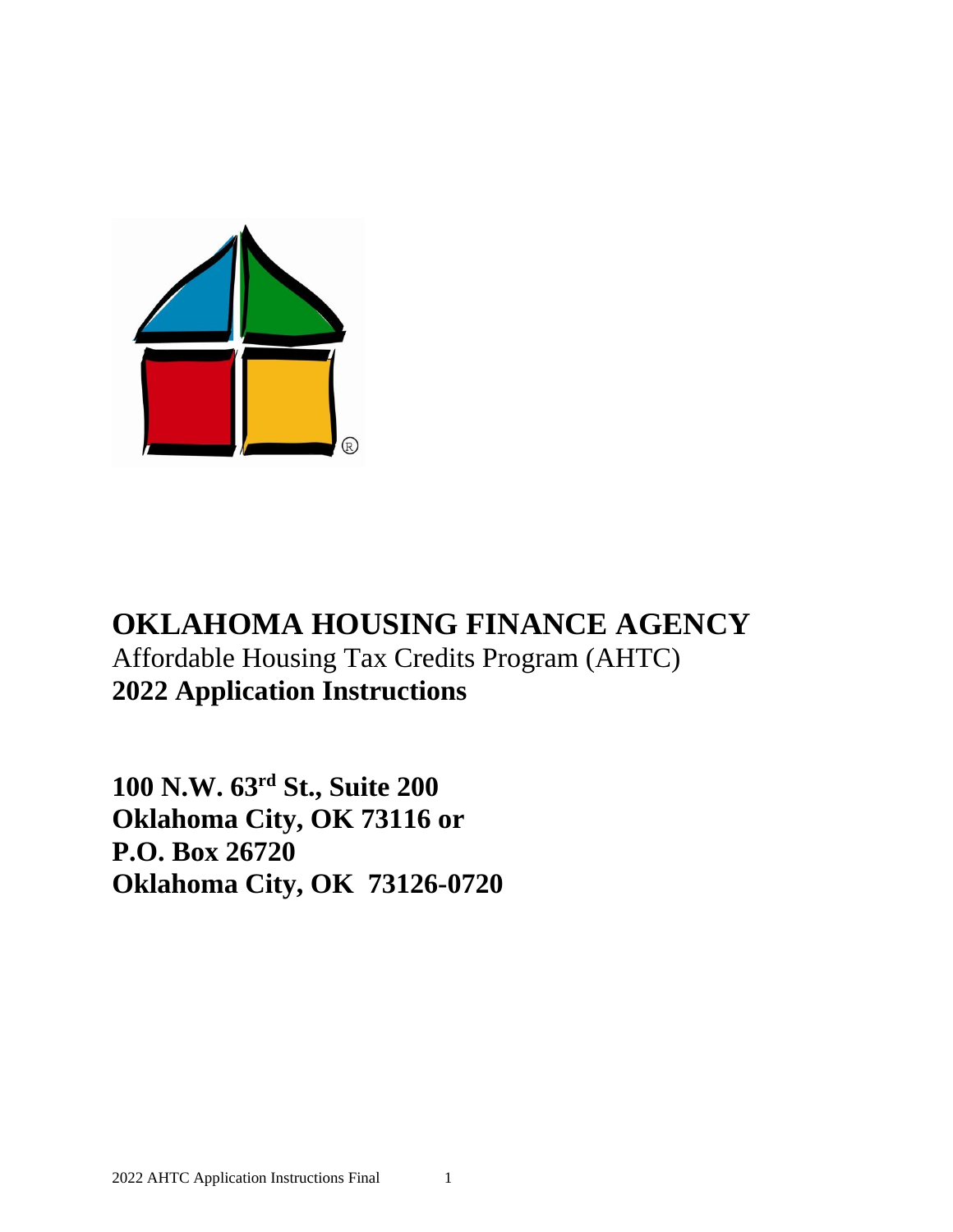| 1.                                                                                                        |  |
|-----------------------------------------------------------------------------------------------------------|--|
| 2.                                                                                                        |  |
| 3.                                                                                                        |  |
| $\overline{4}$ .                                                                                          |  |
| 5.                                                                                                        |  |
| 6.                                                                                                        |  |
| 7.                                                                                                        |  |
| 8.                                                                                                        |  |
|                                                                                                           |  |
| 9.                                                                                                        |  |
| 10.                                                                                                       |  |
| 11.                                                                                                       |  |
|                                                                                                           |  |
| 1.                                                                                                        |  |
| 2.                                                                                                        |  |
| 3.                                                                                                        |  |
| 4.                                                                                                        |  |
| 5.                                                                                                        |  |
| 6.                                                                                                        |  |
| 7.                                                                                                        |  |
| 8.                                                                                                        |  |
| 9.                                                                                                        |  |
| 10.                                                                                                       |  |
| 11.                                                                                                       |  |
| 12.                                                                                                       |  |
|                                                                                                           |  |
|                                                                                                           |  |
|                                                                                                           |  |
|                                                                                                           |  |
|                                                                                                           |  |
|                                                                                                           |  |
| Attachment #7 - Section 42 Leasing Language, Development Services, & Referral Acceptance Certification 42 |  |
|                                                                                                           |  |

# **Table of Contents**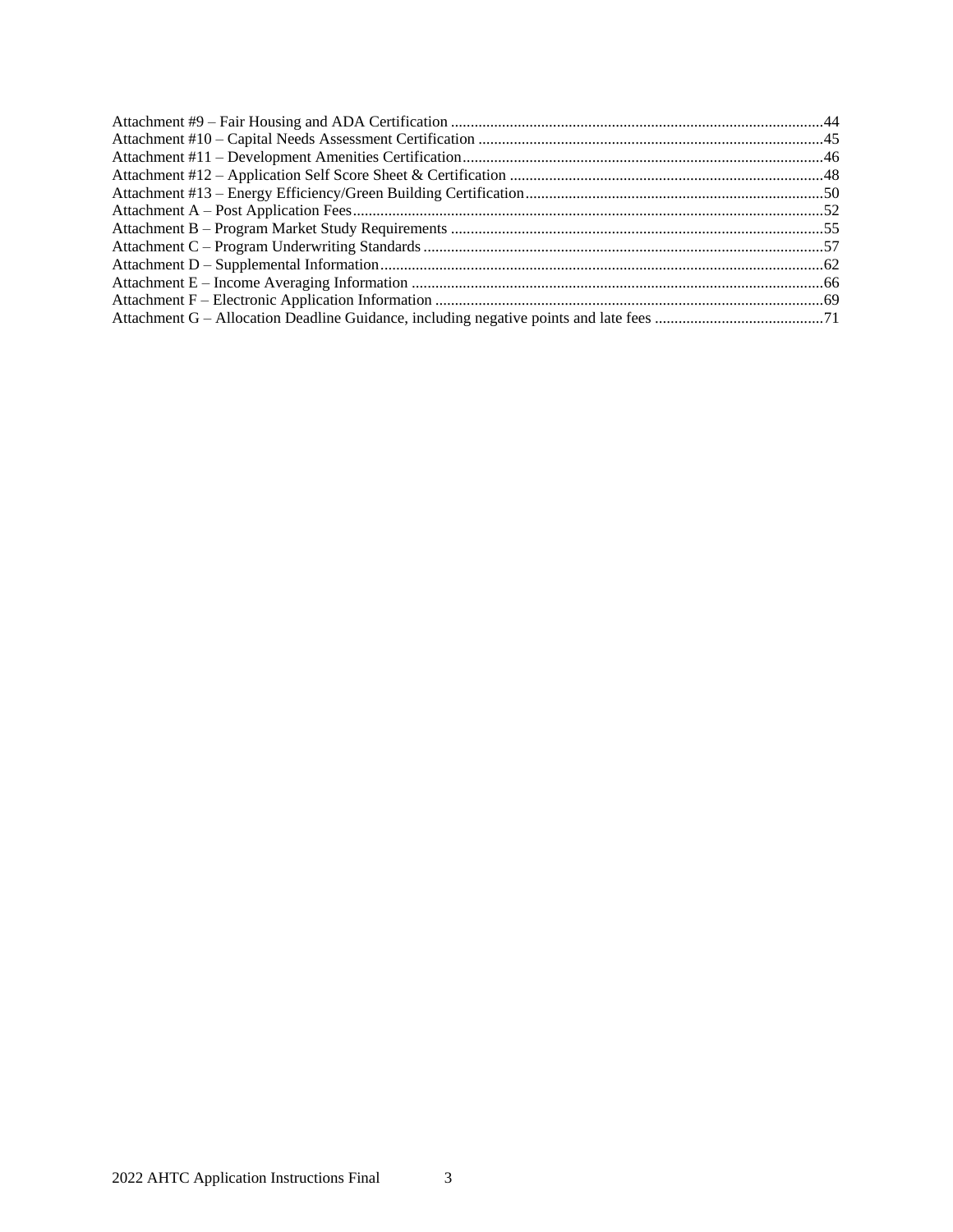## **AHTC Application Instructions**

## <span id="page-3-0"></span>**Qualified Allocation Plan (QAP)**

The Oklahoma Housing Finance Agency (OHFA) QAP consists of the Application Instructions, Application Form, and Title 330, Chapter 36 Affordable Housing Tax Credit (AHTC) Program Rules. In any instance where there is a conflict between the Rules and the Instructions and/or the Application Form, the Rules shall control. In any instance where there is a conflict between Oklahoma's QAP and Section 42 of the IRS Code, the IRS Code shall control. However, OHFA in discharging our responsibility as the state housing credit agency has chosen to be more restrictive than the Code in applying some of the requirements of Sec. 42. All parts of the QAP can be accessed on OHFA's website, [www.ohfa.org.](http://www.ohfa.org/)

It is the responsibility of the Applicant to confirm with OHFA the Application instructions and forms are the current ones in use. The instructions, forms, and the information contained herein are effective January 1, 2022.

For Reference Only: Section 42 (m) requirements can be found addressed in the following sections:

 $(1)(A)(i)$  – "pursuant to a qualified allocation plan" - Chapter 36 Rules, 2022 Application Instructions, and 2022 Application Plan

 $(1)(A)(ii)$  – "notifies the chief executive officer" – Chapter 36 Rules

 $(1)(A)(iii)$  – "a comprehensive market study" – Threshold Criteria – Market Analysis & Attachment B

 $(1)(A)(iv)$  – "written explanation... not made in accordance" – Chapter 36 Rules

 $(1)(B)(i)$  – "appropriate to local conditions" – Selection Criteria - Development Location and Housing Characteristics

 $(1)(B)(ii)(I)$  – "projects serving the lowest income tenants" – Selection Criteria - Income Targeting  $(1)(B)(ii)(II)$  – "serve qualified tenants for the longest periods" - Term of Affordability – Selection Criteria

 $(1)(B)(ii)(III)$  – "located in qualified census tracts...and...which contributes to a concerted community revitalization plan" – Selection Criteria - Development Location and Housing **Characteristics** 

 $(1)(B)(iii)$  – "monitoring for compliance" – Chapter 36 Rules

 $(1)(C)(i)$  – "project location" – Selection Criteria - Development Location and Housing **Characteristics** 

 $(1)(C)(ii)$  – "housing needs characteristics" - Threshold Criteria - Amenities

 $(1)(C)(iii)$  – "project characteristics, including...as a part of a community revitalization plan" -Selection Criteria - Development Location and Housing Characteristics

 $(1)(C)$ iv) – "sponsor characteristics" – Threshold Criteria – Nonprofit and Capacity

 $(1)(C)(v)$  – "tenant populations with special housing needs" – Selection Criteria - Tenant Targeted Populations

 $(1)(C)(vi)$  – "public housing waiting lists" – Threshold Criteria – Certifications

 $(1)(C)(vii)$  – "tenant populations of individuals with children" - Selection Criteria

 $(1)(C)(viii)$  – "projects intended for eventual tenant ownership" – Selection Criteria

 $(1)(C)(ix)$  – "the energy efficiency of the project" –Selection Criteria

 $(1)(C)(x)$  – "the historic nature of the project" – Selection Criteria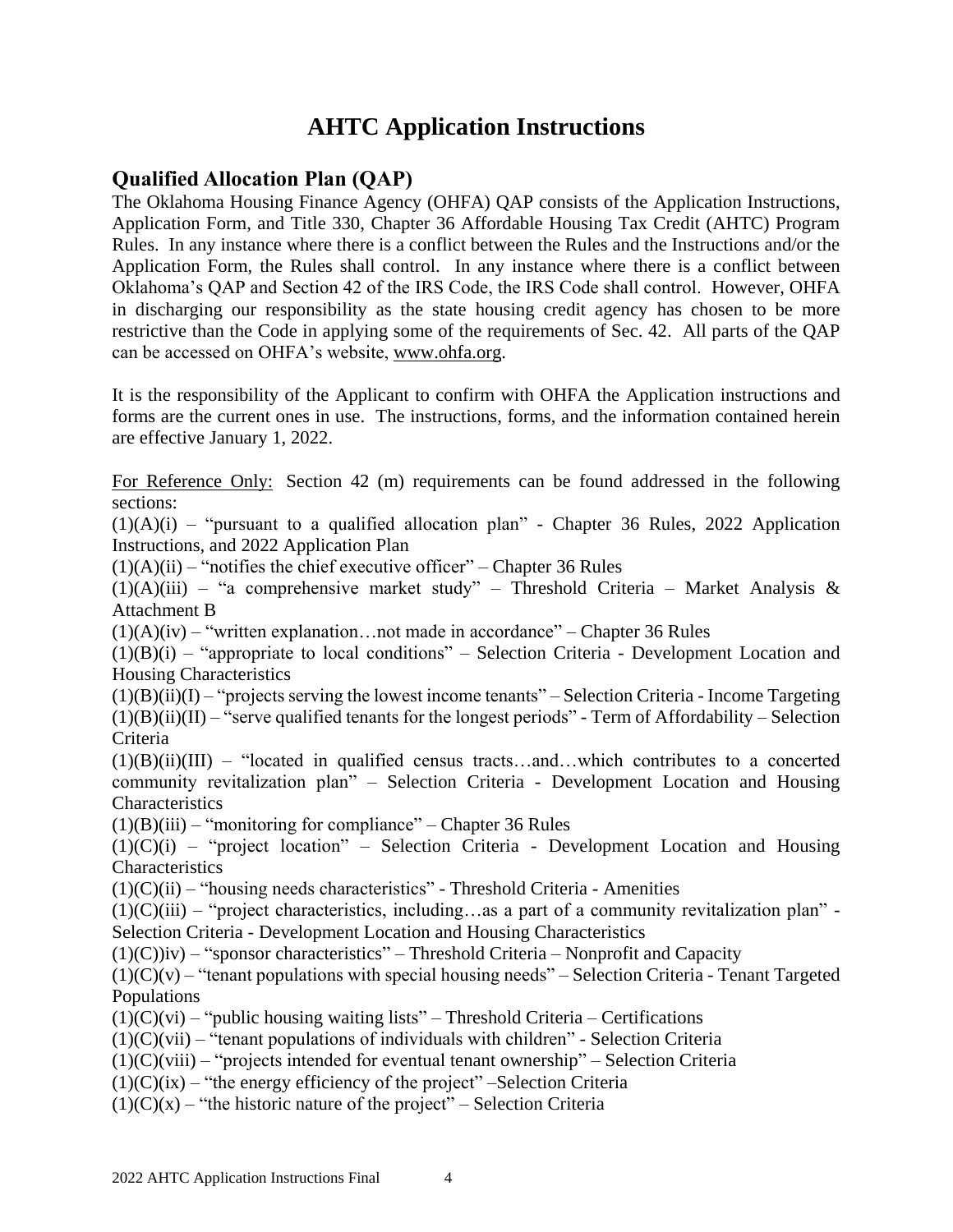A copy of Section 42 of the IRS Code can be found at [www.irs.gov.](http://www.irs.gov/)

## <span id="page-4-0"></span>**Introduction**

The purpose of the Oklahoma Affordable Housing Tax Credit Program is to expand the supply of new affordable rental units and rehabilitate existing rental housing for Qualifying Households by stimulating private investment.

## <span id="page-4-1"></span>**Eligible Activities**

- 1. Acquisition
- 2. Substantial Rehabilitation
- 3. New Construction (Urban or Rural)

For all Rehabilitation Developments that are current Tax Credit Developments, to be eligible to receive credits, Applications cannot be submitted prior to the end of the calendar year of the 15<sup>th</sup> year of the Compliance Period.

## <span id="page-4-2"></span>**Geographic Use of Development Resources**

For 2022, applications for new construction activities will not be accepted in the following City limits: Claremore, El Reno, and Enid.

## <span id="page-4-3"></span>**AHTCs Available for Award**

The total 2022 AHTC Program Allocation is not known at this time but is estimated to be \$9,800,000. The AHTC Program Allocation for 2021 was \$11,195,952 based on the Oklahoma population.

On July 21, 2021 the OHFA Board of Trustees voted to forward fund 2022 credits in the amount of \$1,316,679 to prior awardees from 2019-2020. This will reduce the amount of credits available for the Second Funding Period of 2022. OHFA Staff is recommending to the OHFA Board of Trustees that at the September 22, 2021 Meeting, they vote to approve to reserve a portion of 2022 AHTCs and State Tax Credits in an approximate amount not to exceed \$800,000. Therefore, an estimated \$4,900,000 in AHTCs will be available for the First Funding Period of 2022, and an estimated \$2,800,000 in AHTCs will be available for the Second Funding Period of 2022.

## <span id="page-4-4"></span>**Development Award Maximums**

The maximum amount of 9% Tax Credits that will be awarded to any Development requesting State Tax Credits in any County is \$650,000. The maximum amount of 9% Tax Credits that will be awarded to any Development not requesting State Tax Credits in any County is \$750,000. These maximums apply to all Developments, including those that receive either the 130% or the 120% boost.

Applicants applying for Tax Credits who are also a Choice Neighborhoods Implementation Grantee will be eligible to receive a maximum of \$1,000,000 in Federal Tax Credits. Tax Credits must be used to develop or rehab units in the same "Neighborhood" in which the Choice Neighborhoods Implementation Grant was awarded.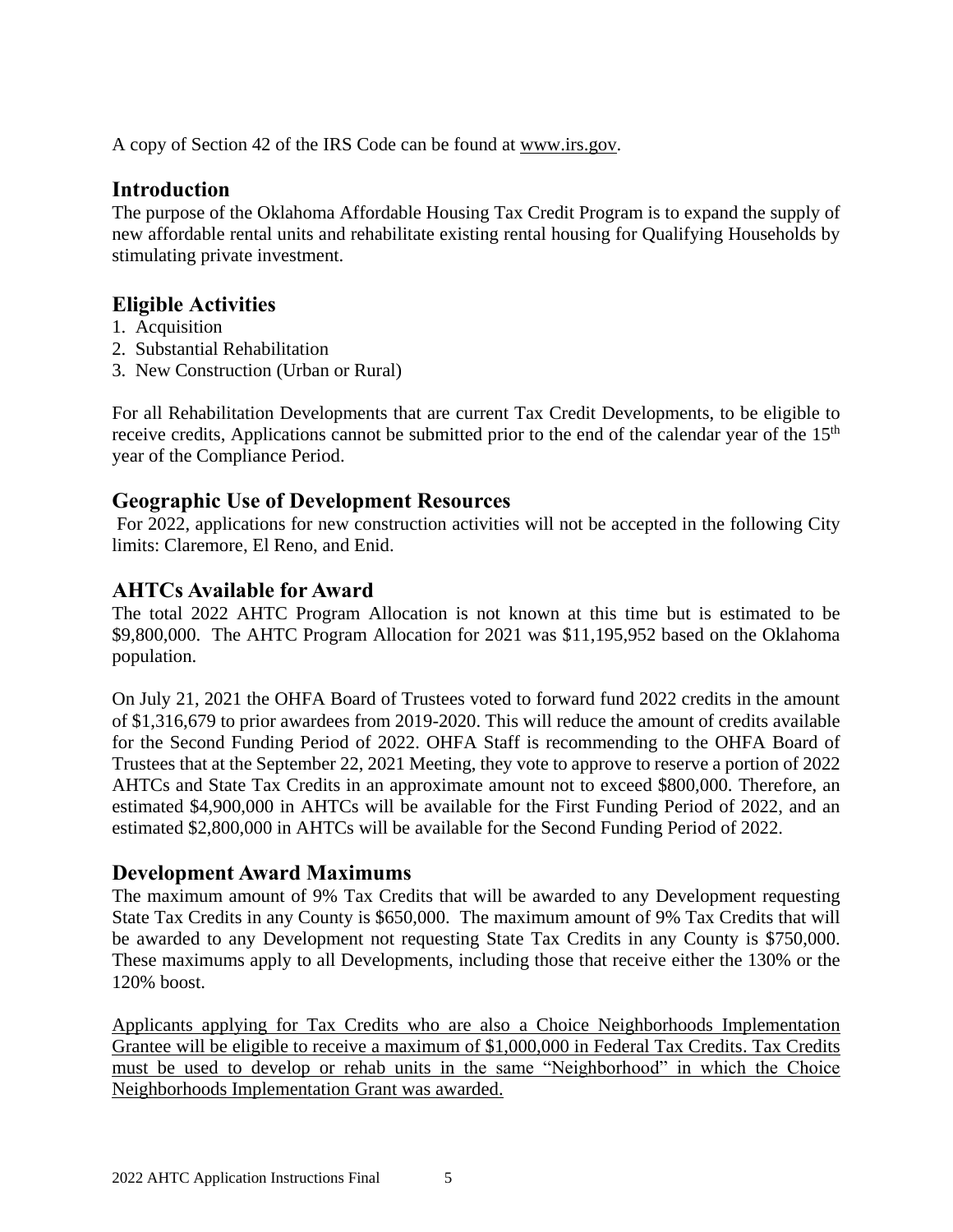Developments in conjunction with Multifamily Bond Applications are not limited in the amount of 4% Tax Credits that can be requested.

The amount of the Tax Credits requested cannot be increased after the Application has been submitted to OHFA. **After underwriting, the amount of Credits may be reduced. Credits also may be reduced at Carryover and/or final if the underwriting supports a lower amount.**

#### <span id="page-5-0"></span>**Application Questions**

Questions regarding any information contained in this Application Packet may be directed in writing to: Oklahoma Housing Finance Agency

Housing Development P.O. Box 26720 Oklahoma City, Oklahoma 73126-0720

All OHFA/Housing Development (HD) Staff can be accessed by email or phone. The area code is 405 and individual fax number for each Staff member is 419.9 last three digits (extension number).

| darrell.beavers@ohfa.org   | <b>Housing Development Director</b> | 419.8261 |
|----------------------------|-------------------------------------|----------|
| darlene.steeves@ohfa.org   | <b>HD</b> Administrative Assistant  | 419.8133 |
| danette.carr@ohfa.org      | <b>HD</b> Allocation Supervisor     | 419.8136 |
| alicia.thomas@ohfa.org     | <b>HD</b> Allocation Analyst        | 419.8137 |
| timothy.hicks@ohfa.org     | <b>HD</b> Allocation Analyst        | 419.8269 |
| sara.stephens@ohfa.org     | <b>HD Allocation Analyst</b>        | 419.8201 |
| corey.bornemann@ohfa.org   | <b>HD Allocation Analyst</b>        | 419.8134 |
| edgar.silva@ohfa.org       | <b>HD Allocation Analyst</b>        | 419.8135 |
| <b>Program Compliance:</b> |                                     |          |
| sandra.mcgougan@ohfa.org   | <b>HD Compliance Supervisor</b>     | 419.8271 |
| christina.nittler@ohfa.org | <b>HD Compliance Specialist</b>     | 419.8272 |
| senna.franklin@ohfa.org    | <b>HD Compliance Specialist</b>     | 419.8120 |
| bethany.rogers@ohfa.org    | <b>HD Compliance Specialist</b>     | 419.8131 |
| syleste.johnson@ohfa.org   | <b>HD Compliance Specialist</b>     | 419.8280 |
| sheri.pritchard@ohfa.org   | <b>HD Compliance Specialist</b>     | 419.8132 |

#### <span id="page-5-1"></span>**Technical Assistance Requests**

Staff is available to provide technical assistance regarding a variety of housing issues as they relate to individual Development Applications. Interested parties seeking technical assistance regarding affordable housing development are encouraged to make written requests citing the specific topics of interest. This allows Staff to perform appropriate research and prepare copied materials applicable to the meeting.

Drop-in technical assistance requests are not allowed.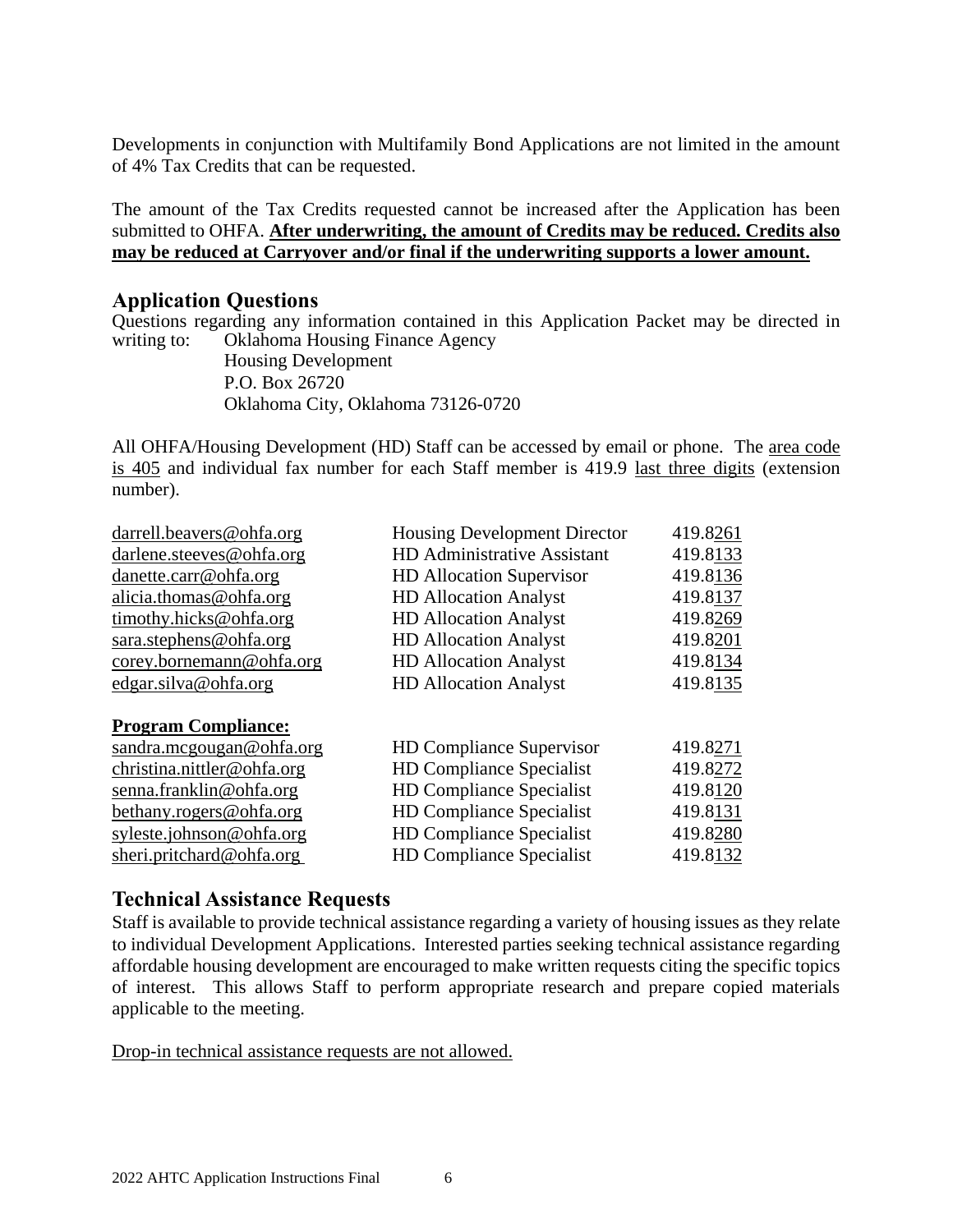## <span id="page-6-0"></span>**Timely Application Submission**

**There are two Funding Periods for which Applications will be accepted.** Applications for Funding Period One will be considered at the **May Board of Trustees Meeting**. Applications for Funding Period Two will be considered at the **November Board of Trustees Meeting.**

In 2022, All Applications for Funding Period One must be received no later than **3:00** p.m. CST **Thursday, January 6, 2022.** All Applications for Funding Period Two must be received no later than **3:00** p.m. CST **Thursday June 23, 2022.**

OHFA reserves the right to alter either of these dates due to any extenuating circumstances. In the event one or either of these dates changes due to extenuating circumstances, all potential applicants will be notified via email. This notice will also be posted on the OHFA website and social media pages.

LATE APPLICATIONS - No Applications will be accepted after **3:00 p.m**. on the Due Date.

**All information to be considered with an Application, including the fee, must be received by the deadline. See Attachment F for electronic submission requirements.**

#### **IT IS THE RESPONSIBILITY OF THE APPLICANT TO VERIFY TIMELY RECEIPT OF THE APPLICATION BY DESIGNATED STAFF.**

**An Application submitted in conjunction with a Tax Credit Application for another Program must be submitted before or at the same time as the Tax Credit Application**. The Applicant is encouraged to secure funding from these sources before submission of the Tax Credit Application.

## <span id="page-6-1"></span>**Application Fee is \$2,000.**

If payment is returned for insufficient funds, it will be deemed nonpayment and the amount to defray bank costs will be due. Failure to submit the total amount due may cause the Application not to be considered for funding. **The fee is due by the deadline. The fee must be paid via wire transfer, see Attachment F for more details.**

## <span id="page-6-2"></span>**Post Application Fees**

The AHTC Program utilizes a series of post Application fees. These fees are fully delineated in **Attachment A**.

#### <span id="page-6-3"></span>**Late Fees Assessment**

Late fees will be assessed and will accumulate per calendar day. For more detailed information **see Attachment A.**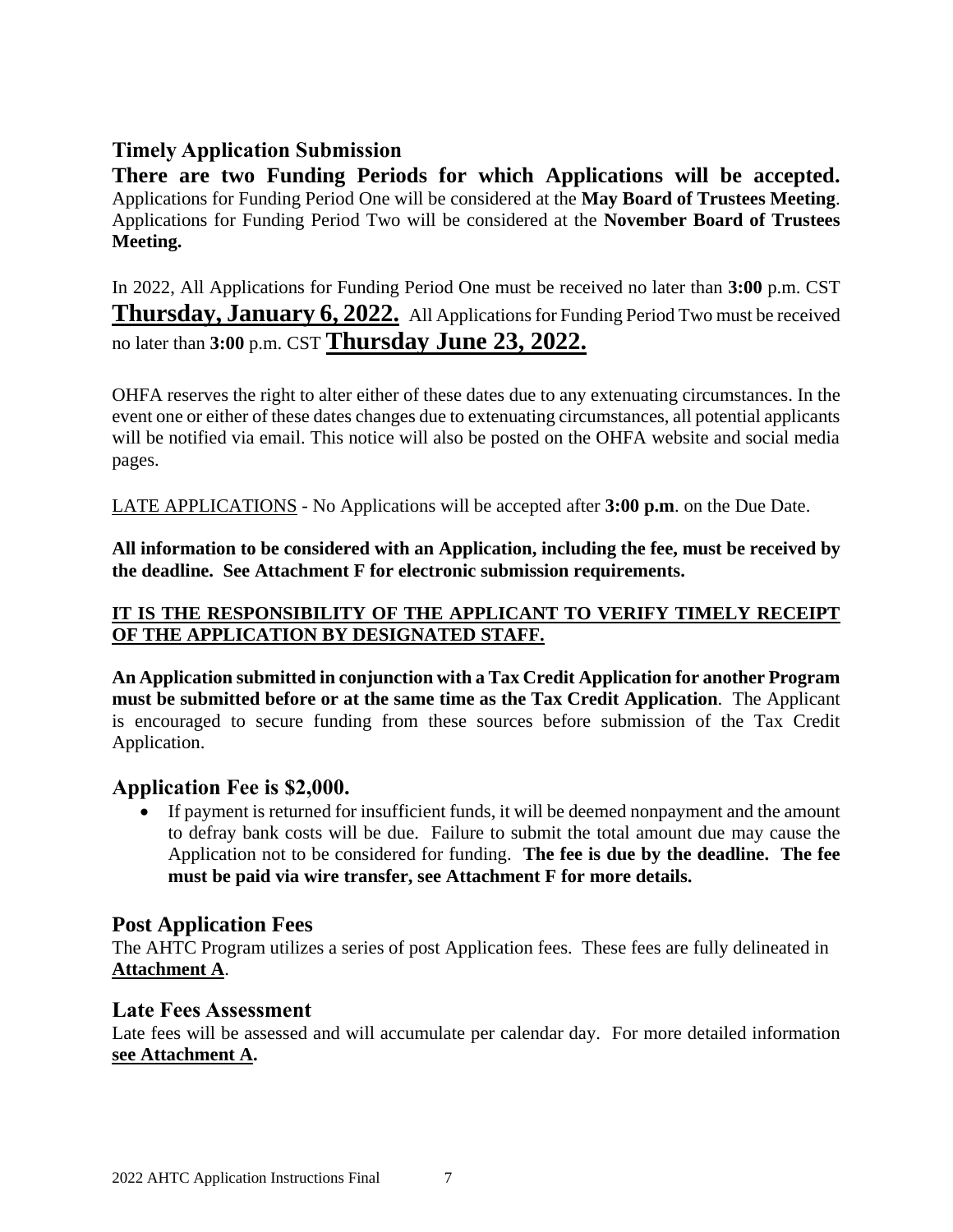## <span id="page-7-0"></span>**Format**

Applications must be submitted in the following format:

- See **Attachment F**. **All Applications must be uploaded to OHFA's Dropbox system.**
- Do not change content of Application attachment forms that are marked as "DO NOT MODIFY THIS FORM."

## <span id="page-7-1"></span>**Provide a Fully Responsive Application**

It is the responsibility of the Applicant to provide a full and complete Application that contains sufficient information and documentation relevant to all Threshold and Selection Criteria to allow HD Staff to make a factual determination as to whether:

- An Application satisfies each of the applicable Threshold Criteria.
- A Development is qualified to be evaluated under a given set-aside.
- There is sufficient information with which to conduct a review, assessment, and evaluation for Selection Criteria.

No blanks should be on the Application Form. If the information does not apply to your Application, then type N/A.

**Failure to provide a complete and fully responsive Application may result in denial of the Application for funding. Prior to submission, Applicant should verify that numbers as identified in the Application Form agree with the supporting documentation.**

## <span id="page-7-2"></span>**Resubmissions**

If an Applicant is resubmitting an Application for an award of Tax Credits for the same Development as an Application that was denied funding in any previous Tax Credit funding cycle, the Applicant is required to submit a **complete** Application. However, the Applicant may resubmit most of the same documents used in the previous Application, provided they have not expired at the time of resubmission. The following **new** items are required for resubmissions:

- New Application Affidavit
- New Signed Attachment #4s from Development Team members
- New Signed Attachment #5
- New Signed Attachment #11
- The required documentation for any Threshold or Selection Criteria that caused the prior Application to be denied for funding, or that was an area of concern to OHFA in the prior Application.
- All documents must still meet all requirements.
- Any information that has changed from the prior Application, including Application pages from Tab 1.

## **Award of Credits are made using a system of Threshold and Selection Criteria.**

- Credits available for distribution will be based on the following:
	- o 100% of annual State Credit ceiling; plus
	- o prior year unused AHTC; plus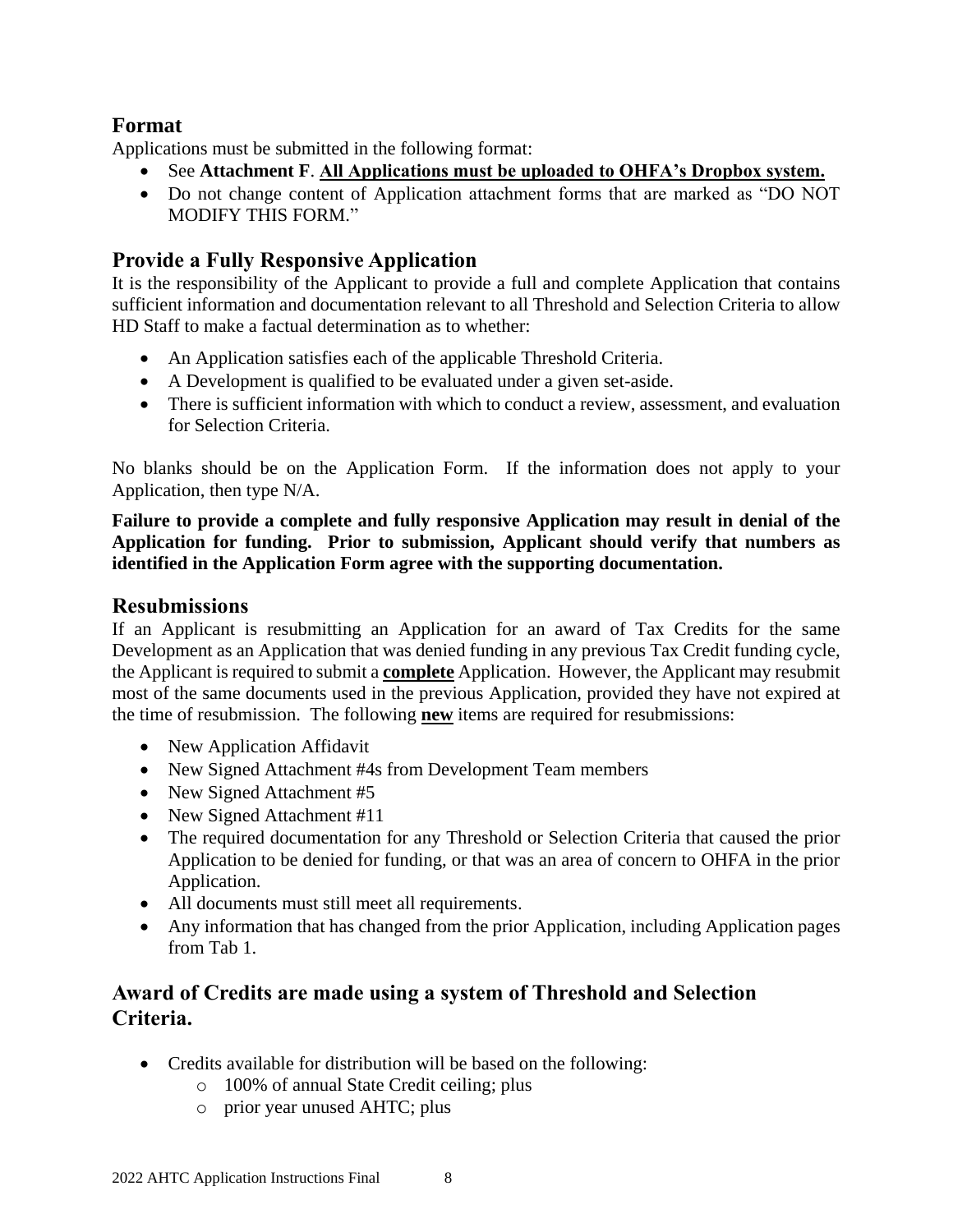- o AHTCs returned from Allocations made in previous years; plus
- o AHTCs received from National Pool, if any
- If applicable and determined to be in the State's best interest, OHFA may choose to use these Credits in various other capacities.
- The OHFA Board of Trustees may adjust credit distributions and/or set-asides at their discretion.

## **Set-Asides**

- Developments shall only be considered in set-asides in which they qualify and request.
- All Applicants in each set-aside category will be considered based on the total score by ranking Applications from highest to lowest score.
- Applicants not funded in their first qualified and requested set-aside will be considered in their next qualified and requested set-aside.
- There will be a set-aside of \$1,000,000 each Funding Period for those Applicants applying for Tax Credits who are also a Choice Neighborhoods Implementation Grantee. Any Tax Credits awarded in this set-aside must be used in the Neighborhood in which the Choice Neighborhoods Implementation Grant was awarded. In addition, Applicants applying under this set-aside will not be eligible for any other set-aside. Furthermore, Applicants applying in this set-aside will not be eligible for State Tax Credits. Any Tax Credits not awarded within this set-aside will be disbursed according to the percentages of the other applicable set-asides listed below.
- Following the Choice Neighborhoods Implementation Grant set-aside, applications will then be considered in this order:

| $\blacksquare$ Nonprofit            | 15%   |
|-------------------------------------|-------|
| $\blacksquare$ New Construction     | 55%   |
| • Rehabilitation                    | 30%   |
| <b>Total Allocation percentages</b> | 100\% |

- Within the New Construction Set-Aside 70% will be awarded to Developments located in urban areas first, and then 30% to Developments located in rural areas. Before any Credits are removed from this set-aside, all new construction Applications will be considered, priority to urban.
- Rehabilitation Developments are anything less than 100% new construction. New Construction includes removing all existing structures, including slab(s).
- Rural Areas means any city, town, area or place generally considered rural by the Secretary of Agriculture (RHS), for rural housing programs. See [http://eligibility.sc.egov.usda.gov/eligibility/welcomeAction.do.](http://eligibility.sc.egov.usda.gov/eligibility/welcomeAction.do) Verification will be obtained by OHFA staff. Urban Areas means any city, town, village or area not considered rural according to the above definition.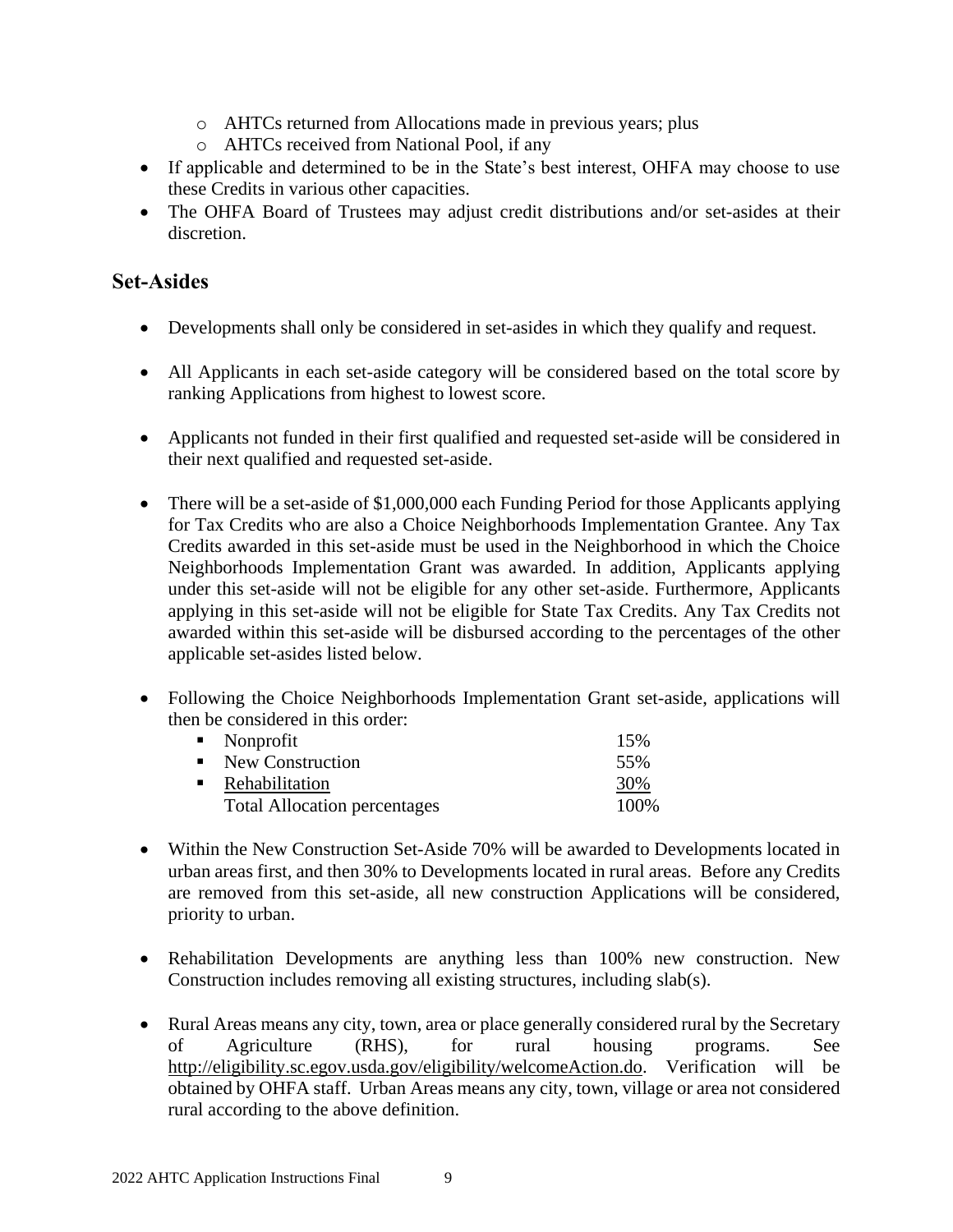- In the event there is a balance remaining in any set-aside, the balance will be transferred to a General Pool category.
- Credits in General Pool will be reserved until such time as the amount of Credits remaining is less than all Applications. In the event the balance is at least 90% or more of the total Credits requested by the next highest ranked Applicant, the Applicant will be awarded the remaining balance.
- If there is any remaining balance, the balance will carry forward to the next Funding Period.
- Total AHTCs reserved for the year shall not exceed the maximum ninety percent (90%) Allocation limitation to those entities other than Nonprofits as required by the Code.

## <span id="page-9-0"></span>**Communications with OHFA during Application Review**

Following submission of an Application, neither the Applicant nor any representative or Affiliate of the Applicant shall contact any OHFA employee, concerning the Application or any other Applications filed in the same Credit funding period. OHFA reserves the right to contact the person(s) identified by the Applicant for the purpose of clarifying any matter.

Submission of an Application does not guarantee a full and complete review of all Threshold and/or Selection Criteria. If OHFA receives a large number of Applications for a Credit funding period, such that a complete review of all Applications is not reasonably possible, OHFA may refuse to review any Applications for that Credit funding period that clearly fail to meet one of the Threshold Criteria, or that clearly cannot achieve a sufficient score to be considered for funding. Applicants will be notified in writing of OHFA's decision not to review their Application. No refund of the Application fee will be due to the Applicant based upon the lack of a full and complete review of the Application.

Preliminary Review Report: Following the release of the preliminary Review Report, the Applicant may submit questions or request clarification concerning the preliminary Review Report. All such questions or inquiries must be in writing and addressed to the Staff member designated in the cover letter accompanying the preliminary Review Report. These questions must be submitted electronically. OHFA suggests that emailed questions are sent to at least two Staff members. OHFA reserves the right to grant or deny requests for meetings with the Staff of OHFA at any time during the Application process. Any and all requests must be in writing stating the purpose and reason, supplying sufficient documentation necessary for OHFA Staff to grant or deny the request.

Failure to comply may result in termination of the review process and denial of the Application.

## <span id="page-9-1"></span>**Communications with the Board of Trustees of OHFA**

Neither an Applicant nor members of the public shall communicate, directly or indirectly, with the Trustees regarding an Application under consideration by OHFA (except upon notice and opportunity for all parties to participate.) Applicants and others who wish to communicate with the Trustees must follow the specific steps as set forth in AHTC Chapter 36 Rules at 330:36-2-12.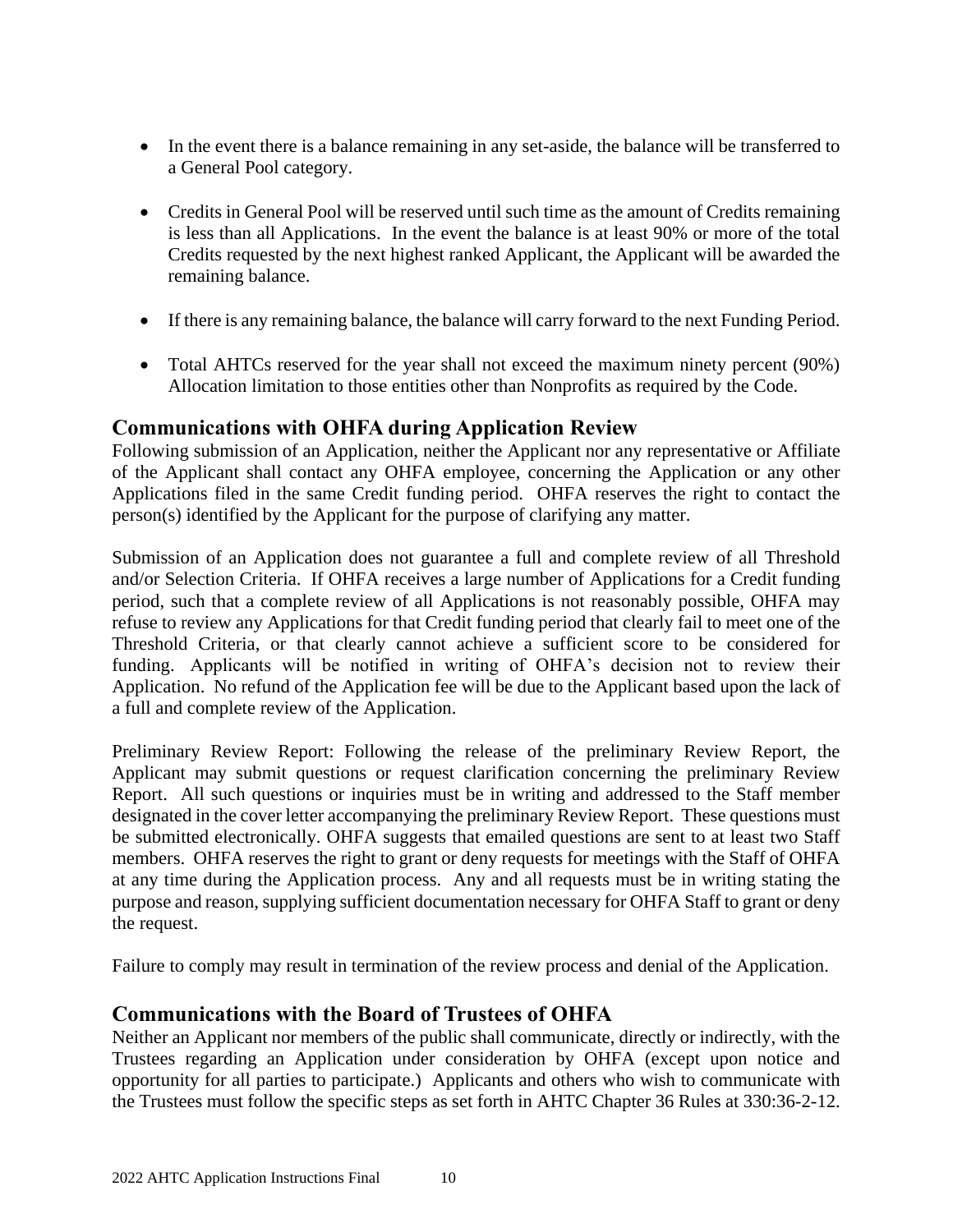## <span id="page-10-0"></span>**Preliminary Review Reports**

Upon completion of review of all Applications, HD Staff will send the preliminary Review Report to the contact person(s) identified by the Applicant in the Application. Staff will make every effort to highlight areas that need a response, but Applicant should read the Reports in their entirety. These reports will only be sent electronically. For  $1<sup>st</sup>$  cycle, we anticipate having preliminary Review Reports prepared no later than March 31. For  $2<sup>nd</sup>$  cycle, we anticipate having preliminary Review Reports prepared no later than September 15.

The Applicant must provide any information requested in the preliminary Review Report or other clarifying information by the deadline given in the cover letter accompanying the preliminary Review Report. Neither the Staff nor the Trustees will be required to consider a late response to the preliminary Review Report.

In the event the Applicant disputes any matter contained in the preliminary Review Report, including without limitation any finding, determination, recommendation or scoring, the Applicant's response to the Review Report must identify with specificity the disputed matter, finding, determination, recommendation, scoring, etc., and the Applicant's reason for disputing same, including any evidence which controverts the preliminary Review Report. Any applicable statutes, rules, regulations, or ordinances should be cited. Documentary evidence must be attached to be considered.

Failure to respond or dispute a finding or determination in the preliminary Review Report shall be deemed the acceptance of the finding or determination by the Applicant.

When providing documentation, the Applicant should make every effort to highlight, mark, note, or in some way bring attention to any and all information that is new and/or changed from that of the originally submitted document.

#### **The Applicant's response to the preliminary Review Report must be electronically transmitted. See Attachment F.**

## <span id="page-10-1"></span>**Final Review Reports**

Staff will consider Applicant's response to the preliminary Review Report prior to issuing the final Review Report. The Applicant will be informed of Staff's recommendations prior to the meeting of the Trustees when the Application is being considered. Staff will send the final Review Report and Staff's recommendations to the contact person identified by the Applicant in the Application. For 1<sup>st</sup> cycle, we anticipate having final Review Reports prepared no later than April 30. For 2<sup>nd</sup> cycle, we anticipate having final Review Reports prepared no later than October 31.

In the event the Applicant disputes any matter contained in the final Review Report, Applicants must file **ten (10) copies** of any response(s) to the final Review Report or other information they wish the Trustees to consider **not less than forty-eight (48) hours** prior to the commencement of the meeting when the Application will be considered. If the day in which forty-eight (48) hours prior to the commencement of the meeting falls on a designated Federal holiday, then the applicant must file **ten (10) copies** of any response(s) to the final Review Report or other information they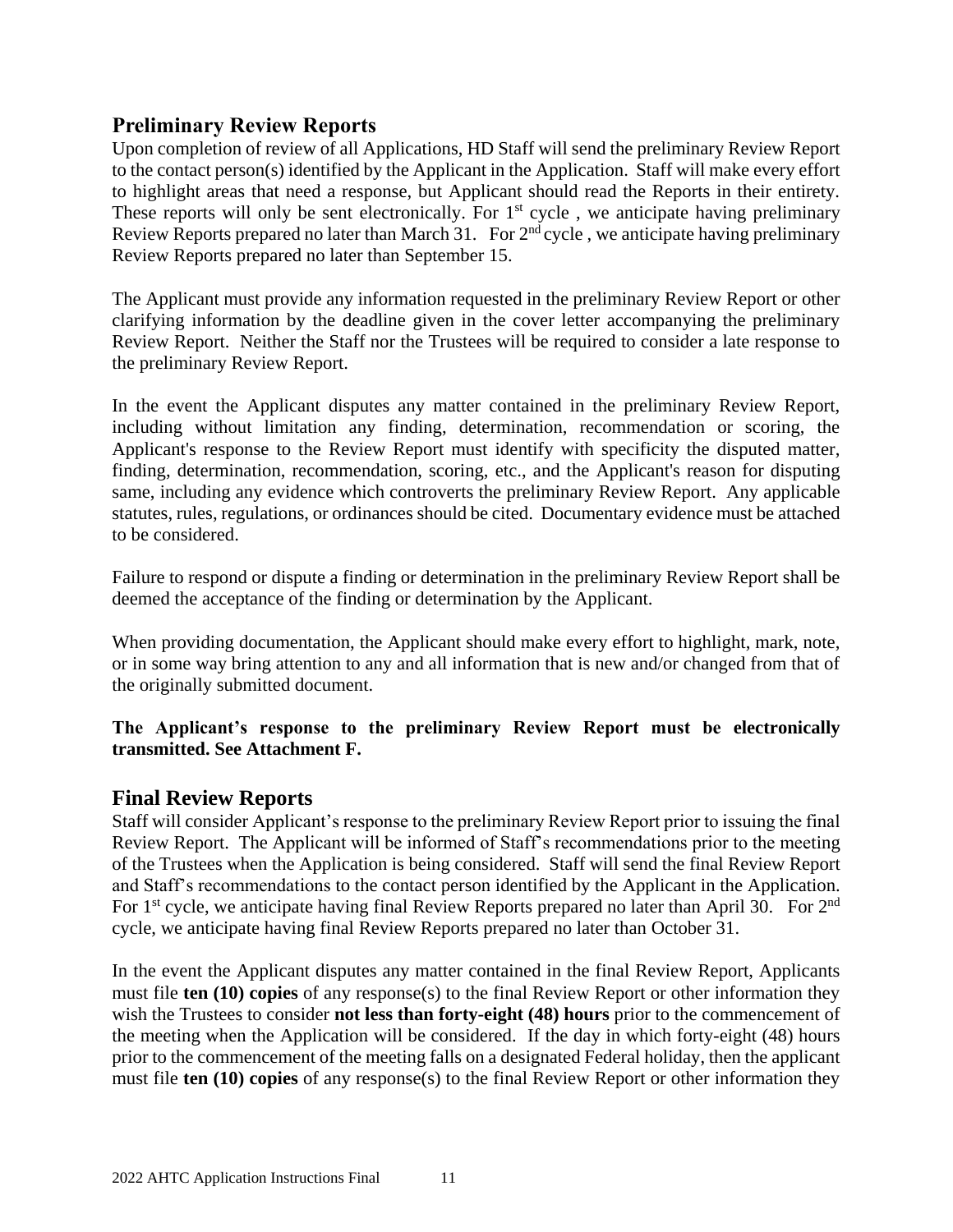wish the Trustees to consider on the following business day, **not less than twenty-four (24) hours** prior to the commencement of the meeting.

In addition to the hard copies, Applicants must submit an electronic version of the response. If both the hard copy and the electronic version are not received, the responses will not be accepted or considered by the Staff or the Trustees.

All disputes to the Final Review Report may be directed to: Oklahoma Housing Finance Agency Housing Development Director 100 N.W. 63rd, Suite 200 Oklahoma City, Oklahoma 73126-0720

## <span id="page-11-0"></span>**4% Tax Credits with Bond Financed Developments**

Developments financed at least fifty percent (50%) with the proceeds of tax-exempt bonds subject to the private activity bond volume cap are required to comply with all the requirements of the QAP, including the Rules and Application, with the exception of the competitive selection process and where noted.

#### **OHFA must be the issuer of the Multifamily Bonds.**

Code requirements for bond financed Developments must be met in addition to the AHTC requirements, i.e., rental units, rents, student exemptions, transfers on site, occupancy changes, verification of assets.

**If applying for OHFA's Multifamily Bonds only, and not 4% Credits, then OHFA's Multifamily Bonds Application must be used.**

## **4% Credits & Bond Financed Development Application Deadlines:**

Applications may be submitted at any time for 4% Credits and/or Multifamily Bond Developments. The last date Applications will be accepted, in order to guarantee consideration in a current year's Trustee meeting, is the Second Funding Period deadline. OHFA will accept Applications after that date, but no guaranteed consideration in the current year. OHFA encourages Applicant to be mindful of timing restraints of other programs and sources. The Application will be considered at the Trustees Board meeting that is at least sixty (60) days past the Application submission date. If an Inducement Resolution is awarded prior to submitting the Application, the Application is due no later than ninety (90) days after the Inducement.

## **Items Required for an OHFA Multifamily Bond Inducement**

If seeking an inducement resolution from OHFA's Board of Trustees the following information must be provided:

- A one page narrative describing the development. Including location, number of units, if an existing OHFA property, brief history of the development, etc.
- A one page description of the Development Team, including basic information about experience, especially with MF Bonds, and resumes of each member of the development team.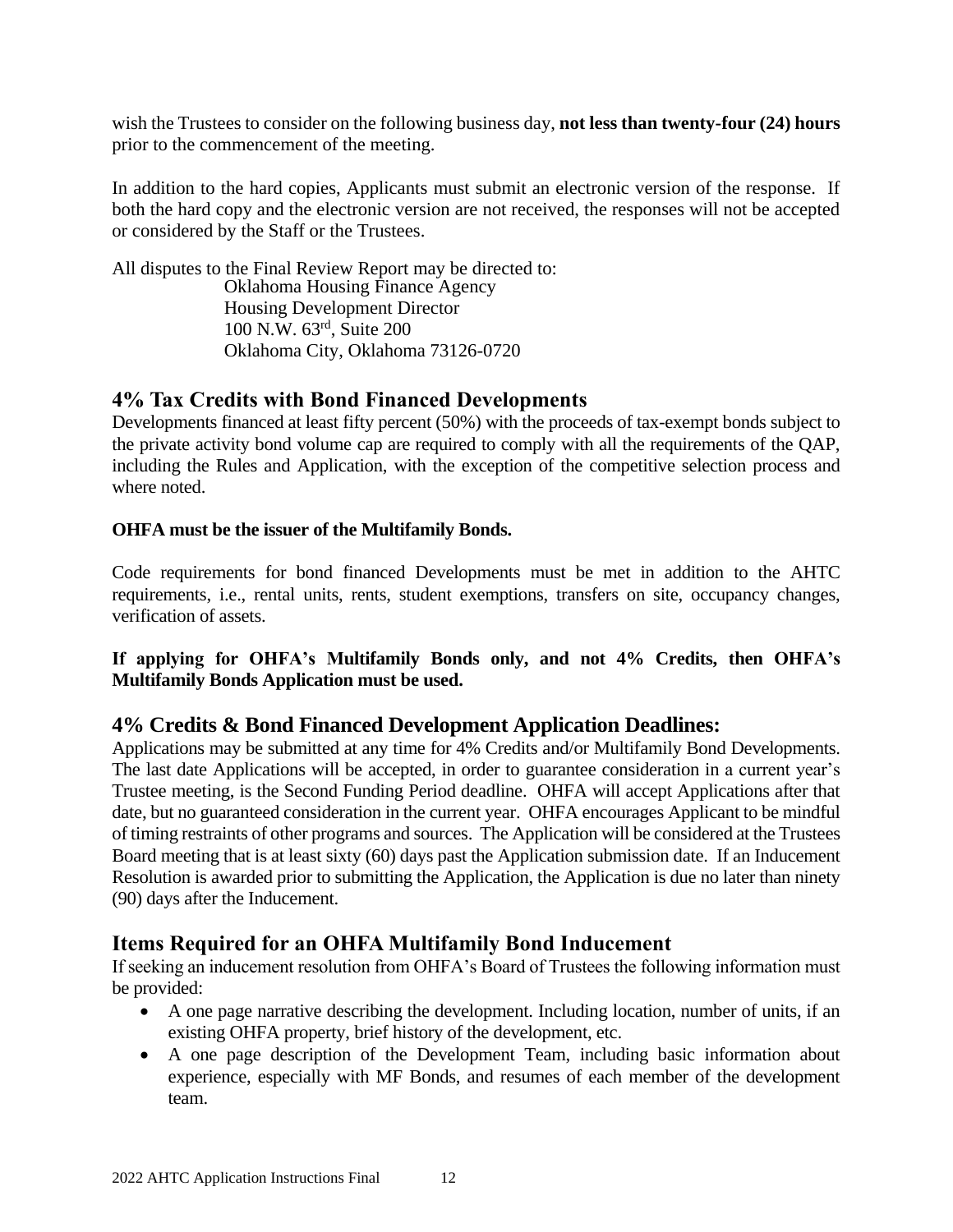- A summary of the unit mix, with the number of units for each unit type, square footages, and rents of each unit type.
- An Estimated Sources and Uses of funds.
- The name of the owner of the Development.
- The dollar amount of Bond's necessary to finance the development, this must be at least 50% of eligible basis + land to access the 4% tax credits. (Please keep in mind it is better to aim high at this number than low, because you can always use less than the maximum amount. However, if you need to exceed the maximum for any reason, an amended inducement resolution will be required).
- An inducement fee of \$1,000 is required to proceed with an inducement. Please provide payment via wire at the time you submit these documents.

If Acquiring/Rehabilitating an existing property, the following additional information must be provided:

- A clear description of who the current owner is, and if it is a partnership, precise information about the percentages of ownership.
- A clear description of who the buyer is, and if it is a partnership, precise information about the percentages of ownership.
- A Capital Needs Assessment (CNA) performed by a qualified independent third-party (architect, engineer, contractor) which considers the proposed rehabilitation activities to ensure that the proposed improvements have a useful life that meets the full term of affordability of property, and includes the current rent roll of the property.
- The year-end operating statement of the previous year end, and a year to date statement for the current year.
- A copy of the executed sales contract.
- An itemized summary of the proposed renovation, including renovation cost.
- A current independent third party appraisal of value shown as both "as is" and "as rehabbed," completed by an MAI Appraiser operating in the State of Oklahoma.

## <span id="page-12-0"></span>**Oklahoma Affordable Housing Act**

The Oklahoma Affordable Housing Act of 2014 (SB 2128) gives OHFA the authority to allocate Oklahoma Affordable Housing Tax Credits ("State Tax Credits" or "OAHTC") to Qualified Projects Placed-In-Service after July 1, 2015. However, these State Tax Credits cannot be used to reduce tax liability accruing prior to January 1, 2016. The total OAHTC allocated to all Qualified Projects for an allocation year will not exceed four million dollars (\$4,000,000).

On April 29<sup>th</sup>, 2019 the Governor of Oklahoma signed House Bill No. 1411 (OK HB 1411). HB 1411 amended the definition of "Qualified Project" in The Oklahoma Affordable Housing Act of 2014 (SB 2128). This now allows the State Tax Credit to be utilized in all 77 counties in the state of Oklahoma.

Qualified Project for the State Tax Credit means a Qualified Low-Income Building as that term is defined in Section 42 of the Internal Revenue Code of 1986, as amended.

For a Qualified Project Placed-In-Service after July 1, 2015, the amount of the State Tax Credit allocated to a project will be equal to the amount of the federal Tax Credits allocated to the project.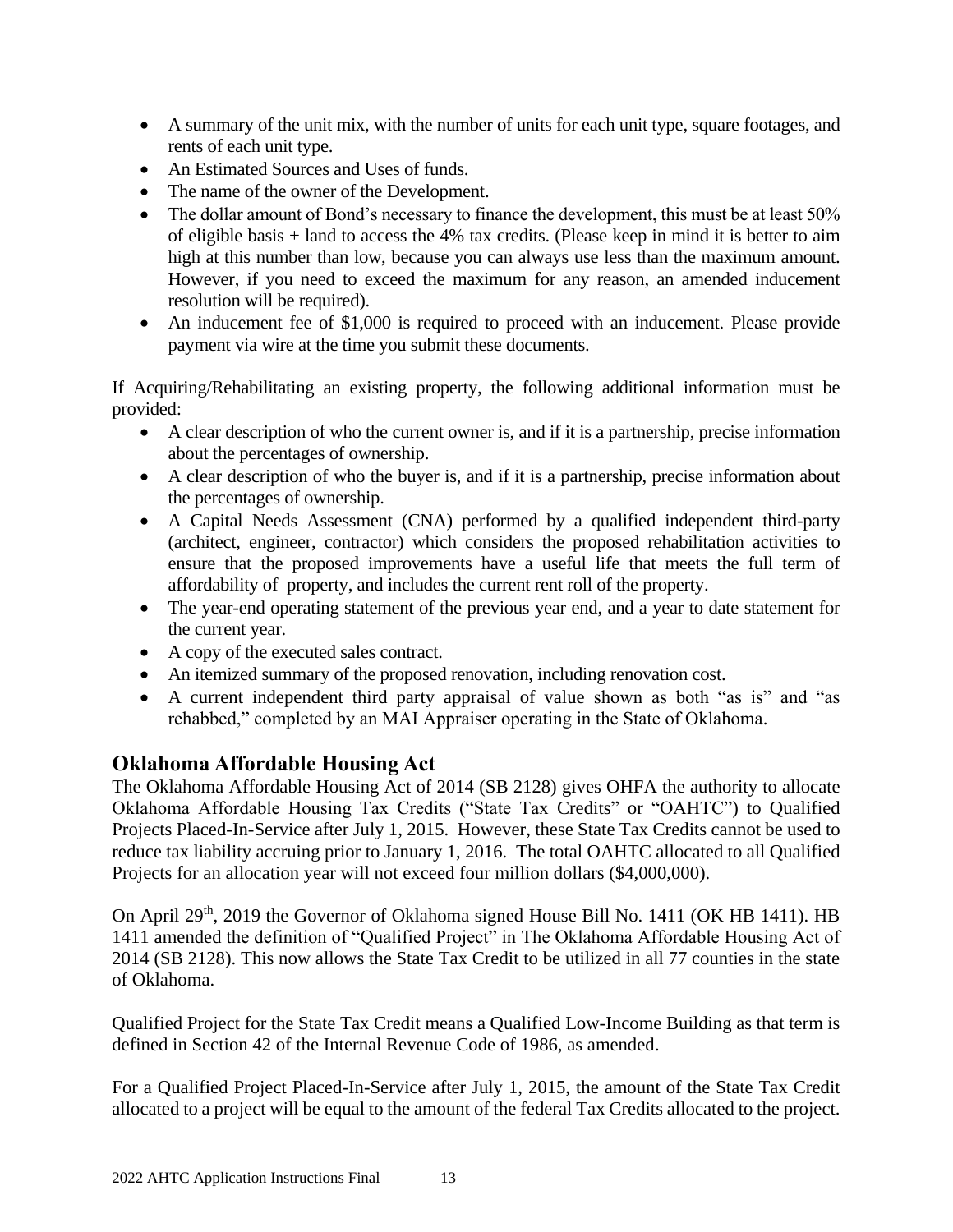If under Section 42 of the Internal Revenue Code of 1986, as amended, a portion of the federal Tax Credits allocated to a Qualified Project is required to be recaptured, then a proportionate amount of the of the State Tax Credit will also be subject to recapture.

The Owner of a Qualified Project which is allocated State Tax Credits will submit, at the time of filing the tax return with the Oklahoma Tax Commission, an Eligibility Statement from the Oklahoma Housing Finance Agency. This statement will be issued and provided to the Owner along with the 8609s for the project after all final cost certifications and accountant reports have been submitted to OHFA and OHFA has performed a final underwriting to ensure the final amount of credits the project is eligible to receive.

State Tax Credits will be available for new construction activities only. For Funding Period One, \$2 million of the State Tax Credits will be available to those Applicants applying for 4% Credits and Bond Financing, and \$2 million will be available for 9% Tax Credits. Any State Tax Credits Remaining after Funding Period One will be available to both 4% and 9% Applications in Funding Period Two, with priority going to 4% Applications.

OHFA Staff is recommending to the OHFA Board of Trustees that at the September 22, 2021 Meeting, they vote to approve to reserve a portion of 2022 AHTCs and State Tax Credits in an approximate amount not to exceed \$800,000. The State Tax Credits available to 9% Applicants will be approximately \$1,500,000; and the State Tax Credits available to 4% Applicants will be approximately \$1,700,000.

4% Applications with State Tax Credits will be ranked by the lowest number of tax credits per unit. If there are still insufficient funds to fund all 4% Applications with State Tax Credits, then a drawing will be conducted.

#### **4% Applications with State Tax Credits will only be considered within the same deadlines and Board meetings as the competitive 9% Applications.**

Because of the requirement that the amount of the State Tax Credits allocated to a project must be equal to the amount of the federal Tax Credits allocated to a project, OHFA staff may consider recommending forward funding an Application with State Tax Credits, in order to avoid losing any State Tax Credits.

The OAHTC Applications for 9% Tax Credits will be ranked using the current Selection Criteria.

<span id="page-13-0"></span>Applicants are not required to apply for State Tax Credits. It is at the discretion of the Applicant.

## **Threshold Criteria**

**Applications must meet all Threshold Criteria listed below. Failure to meet all applicable Threshold Criteria in the initial submission of an Application may result in the Application being rejected without further review.**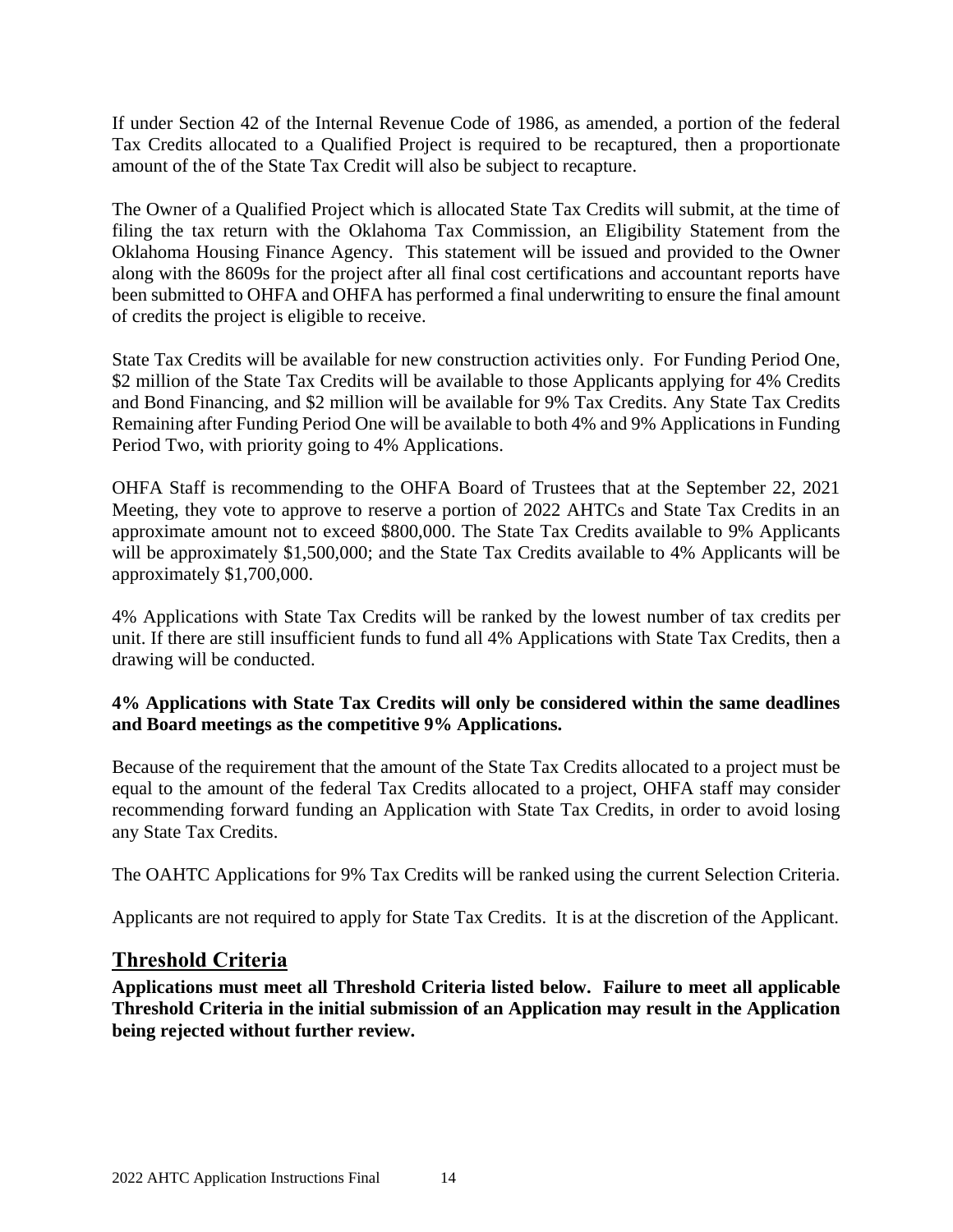## <span id="page-14-0"></span>**1. Market Analysis**

Market analyses must clearly demonstrate and document the status of the market demand for the type and number of Housing Units proposed to be developed. All market analyses must contain specific minimum levels of information. The minimum content requirements for market analyses are delineated in **Attachment B**.

*Documentation Requirements:* Third party independent market analysis. **Attachment #1 Market Study Summary - to be included at the beginning of the market study.**

## <span id="page-14-1"></span>**2. Nonprofit Owners**

Applicants proposing Developments under the Nonprofit Set-Aside of the AHTC Program must meet the definition of a Nonprofit Owner and/or Nonprofit Ownership participant as defined in Section 42(h)(5)(C) of the Tax Code and the AHTC Chapter 36 Rules at 330:36-1-4. Affiliated for profit entities will be reviewed for compliance with Code Section 42(h)(5)(D). **Profit motivated Applicants are prohibited from forming Nonprofit Affiliates or engaging nonhousing related Nonprofits solely for the purpose of qualifying for the Nonprofit Set-Aside.** 

#### **Applicants qualifying for the Nonprofit Set-Aside, awarded in any set-aside will be bound to all Nonprofit requirements.**

## *Documentation Requirement for the Nonprofits:*

- A copy of the Nonprofit certification letter from the IRS verifying that the Nonprofit is a qualified Nonprofit organization as described in paragraph (3) or (4) of section 501(c) and is exempt from tax under section  $501(a)$ . The Nonprofit organization must have already obtained this certification; letters regarding pending certifications are not acceptable.
- A copy of organizational documents and any amendments. Must include as one of the purposes to provide decent housing affordable to Low Income persons.
- A Certificate of Good Standing dated no more than twelve (12) months prior to the date of Application.
- A list of housing Developments demonstrating at least one (1) year of experience as a Developer, as defined in OHFA's Chapter 36 Rules, in affordable housing.
- An Ownership chart demonstrating more than fifty percent (50%) Ownership interest in the general partner or managing member by the Nonprofit.
- **Attachment #2 Certification by Representatives of the Nonprofit Entity and Ownership Entity.**
- **Attachment #5 Identity of Interest Certification**: Signed and Notarized by **Representatives of the Nonprofit Entity.**

## <span id="page-14-2"></span>**3. Capacity and Prior Performance**

Applicants must demonstrate and document the extent of the capacity of their Development Team in developing, managing, and operating the type of housing Development being proposed. OHFA may require additional information. **If sufficient capacity is not demonstrated the Application may Fail Threshold.**

Staff will use the documentation provided in the Application and any outside knowledge of the Development Team to determine capacity.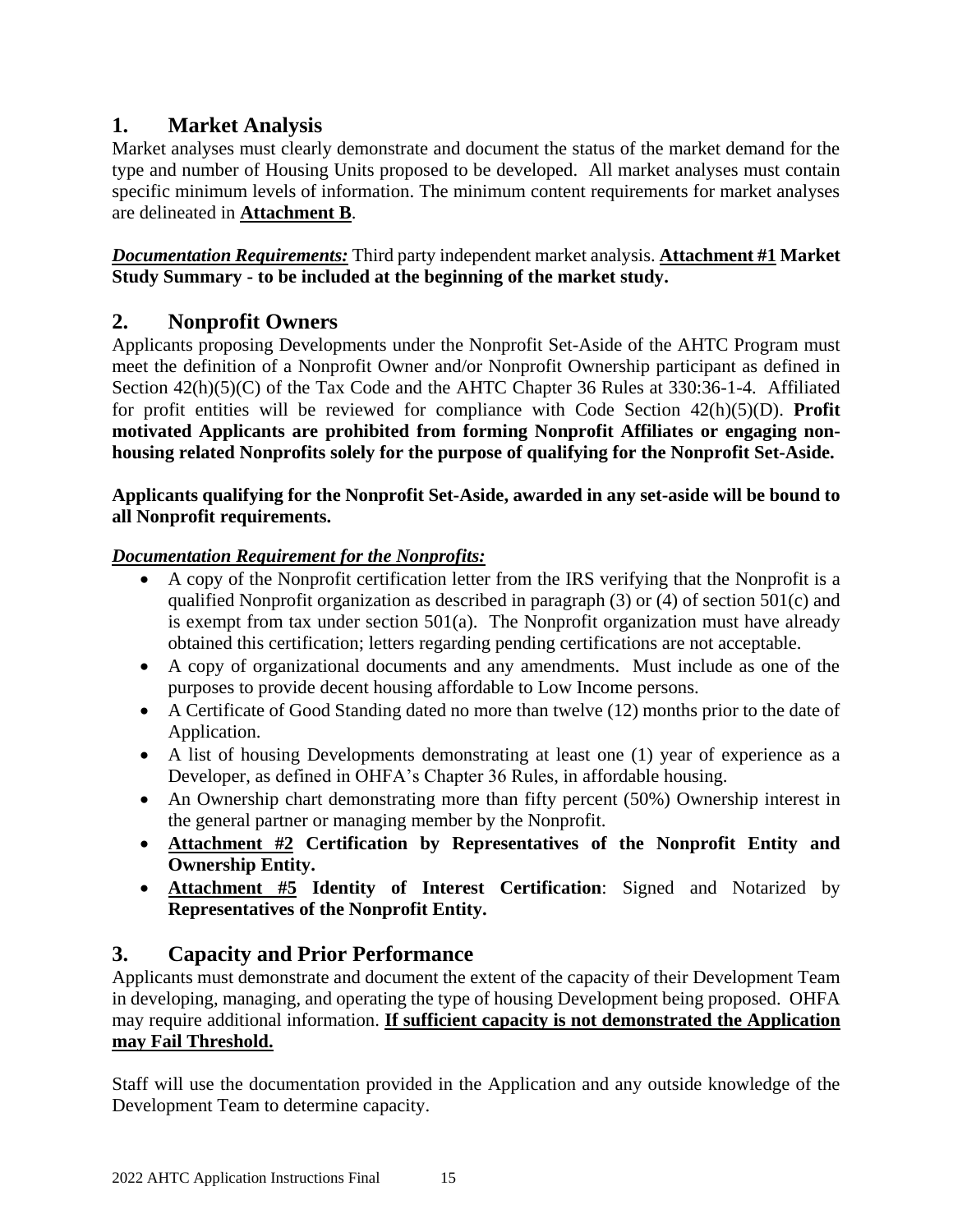#### **Non-Performance**

Applicants may be considered ineligible for an award of Tax Credits in situations whereby the documentation supports instances of nonperformance. Instances of poor or nonperformance may occur during construction, lease up, the Compliance Period, or the Extended Use Period. Below is a list of some possible performance issues. This is **not** an exclusive list.

- Having been involved in uncured financing defaults, foreclosures, or placement on HUD's list of debarred contractors;
- Events of material uncorrected noncompliance with any Federal or State assisted housing programs within the prior seven (7) year period;
- Appointment of a Receiver or bankruptcy within the prior seven (7) year period;
- Removal as a general partner/managing member.
- Failure to meet and maintain any material aspect of a Development as represented in an Application;
- Failure to meet and maintain minimum property standards;
- Failure to bring any Development back into compliance after receiving written notice from OHFA's Compliance Staff.
- Failure to comply with OHFA's requests for information or documentation on any Development funded or administered by OHFA;
- Extension requests depending on number and severity; or
- Excessive late or incomplete reports to OHFA;

#### **New to Oklahoma**

Owners, general partners/managing members, Developers, and principals of each, who are new to Oklahoma's AHTC Program, are eligible to submit no more than two (2) Applications and be awarded no more than one (1) Development until they have been awarded Tax Credits, the 8609s have been issued for that Development, *and* compliance staff has conducted their first visit.

For both the 9% and 4% Applications the exceptions are if (1) LIHTC experience in other states OR (2) partner with an entity as general partner/managing member/Developer that has LIHTC experience OR (3) For 4% Bond Applications only, once the first Development has closed with the Bonds and construction has started. These exceptions allow a second Development to be awarded. For all of these exceptions, in no case will a third Application be accepted until 8609s have been issued for the first Development, *and* compliance staff has conducted their first visit.

#### **Experience in Oklahoma**

General partners/managing members, Developers, and principals of each, who are not new to Oklahoma's AHTC Program, may not have open, at any one time, more than five (5) Oklahoma 9% AHTC Developments, unless all such Developments are part of a single multi-phase project, with each phase being located within the same city/town. Open means from Tax Credit award to the last Building Placed-In-Service date. Staff will measure open Developments at the time preliminary Review Responses are due.

**"Development Team"** means the Applicant, architect, attorney, Consultant, Developer, co-Developer, general contractor, market analyst/appraiser, property management company, co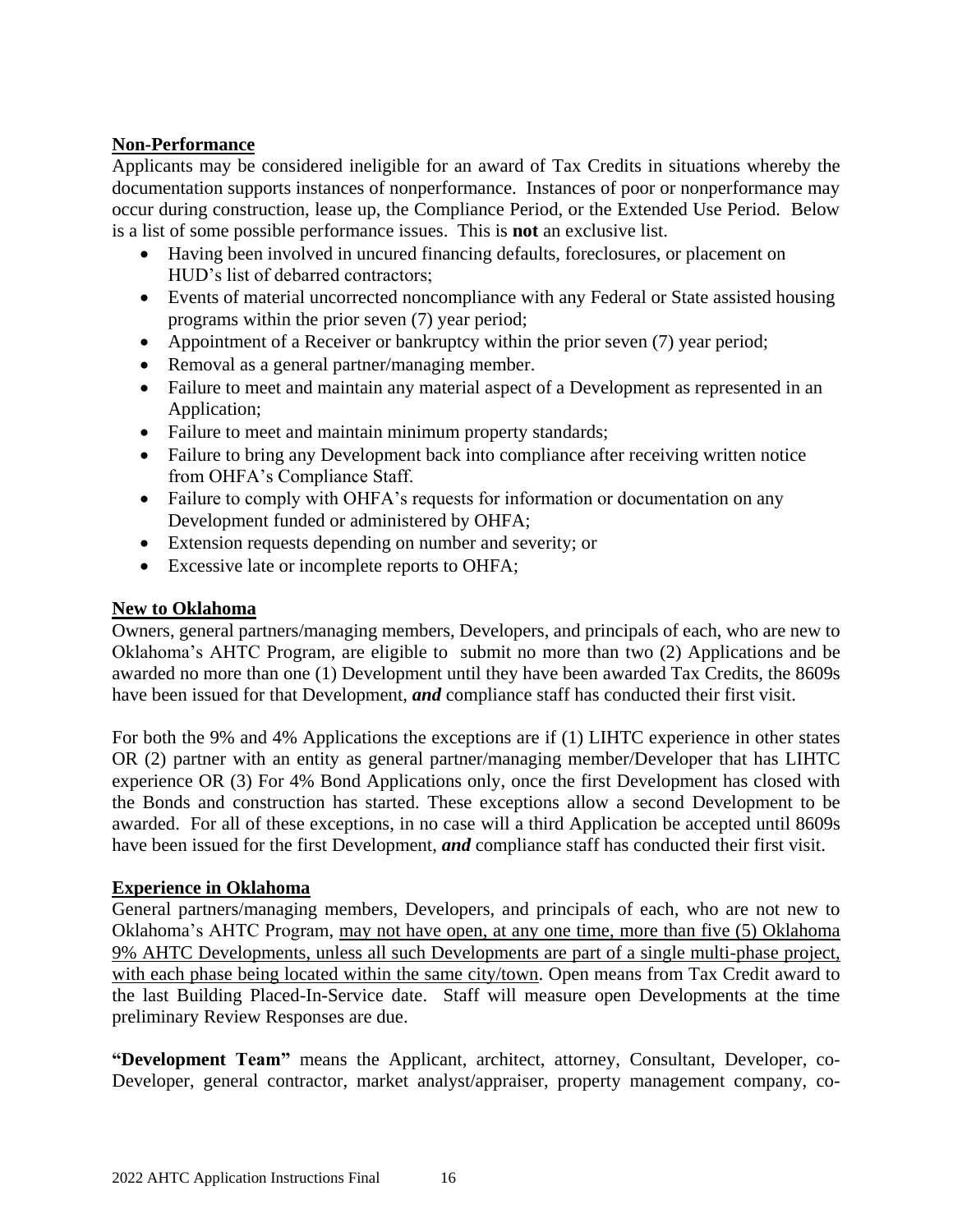management company, management consultant, Owner, tax professional, and the principals of each.

If Development Team members are replaced, they must be replaced by someone who has equal experience. Development Team Members may have experience in LIHTC Developments outside the State of Oklahoma.

#### **Development Team Experience**

- "Development Team" or its "Members" means the Applicant, architect, attorney, Consultant, Developer, co-Developer, general contractor, General Partner/Managing Member, market analyst/appraiser, property management company, co-management company, management consultant, Owner, tax professional, and the principals of each.
- To meet threshold requirements, the General Partner/Managing Member, or principals thereof, must have experience in five (5) or more successful LIHTC developments, or;
- For General Partner/Managing Members who do not have experience in five (5) or more successful LIHTC Developments each of the attorney, consultant, Developer, general contractor, tax professional or architect who has experience in five (5) or more successful LIHTC Developments will be counted as one (1) Development worth of experience for the General Partner/Managing Member. For example, if a General Partner/Managing Member has 2 successful LIHTC Developments in the state of Oklahoma, then they would need 3 team members with experience in five (5) or more successful LIHTC Developments to meet the capacity requirement.
- If any Development Team Member, whose experience supplements that of the General Partner/Managing Member, is to be replaced; such person must be replaced with someone of equal or greater experience in terms of successful LIHTC Developments.
- Experience in successful LIHTC Developments outside the State of Oklahoma will apply toward threshold requirements.

#### **Management Experience**

- To meet threshold requirements, the Management Company, or principals thereof, or in combination with a Co-Management Company and/or Management Consultant, must have experience providing management services for five (5) or more successful LIHTC developments.
- Applications must demonstrate the experience of a management company, co-management company, or a management consulting company in providing management services for Developments in the AHTC Program.
- For the experience of a management company, co-management company, or a management consulting company to apply toward threshold requirements, the entity must have been formed no later than three (3) years prior to application; have been providing management services for at least three (3) years; and have participated in a lease-up; regardless of any partnership with an experienced company or the experience of its partners or principals.
- Management Companies must be licensed with the Oklahoma Real Estate Commission at the time of application and through the extended use period, or meet applicable OREC exemptions as defined by Title 59 Section 858-301 by the Oklahoma Real Estate License Code as Amended Through November 1, 2019 or a later date.

#### **Experience Conditions**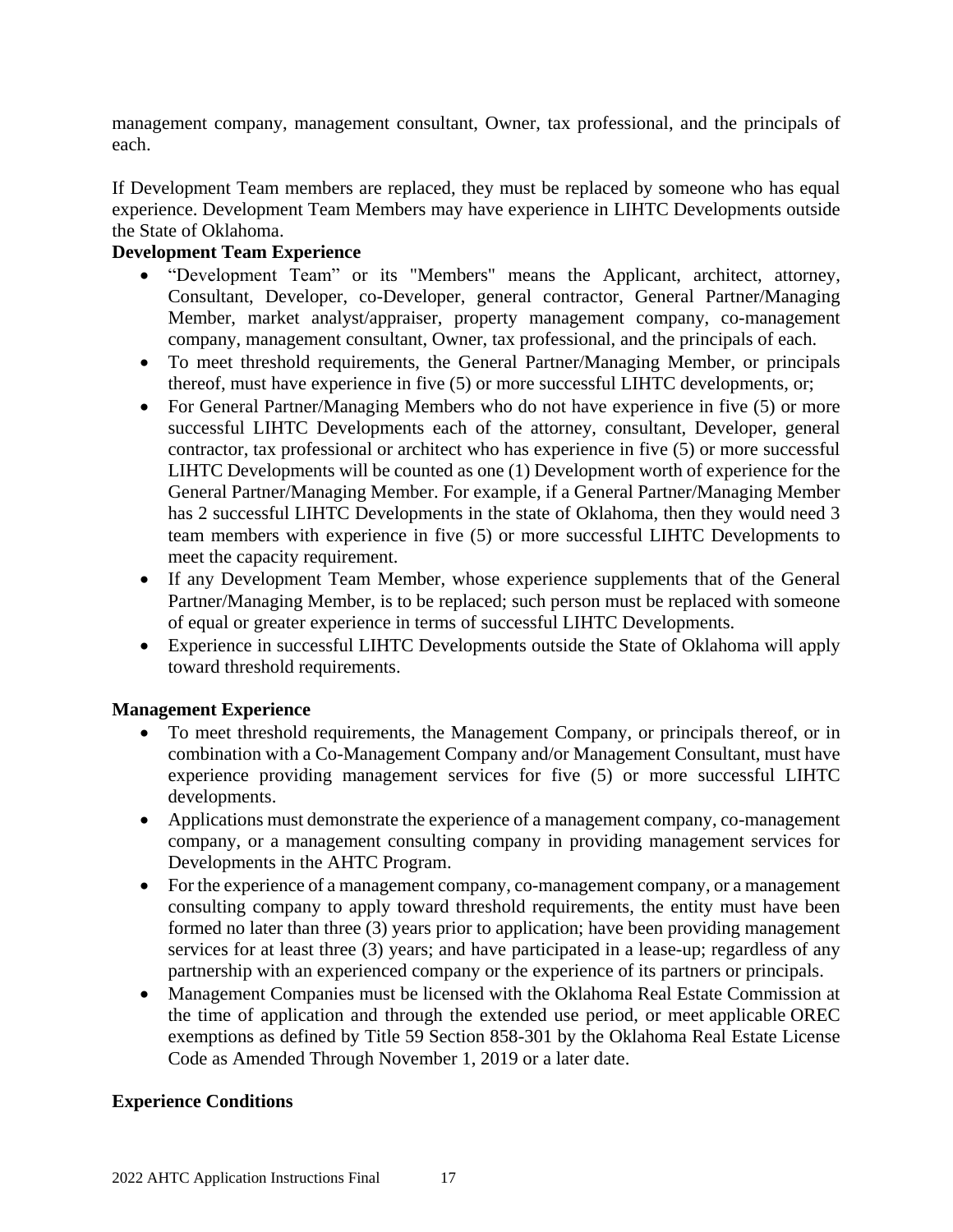- For Developments in all states, a Development will meet the "successful" condition for experience only if 8609's have been issued for the Development, and the Development is operating in compliance with the Code.
- Additionally, for Oklahoma Developments, OHFA Compliance Staff must have completed the first compliance monitoring.

#### *Documentation Requirement: Please verify which team members need to submit which documents.*

- Please do not provide any Social Security numbers, personal identification numbers or Tax ID numbers.
- All Development Team members must be listed in Tab 1 on the Application Form.
- If an entity is "to be formed" regardless of its role, complete Tab 1 and provide a statement informing Staff which entities are "to be formed". **Attachments #3 and #4 are not required** for "**to be formed**" entities.
- Organizational charts of the Ownership entity and general partner/managing member entity, including the principals.
- If Acquiring/Rehabilitating an existing development, organizational charts of the current Ownership entity and general partner/managing member entity, including the principals.
- Proof of current license with the Oklahoma Real Estate Commission or meet applicable OREC exemptions as defined by Title 59 Section 858-301 by the Oklahoma Real Estate License Code as Amended Through November 1, 2019 or a later date.
- **Attachment #3 Previous Participation:** Performance in Tax Credit Developments **in Oklahoma** as well as other states
	- o Developers, co-Developers, general partners, managing members, management companies, co-management companies, management consultants and any other Development Team Member(s) used to meet threshold requirements must provide an Attachment #3.
	- o All principals listed on the organizational chart provided must provide an Attachment #34.
	- o The list must include current and past Developments that received federal or State assistance. Include newly awarded Developments, Developments under construction, and Developments that were in their Compliance or Extended Use Periods within the last seven (7) years, regardless of continued involvement.
	- o **If the Applicant uses their own list it must include all of the information requested in Attachment #3.**
- **Attachment #4 Development Team Member Certificate:** Certifications that there have been no instances of nonperformance
	- o Owners, Developers, co-Developers, general partners, managing members, management companies, co-management companies, management consultants and any other Development Team Member(s) used to meet threshold requirements must provide an **Attachment #5**.
	- o **All Certifications must be notarized.**
- If for some reason a Development Team member cannot complete an **Attachment #3** or **Attachment #4** for professional ethical reasons, provide a statement from the team member to that effect with minimum experience listed.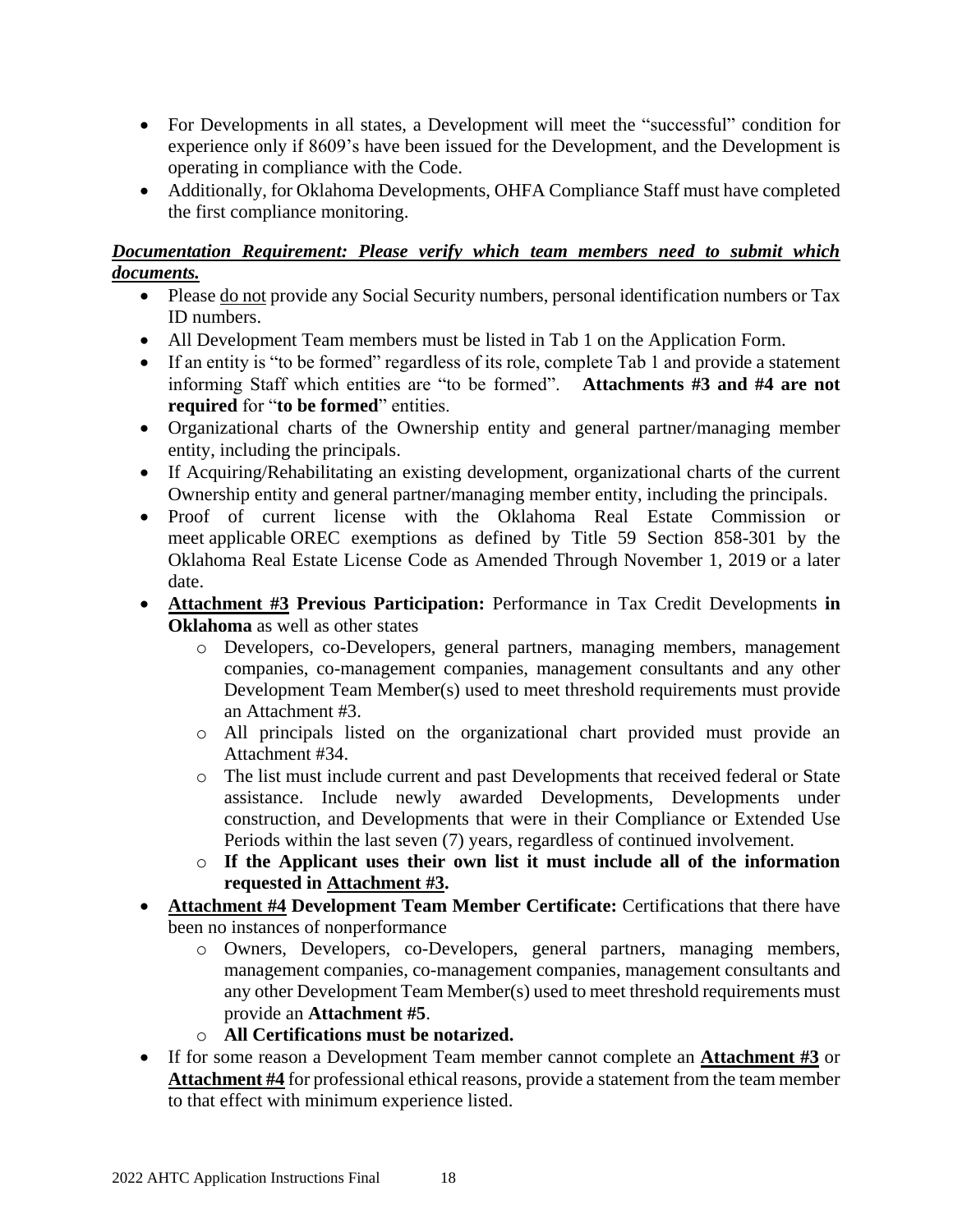• **Attachment #5 Identity of Interest Certification**: Signed and Notarized by the Owner or Representative of the Ownership Entity.

## <span id="page-18-0"></span>**4. Waiver of Qualified Contract**

Applicants applying for Affordable Housing Tax Credits must waive their right to a Qualified Contract. Waiving the right to a Qualified Contract will not prohibit the Applicant from selling the Tax Credit Development after the initial 15-year compliance period. However, it will require the Tax Credit Development itself to remain Affordable for a minimum of 30 years.

*Documentation Requirement:* **Attachment #6 Waiver of Qualified Contract:** Signed and Notarized by the Owner or Representative of the Ownership Entity.

## <span id="page-18-1"></span>**5. Acquisition Credits**

*Documentation Requirement*: An opinion of independent legal counsel, stating

- (i) the Building is acquired by purchase
- (ii) there is a period of at least 10 years between the date of acquisition and the date the Building was last Placed-In-Service, and this does not apply to federally or State Assisted Building and any Building assisted, financed, or operated by HUD or USDA/RHS.
- (iii) the Building was not previously Placed-In-Service by the taxpayer or by any person who was a related person as of time previously Placed-In-Service.

The opinion must be in a form satisfactory to OHFA and state all requirements of Code Section 42(d) (2) (B) have been met or a waiver obtained from the IRS.

## <span id="page-18-2"></span>**6. Financial Feasibility and Viability**

## **Failure to meet any of these requirements, including those in Attachment C Program Underwriting Standards is a Failed Threshold item.**

#### *Documentation Requirement:* At a minimum:

- Construction budget Signed by a representative of the General Contractor listed in Tab 1.
- 15 year pro forma, showing debt coverage ratio
- Letters of funding Commitment for **ALL** funding sources, including construction and permanent.
- Commitment letters must include the loan amount, interest rate, loan term, debt service coverage ratio (permanent lender), loan amortization period (permanent lender), borrower loan fees, collateral, and conditions precedent to funding. Commitment letters must also be signed by an authorized signer of the lender, and the borrower.
- All permanent Commitments must include a fixed interest rate. The interest rate must be locked in at the time of Application. If the rate is not fixed and locked, then the Applicant must provide documentation on a rate ceiling. To ensure that the required debt service coverage ratio is met, Staff will underwrite the Development at the rate specified in the Commitment if it is locked. Otherwise, the Development will be underwritten at the ceiling rate.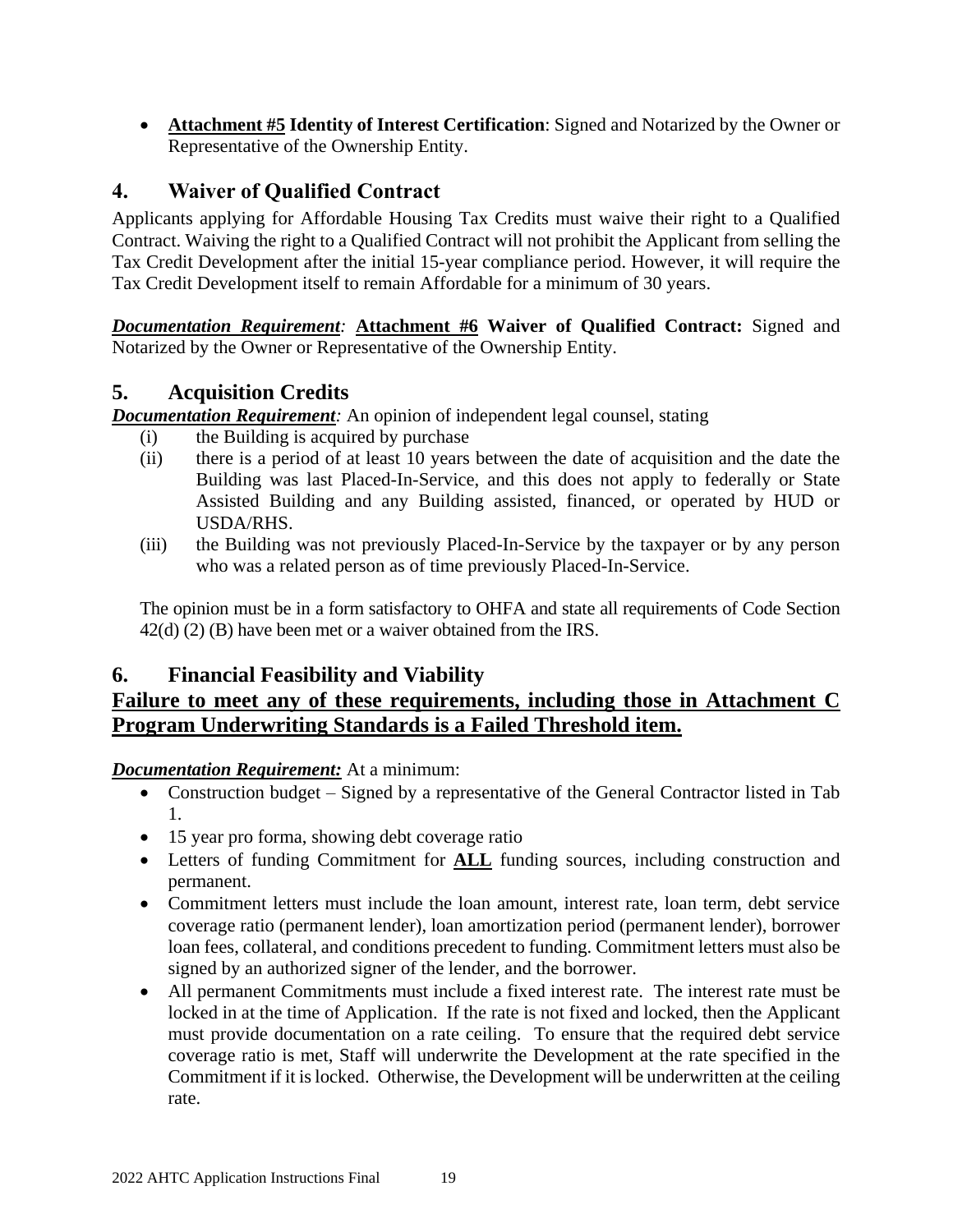- All Commitment letters for both construction and permanent financing must commit to financing the project. However, it is permissible for commitment letters to include language that states funding is contingent on OHFA approval of the subject application and the lender's final approval of underwriting and documents associated with the project. Commitment letters from syndicators must define the amount to be paid for the Tax Credits (cents on the dollar), number of pay-ins, percentage of partnership, amount available during construction and any special conditions. This applies to both federal and State Tax Credits.
- For Acquisition/Rehabilitation utilizing HUD, RD, or other funding source and any properties with rental assistance subsidies, provide documentation from HUD, RD, or other source indicating they are aware of the transfer of ownership and do not reasonably foresee any problems occurring with the transfer.
- For Bond Applications a flowchart of structure. This should show general structure. Examples on pages 20-21 of January 2019 Multifamily Bond Presentation. [https://drive.google.com/file/d/Jan 2019 MF Bond Presentation](https://drive.google.com/file/d/1P8Fcu8isldmyzDFDf0suJpbyXk5vFbXJ/view)

Applicants must demonstrate to OHFA's satisfaction that the Application has firm financing Commitments in place for 100% of the Development's total **construction and permanent** financing. The Development's financial feasibility and viability as a qualified Low-Income Housing Development must also be demonstrated.

The amount of the Tax Credits requested cannot be increased after the Application has been submitted to OHFA. **After underwriting, the amount of Credits may be reduced. Credits also may be reduced at Carryover and/or final if the underwriting supports a lower amount.**

## <span id="page-19-0"></span>**7. Readiness to Proceed**

Applicants must document their ability to proceed in a timely manner should they receive an award of AHTCs.

## *Documentation Requirement:*

- Site Control evidenced by deed, purchase contract, option to purchase, or lease for a term which exceeds the term of affordability and is not revocable by seller. The costs must be identified for the purchase of the property. If Acquiring/Rehabilitating an existing development, Applicant must provide a current independent third party appraisal of value shown as both "as is" and "as rehabbed," completed by an MAI Appraiser operating in the State of Oklahoma. The independent third party appraisal may be prepared no more than twelve (12) months prior to Application submission.
- If Acquiring/Rehabilitating an existing development, the year-end operating statement of the previous year end, and a year to date statement for the current year.
- Preliminary versions of the floors plans and site plans.
- Documentation indicating proper zoning in place **at the time of Application** with type and authorization date or an approved resolution from the local governing body stating the proper zoning will be effective on the date of the award of AHTCs. The Tax Credit award can be the only condition of the resolution.

## <span id="page-19-1"></span>**8. Certifications**

## *Documentation Requirement:* **See each certification for specific details:**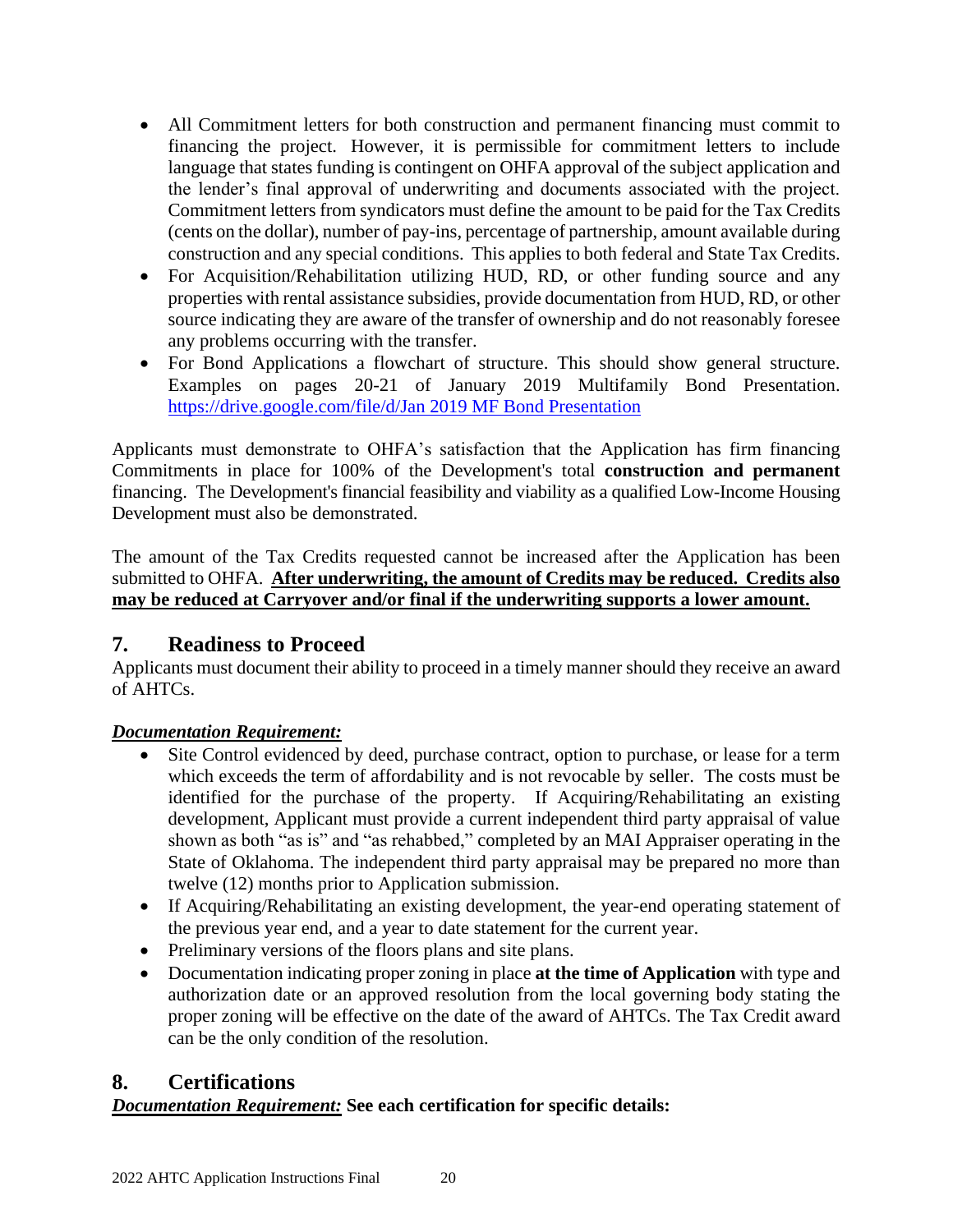- **Attachment #7 Section 42 Leasing Language, Development Services, & Referral Acceptance Certification**
- **Attachment #8 Cost and Expense Separation**
- **Attachment #9 Fair Housing and ADA Certification:** Owner, Architect, and General Contractor must certify.

Reference - More information on Fair Housing requirements for housing providers can be found at

[https://www.hud.gov/program\\_offices/fair\\_housing\\_equal\\_opp/library](https://www.hud.gov/program_offices/fair_housing_equal_opp/library)

## <span id="page-20-0"></span>**9. Fair Housing Training**

One individual each representing the Developer, Architectural firm and General Contractor will be required to have completed training in Fair Housing Accessibility, Design, and Construction prior to application. The training must cover at least four (4) hours of relevant material. If providing more than one certificate to meet the 4 hour requirement, agendas of each training must be provided. The individual representing the developer and the general contractor can be the same person.

OHFA will also accept the following training classes for the Developer, Architectural firm and General Contractor, in addition to any other OHFA approved training (this is **not** an exclusive list):

- Fair Housing Training conducted at the Oklahoma Coalition for Affordable Housing Conference.
- E&A Team online webinar "Fair Housing Act, ADA and Section 504 Design Requirements for Multifamily Housing."
- E&A Team online webinar "Multifamily Accessibility Design Requirements Under Federal Laws – OHFA-Approved for Developers, Architects, & General Contractors."
- Any E&A Team Fair Housing and Accessibility Training Session.
- Any Fair Housing Accessibility First Program Training.
- Any other Fair Housing Training that meets OHFA's requirements. If seeking approval of other training, please submit a copy of the material covered with the number of credit hours to the Tax Credit Compliance Department.

The proposed Management Company for any application will also be required to have two individuals attend training on ADA and Fair Housing from the management perspective prior to application submittal. For the management training,

OHFA will also accept the following training classes for the proposed Management Company, in addition to any other OHFA approved training (this is **not** an exclusive list):

- Fair Housing Training conducted at the Oklahoma Coalition for Affordable Housing Conference.
- E&A Team online webinar "Fair Housing Leasing and Management issues for Oklahoma Owners, Managers, and Site Personnel – an OHFA-Approved Course."
- Any Metropolitan Fair Housing Council of Oklahoma, Inc. Training.
- Any Tulsa Area Fair Housing Partnership Training.
- Any E&A Team Fair Housing and Accessibility Training Session.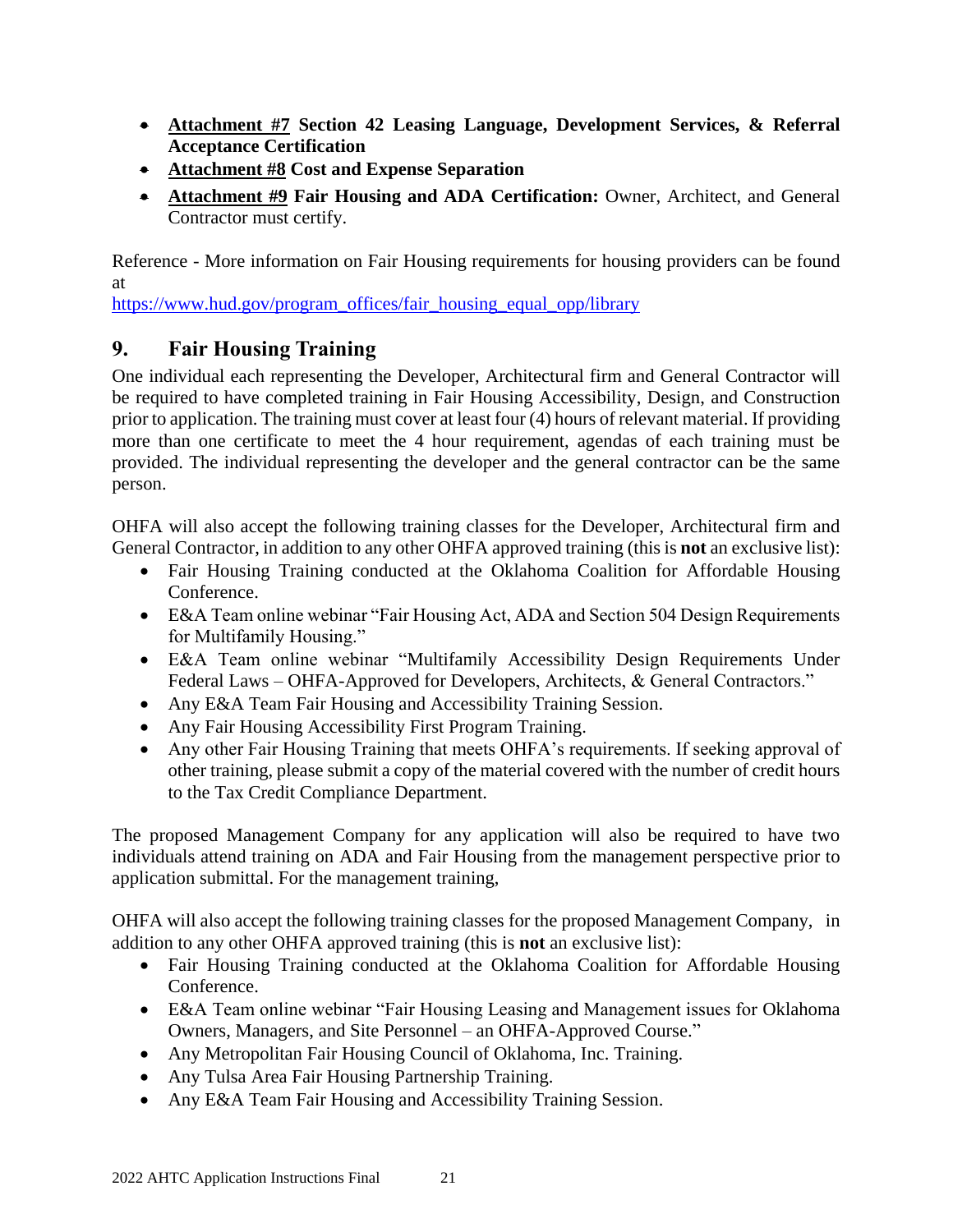- Any Fair Housing Accessibility First Program Training c.
- Any other Fair Housing Training that meets OHFA's requirements. If seeking approval of other training, please submit a copy of the material covered with the number of credit hours to the Tax Credit Compliance Department.

#### **Eligible classes will be acceptable for two (2) years from the date the training was completed, unless otherwise stated above.**

*Documentation Requirement:* Proof of attendance at a Fair Housing and ADA training class eligible for credit completed prior to application submission. Please indicate which individuals are representing the Developer, Architectural firm, General Contractor, and Property Management Company. Additionally, please provide a statement clarifying which individuals are representing which entities. If providing more than one certificate to meet the 4 hour requirement, agendas of each training must be provided.

## <span id="page-21-0"></span>**10. Capital Needs Assessment**

Capital Needs Assessment (CNA) means a qualified professional's opinion of a property's current physical condition determined after a physical inspection of the interior and exterior of the units and structures. The physical inspection should include an interview with the onsite manager and maintenance personnel. This assessment should identify deferred maintenance, physical needs, remaining useful life, material building code violations that affect the property use, structural and mechanical integrity, and the future physical and financial needs. The assessment must include the cost of labor and materials identified in detail. Components which should be examined and analyzed in this assessment include but are not limited to:

- Site, including topography, drainage, pavement, curbing, sidewalks, parking, landscaping, amenities, water, sewer, storm drainage, gas and electric utility lines;
- Structural systems, both substructure and superstructure, including exterior walls and balconies, exterior doors and windows, roofing system and drainage;
- Interiors, including unit and common area finishes (carpeting, vinyl or tile flooring, plaster walls, paint condition, etc.), unit kitchen finishes, cabinets and appliances, unit bathroom finishes and fixtures, and common area lobbies and corridors; and
- Mechanical systems, including plumbing and domestic hot water, HVAC, electrical, lighting fixtures, fire protection, and elevators.

Allocations for rehabilitation require a CNA performed by a qualified independent third-party (architect, engineer, contractor) which considers the proposed rehabilitation activities to ensure that the proposed improvements have a useful life that meets the full term of affordability based on extended use agreements as presented in the Application. The assessment should also demonstrate the need for the rehabilitation work and in the degree proposed and include a review of proposed rehabilitation costs by an independent  $3<sup>rd</sup>$  party. Assessment should also include notation of interview with onsite personnel or owner and the cost of labor and materials.

In addition, all Developments that have existing tenants must include a complete, detailed tenant income audit that identifies all existing tenants and their income. The audit shall separately identify those tenants whose income exceeds applicable Income limits. The Applicant should further ensure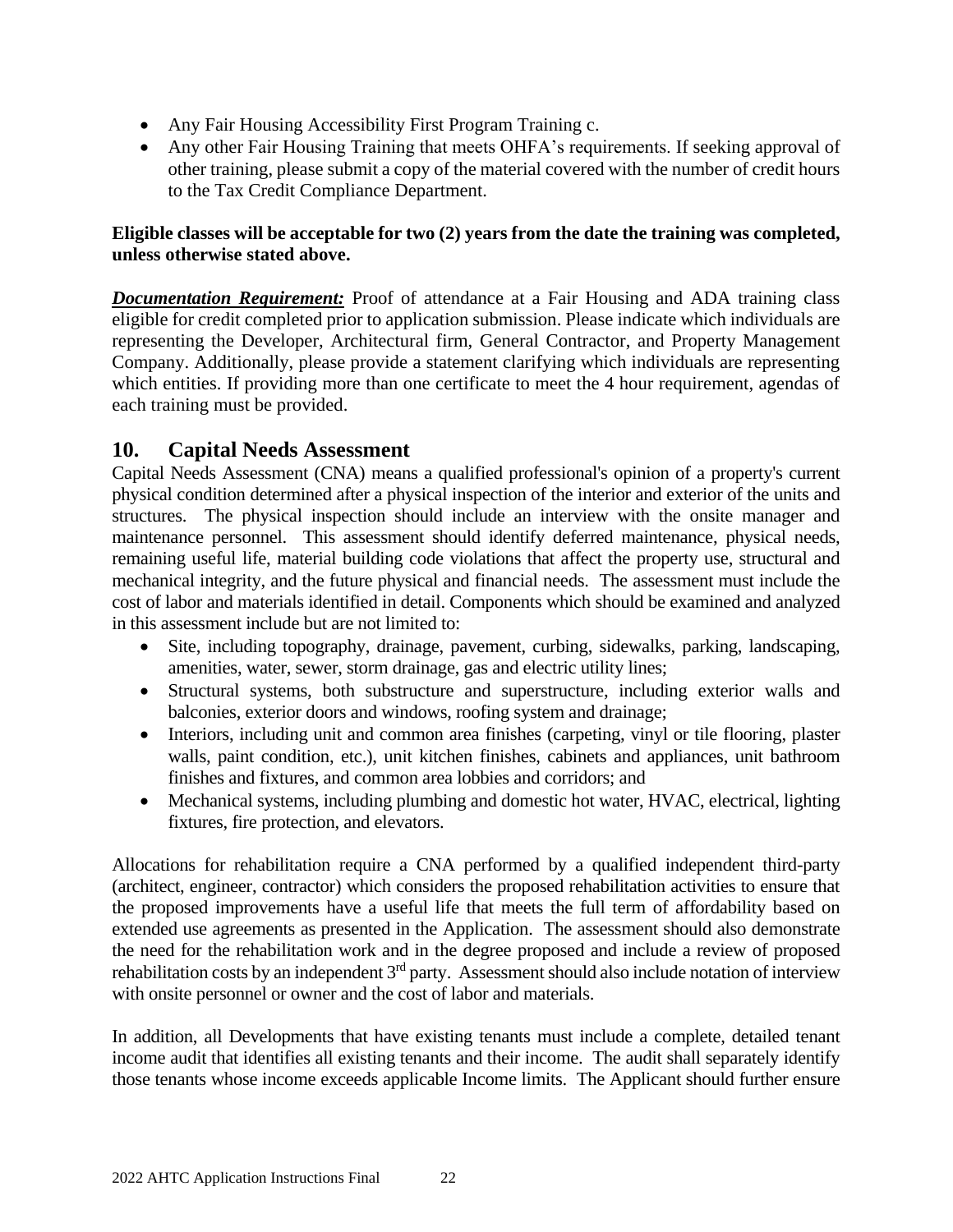that all tenants who will continue to reside in the property comply with the applicable Income limits. This can be completed by the Applicant or others.

If applicable, provide any plans for Relocation of tenants during Rehabilitation. Costs should be reflected in Development budget.

#### *Documentation Requirement:*

- **Attachment #10 Capital Needs Assessment Certification:** Third-party independent CNA performed by a qualified architect, engineer, or contractor. The assessment may be prepared no more than eighteen (18) months prior to Application submission. **Updates are not allowed.**
- Either the CNA or a narrative should separately present discussions of those amenities that are being provided. This can be provided by the Applicant, Developer, or CNA provider.
- Tenant audit for all Developments with existing tenants.
- Relocation plan, if applicable.

## <span id="page-22-0"></span>**11. Development Amenities**

#### *Documentation Requirements:*

**Attachment #11 Development Amenities Certification:** This Certification must be signed by a representative of the Ownership entity, the architect, and the general contractor.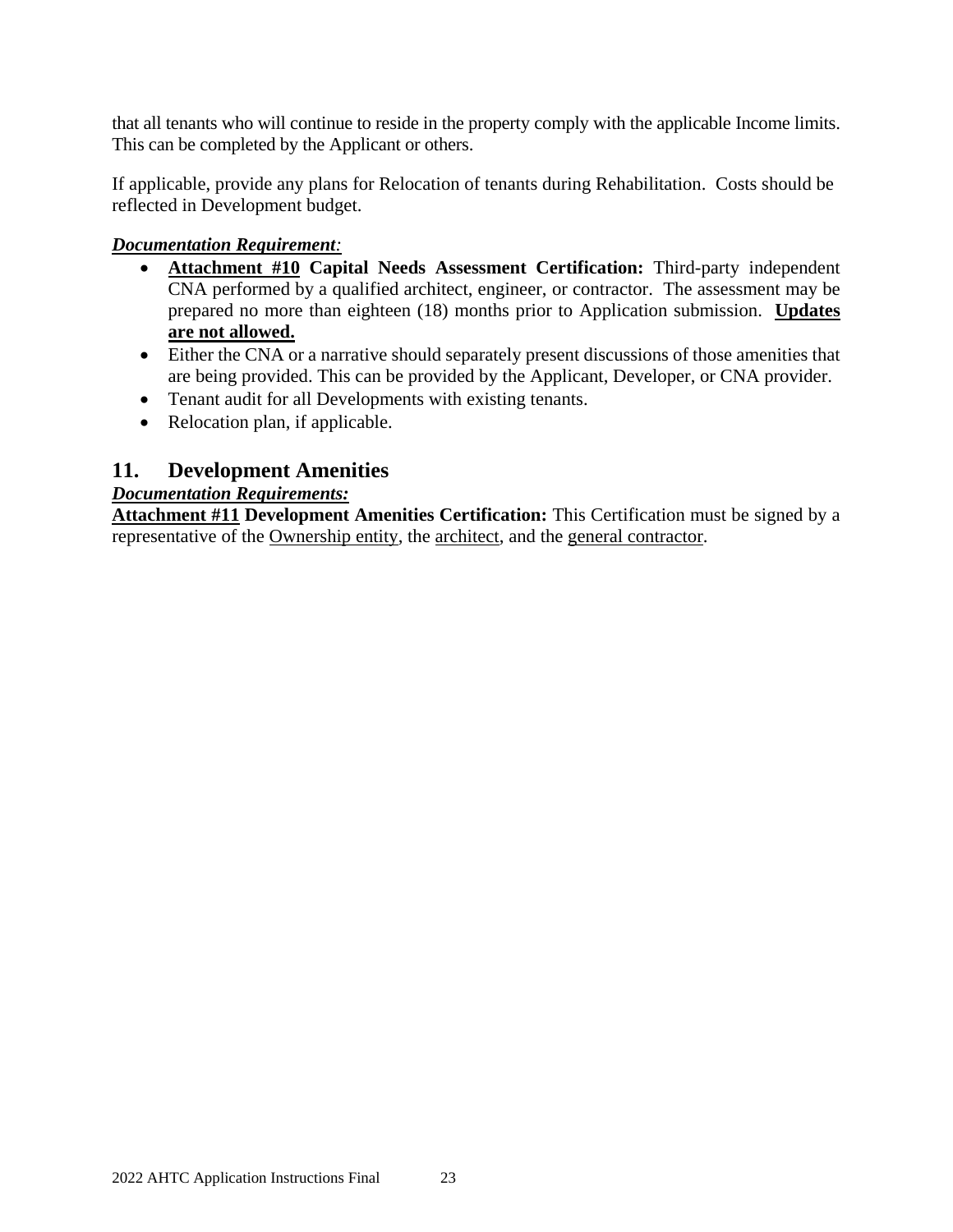## <span id="page-23-0"></span>**Selection Criteria**

Applications will be scored using the Selection Criteria below. Applicants must complete **Attachment #12 Application Self Score Sheet & Certification:** Only **Attachment #12** will be considered a Certification of Selection Criteria. Any additional Certifications not specifically requested by OHFA in the Application will not be considered.

In no event will the Applicant be able to score higher on any Selection Criteria than the self-score they submitted for that specific Selection Criteria.

Notwithstanding the point ranking under the Selection Criteria, OHFA's Trustees may in their sole discretion Allocate Credits to a Development irrespective of its point ranking. The Allocation must be in compliance with Code Section 42, in furtherance of housing goals, and in the interests of the citizens of Oklahoma.

**All Selection Criteria must be met throughout the Extended Use Period.** All Selection Criteria, for which points are awarded, will be included in the Regulatory Agreement. Development Owners are strongly encouraged to provide their management company or management staff with all the necessary information regarding these Commitments. OHFA Compliance Staff will be monitoring for any failure to maintain these Commitments.

## <span id="page-23-1"></span>**1. Income Targeting**

Total Points Possible: 5

Applications will be evaluated to the extent the Development targets Lower-Income populations with AHTCs. Income targeting points will be awarded based on percentage of total AHTC units targeted to persons at or below 50% AMI to the total number of AHTC units (excluding any employee unit(s)) in the Development. The number of units is to be rounded up to nearest whole number.

If a Development's units do not contain all the same number of bedrooms, the units targeted to persons at or below 50% AMI must be proportionately allocated to all number of bedrooms and cannot be concentrated in units with a single number of bedrooms. Points will be awarded as follows:

#### **At least 40% 5 points**

*Documentation Requirements:* The Unit Distribution and Rents and the 15 year pro forma must reflect the correct rents and income targeting.

## <span id="page-23-2"></span>**2. Term of Affordability**

Total Points Possible: 10 (points will not be pro-rated)

A Development may commit to remain affordable to Low-Income persons for extended periods of time over and above the programmatically required affordability period (minimum 30 years). Points will be awarded as follows:

- Additional term of affordability of 10 years beyond required minimum.
- If the Development receives points in this category, it will not receive points in the Tenant Ownership category.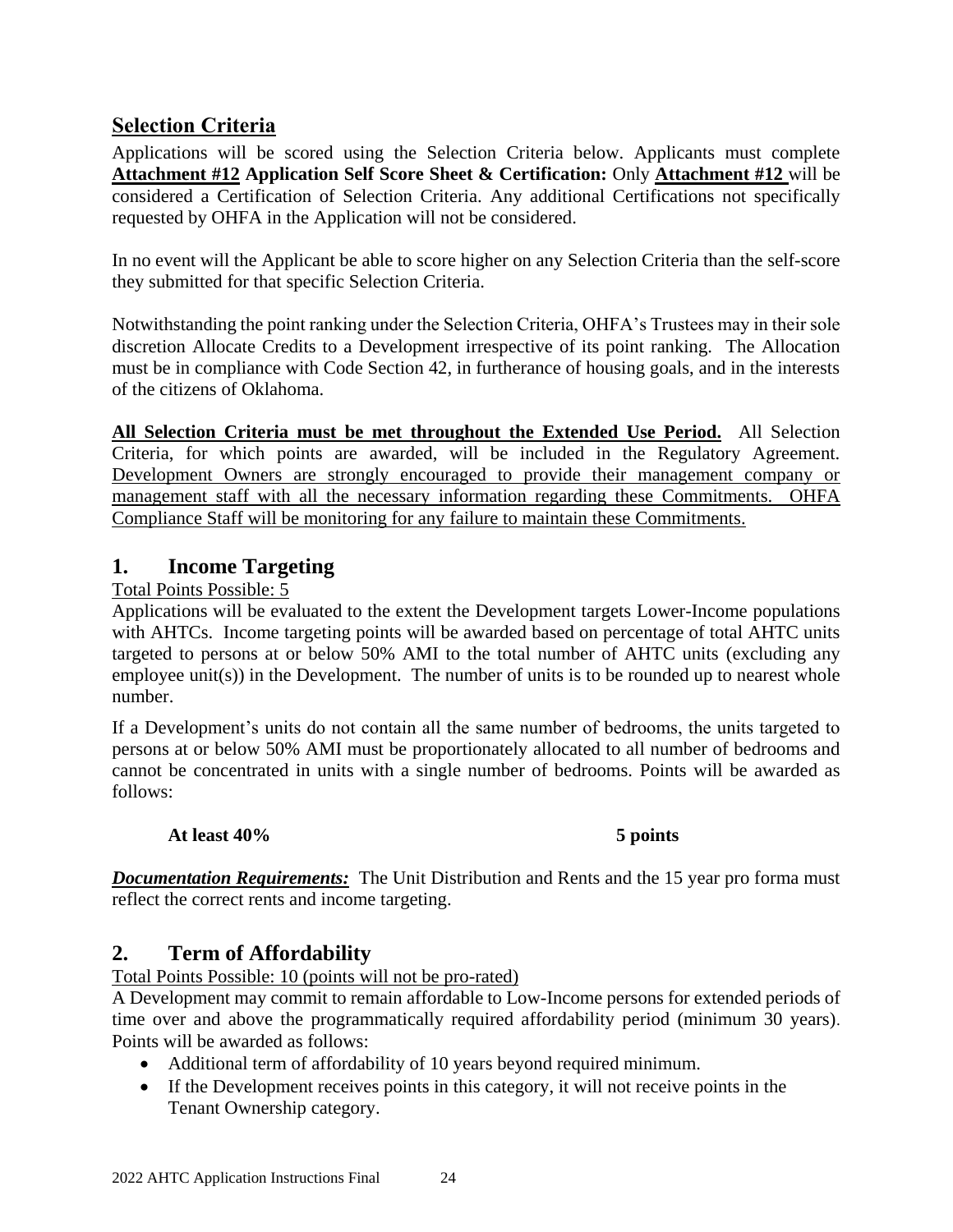*Documentation Requirement:* Refer to **Attachment #12 Application Self Score Sheet & Certification.** 

## <span id="page-24-0"></span>**3. Development Location**

Total Points Possible: 7 **All documentation must be sufficient before points awarded. The following is an exclusive list**.

#### *Documentation Requirements:*

- **QCT with plan** A map showing the location of the property within the QCT and the revitalization plan. The revitalization plan must be signed by the local governing body with jurisdiction over the site within which the proposed Development is located at the time of Application and must include a brief description of the plan, a brief description of how affordable housing benefits the plan, and a brief statement regarding the need for affordable housing in the area affected by the plan. **1 Point**
- **DDA –** No documentation required. **1 Point**
- **High Opportunity Areas –** Only one sub-factor (poverty, median household income, or Opportunity Zone) can be claimed for points in this section. OHFA will use the most recent American Community Survey 5-year Estimates available to determine state and zip code level poverty rates and median household income. American Community Survey data can be found on the US Census Bureau's website at: <https://data.census.gov/cedsci/>
	- o Please utilize the following steps when locating this data:
		- 1. Click on "Advanced Search" under the search bar in the middle of the page.
		- 2. On the left-hand side under "BROWSE FILTERS," click on "Geography."
		- 3. Under "Geography," click on "Zip Code Tabulation Area (Five-Digit)."
		- 4. Under "WITHIN (STATE)," scroll down to select Oklahoma and then click on the desired Zip Code.
		- 5. Next, in the "FIND A FILTER" search bar, type the word "poverty" or "income". A list of topics will appear. Check the box for "Income and Poverty."
		- 6. Click search on the bottom right-hand corner of the page. A list of tables will appear.
		- 7. Click on the desired table giving the data for the latest poverty rate or median household income.
	- o Following the completion of the above steps, click on the search bar at the top of the page and remove both filters. Then, input either "Oklahoma poverty rate" or "Oklahoma income" into the bar and click search. This will give either the latest percentage of poverty for the State or the latest median household income for the State.
	- o If the zip code's estimated poverty rate percentage is **less** than the State poverty level, then the Development is eligible for **5 points**.

o Provide evident printouts for both the State level and the Development's zip code.

#### **OR**

o If the median household income is **more** than the State Median Household Income, then the Development is eligible for **5 points**.

o Provide evident printouts for both the State level and the Development's zip code.

**OR** 

o If your proposed development is located in a Federal Opportunity Zone as defined by the State of Oklahoma, the Development is eligible for **5 points**.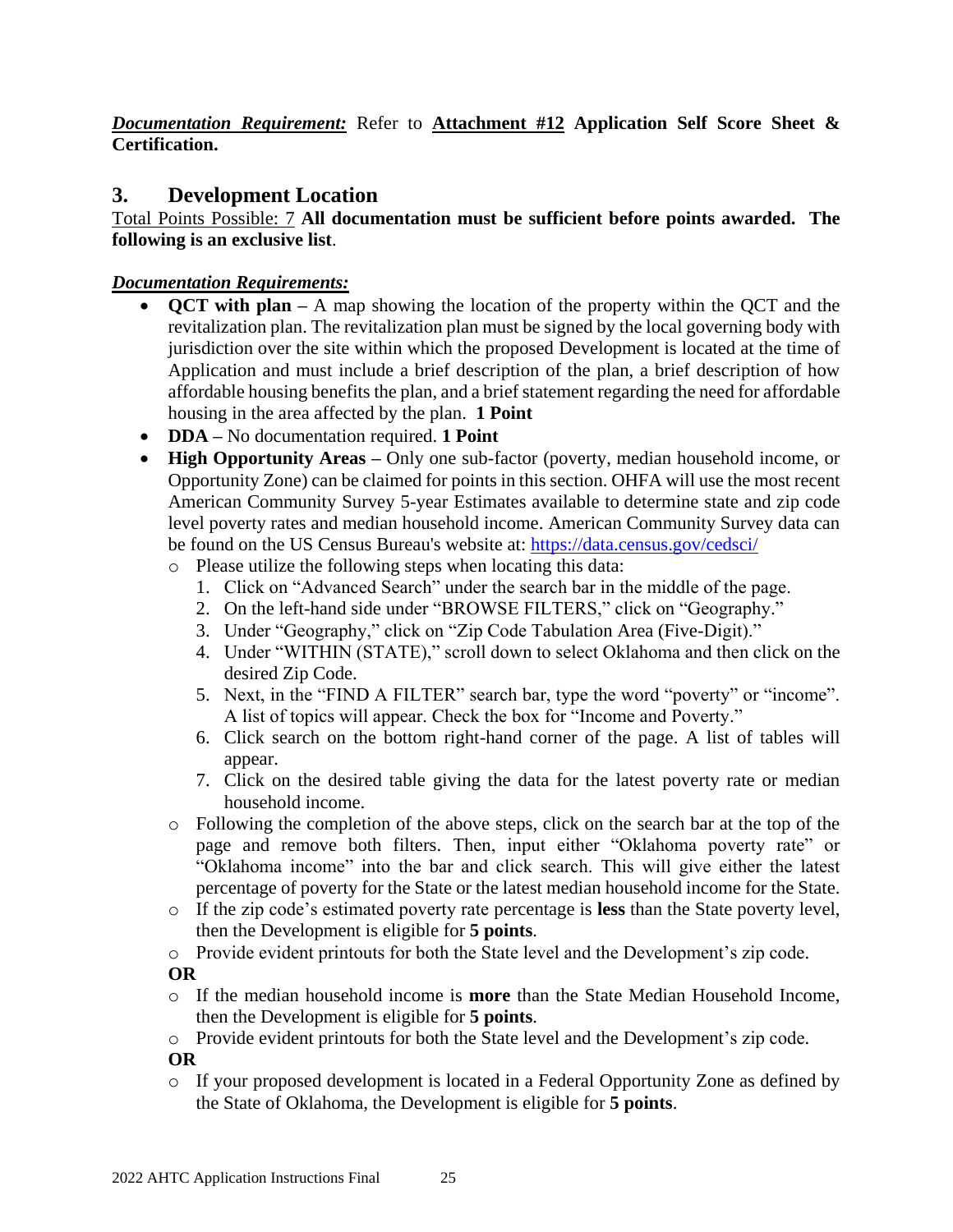o Provide a map showing that the Development is located in a Federal Opportunity Zone.

- **2 year award** Points will be awarded to proposed Developments not located within a three (3) mile radius of any 9% Low-Income Housing Tax Credit Awards which have been made in the two (2) year period preceding this Application's date of consideration. A distinction will be made in this category between elderly and family developments. Therefore, if the Applicant is proposing an elderly development in an area that has received no 9% Low-Income Housing Tax Credit Awards in the last 2 years for an **elderly** development, then they will receive points in this category, i.e. the same for Family developments. **3 Points**
	- o For this requirement, a year will run from the month of the Trustees meeting to the same month the next year. Example: if a Development is awarded Credits in an area in November 2021, only Applications to be considered **AFTER** November 2023 will be eligible to receive these points for the same area (assuming no awards were made in the interim).
	- o Points will be awarded if the Applicant provides proof that 100% of the proposed Development is not within a three (3) mile radius of any Development that was awarded within the two (2) year period preceding the Application's month of consideration whether the previously awarded Development is within the same city as the proposed Development or not. The three (3) mile radius will be measured from the center of the closest existing Development awarded within the area in the two (2) year period preceding the Application's month of consideration. If the closest existing Development awarded within the area in the two (2) year period preceding the Application's month of consideration is new construction and the center of it unable to be determined. Staff will measure from the center of the tract of land on which the awarded development is being built. A map clearly indicating the location of Tax Credit Properties within the area and surrounding areas and the number of miles between the proposed property and other Tax Credit Developments. No map needed if no Developments awarded in the area.

For informational purposes only, the following two websites may be helpful.

[https://factfinder.census.gov/faces/nav/jsf/pages/community\\_facts.xhtm](https://factfinder.census.gov/faces/nav/jsf/pages/community_facts.xhtml)l [http://odoc.maps.arcgis.com/apps/webappviewer/index.html?id=6c9ab2ff71c041b4ad4aa](http://odoc.maps.arcgis.com/apps/webappviewer/index.html?id=6c9ab2ff71c041b4ad4aa1ed90f1cbb5) [1ed90f1cbb5](http://odoc.maps.arcgis.com/apps/webappviewer/index.html?id=6c9ab2ff71c041b4ad4aa1ed90f1cbb5)

## <span id="page-25-0"></span>**4. Tenant Targeted Populations**

Total Points Possible: 8

Applications will be evaluated to the extent the Development Commits to serve Targeted Populations.

**Applicant dedicates at least a minimum ten percent (10%) of the total residential units for Targeted Populations.** Elderly cannot be the 10% population. **5 Points**

OR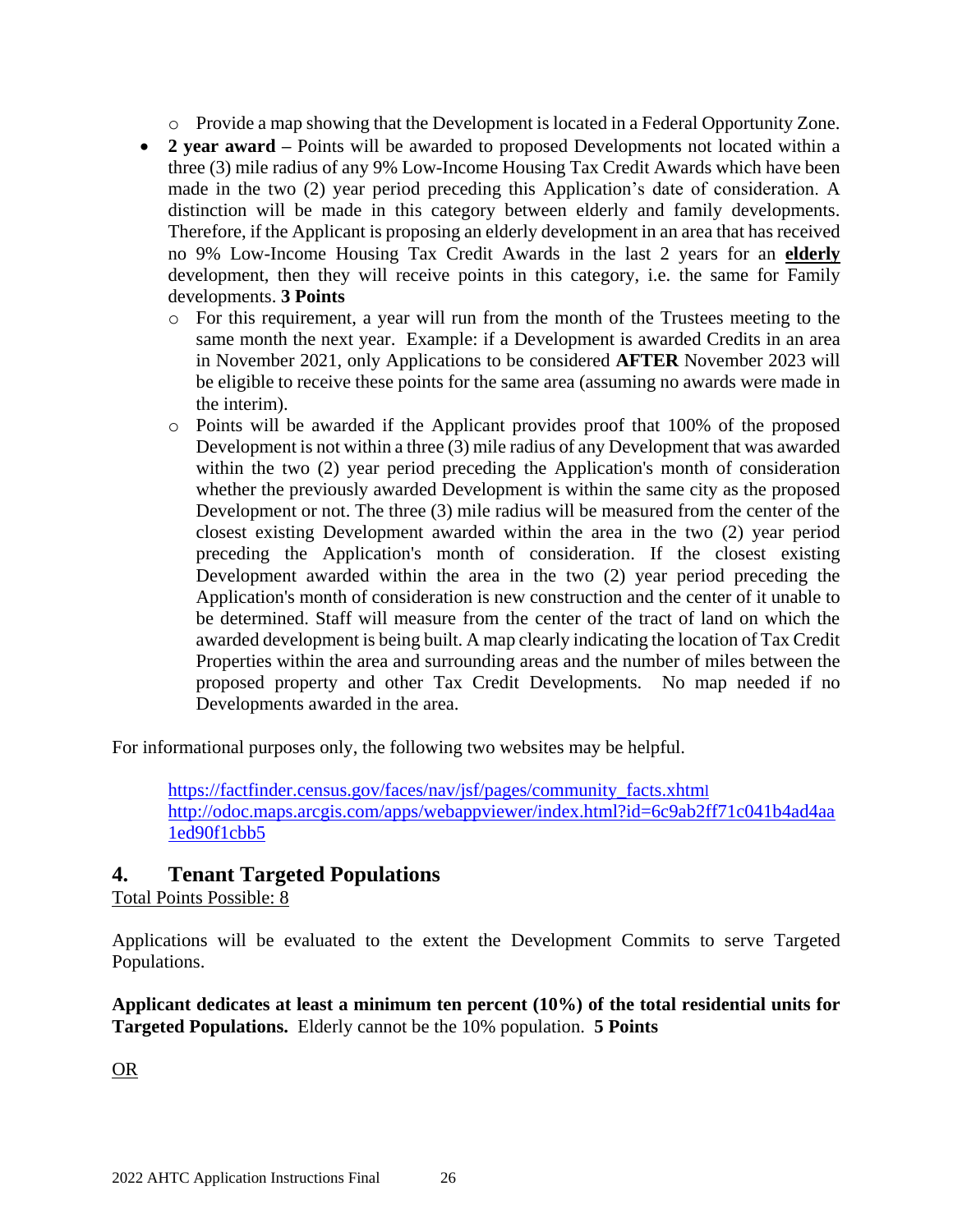Elderly Developments, as defined in OHFA's Chapter 36 Rules, can qualify only if **additionally** targeting 10% of their units to a Target Population. **8 Points** 

Any manager's unit must be included in the calculation of 10% of the total residential units. Targeted Populations' units cannot be concentrated in a single bedroom size or Building if there are multiple bedroom sizes and/or Buildings.

*Targeted Populations for this particular point criterion are Homeless, persons with mental or physical disabilities, Veterans, or Youth aging out of Foster Care (between the ages of 18-24). This designation must not violate any Fair Housing regulations.*

From OHFA's Compliance Manual: Any unit promised for a targeted population (homeless, disabled etc.) must have been marketed for a period of 90 days for both homeless and persons with mental or physical disabilities, Veterans, or Youth aging out of Foster Care before it can be rented to a tenant that does not have the designated special need. In addition, the Owner must show ongoing due diligence in attempting to locate a special needs tenant for the unit. Due diligence must include, but is not limited to, monthly advertisement in a newspaper of general circulation in the area, and proof of at least monthly contact with providers of services for individuals with the designated special need or targeted population, including advising such providers of the number and size of units available, the rents charged for the units, and the income limits for prospective tenants. Service providers must also be contacted immediately upon a specials needs unit becoming available. The owner must have a plan in place.

#### *Documentation Requirements***:**

• The Unit Distribution and Rents must reflect the special needs designation.

## <span id="page-26-0"></span>**5. Tenant Populations of Individuals with Children**

Total Points Possible: 3

At least 30% of the total AHTC units (excluding the manager's unit) have three bedrooms or more. If the Development receives 8 points in the Targeted Populations category, it will not receive points in this category.

*Documentation Requirements:* The Unit Distribution and Rents must reflect the bedroom sizes.

## <span id="page-26-1"></span>**6. Tenant Ownership**

Total Points Possible: 10

Points will be awarded to those Applications that propose tenant ownership after the 15 year Compliance Period with a satisfactory plan. Though some maintenance can be expected to be performed by the tenant, the list of maintenance duties should not be excessive. The list should not include Owner's duties such as gutters, exterior paint, fencing, mailboxes, window screen replacement, plumbing repairs, and other items that the Owner is required to maintain for health and/or safety issues or to meet minimum standards. The purpose is to have the tenant learn to do some chores and take responsibility in others, but not for the tenant to perform the Owner's duties.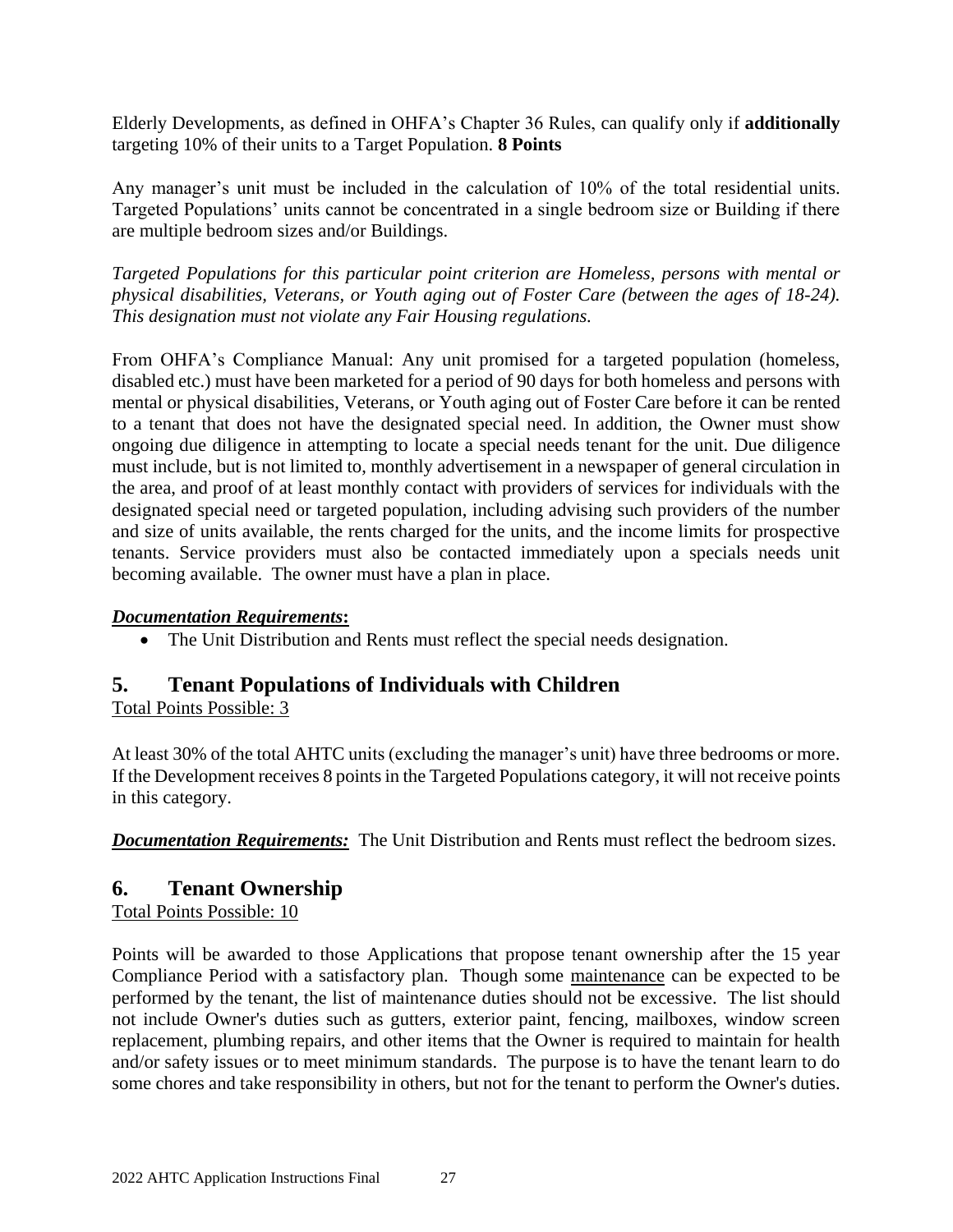- A discussion regarding tenant reserve funds should be included in the plan. The amount, source and frequency of contributions should be clearly outlined. It should also be delineated whether the reserve fund stays with the unit or the tenant.
- Training for future homeowners is an essential part of this type of program. At the minimum homebuyer education classes should be offered. These are the classes usually associated with down payment assistance. If the Applicant chooses, classes in homeownership can also be offered. These might include classes on insurance, maintenance, saving for long term repairs, etc.
- The tenant ownership plan should discuss the continued affordability of housing to the tenants. How will the new ownership payment (including insurance and taxes) compare to the rental payments before the end of the Compliance Period? Estimates are acceptable. Will there be any limits to the amount of increase between the two payments? If the sales price is more than the tenant can afford, will there be any down payment or other type of purchasing assistance?
- The calculation of the sales price is also an important component of the ownership plan. What factors and amounts will go towards the sales price amount? Will the tenant reserve funds, if any, be applied to the sales price? If the Development has a deferred loan and/or a balloon payment loan, it does not seem equitable for the tenant to pay for the bulk amount of the loan, just because it was structured that way in the beginning to benefit the Developer/Owner. Will the sales price be adjusted in any way at the time of purchase? If so, what factors will determine the write down amount, and what will be that amount?
- Another issue that must be addressed in the plan is whether or not a Nonprofit Entity will actually acquire the Development before the tenants purchase. If the Nonprofit is involved in the Development, then provide a brief description of the agency. Also of importance are a discussion of potential homeowners associations and the timeline of the purchasing process. Though starting early in the Compliance Period is acceptable, usually tenants will change before year 15. The plans that start the process perhaps in years 10-13 seem more reasonable.
- Those units not sold must remain affordable to Low-Income persons for ten (10) years beyond the required minimum of thirty (30) years.
- As a reminder, tenants cannot be denied or chosen simply because of their willingness or ability to purchase the home. Also, tenants cannot be evicted in year 15 if they do not want or are not able to buy the housing. The Tax Credit Program is a rental program and has to be operated that way. All units not sold in year 15, or those units that for some reason revert back to the Development, have to be rental units. Hypothetically, this could be all units for the entire forty (40) years. Make sure the tenant ownership plan does not present anything contradictory to these requirements.

If the Development receives points in this category, it will not receive points in the Term of Affordability category.

*Documentation Requirement:* Applicants must submit a detailed plan which includes projections on maintenance, tenant reserve funds, home buyer training, continued affordability, sales price calculation, and etc. The plan will be evaluated for feasibility.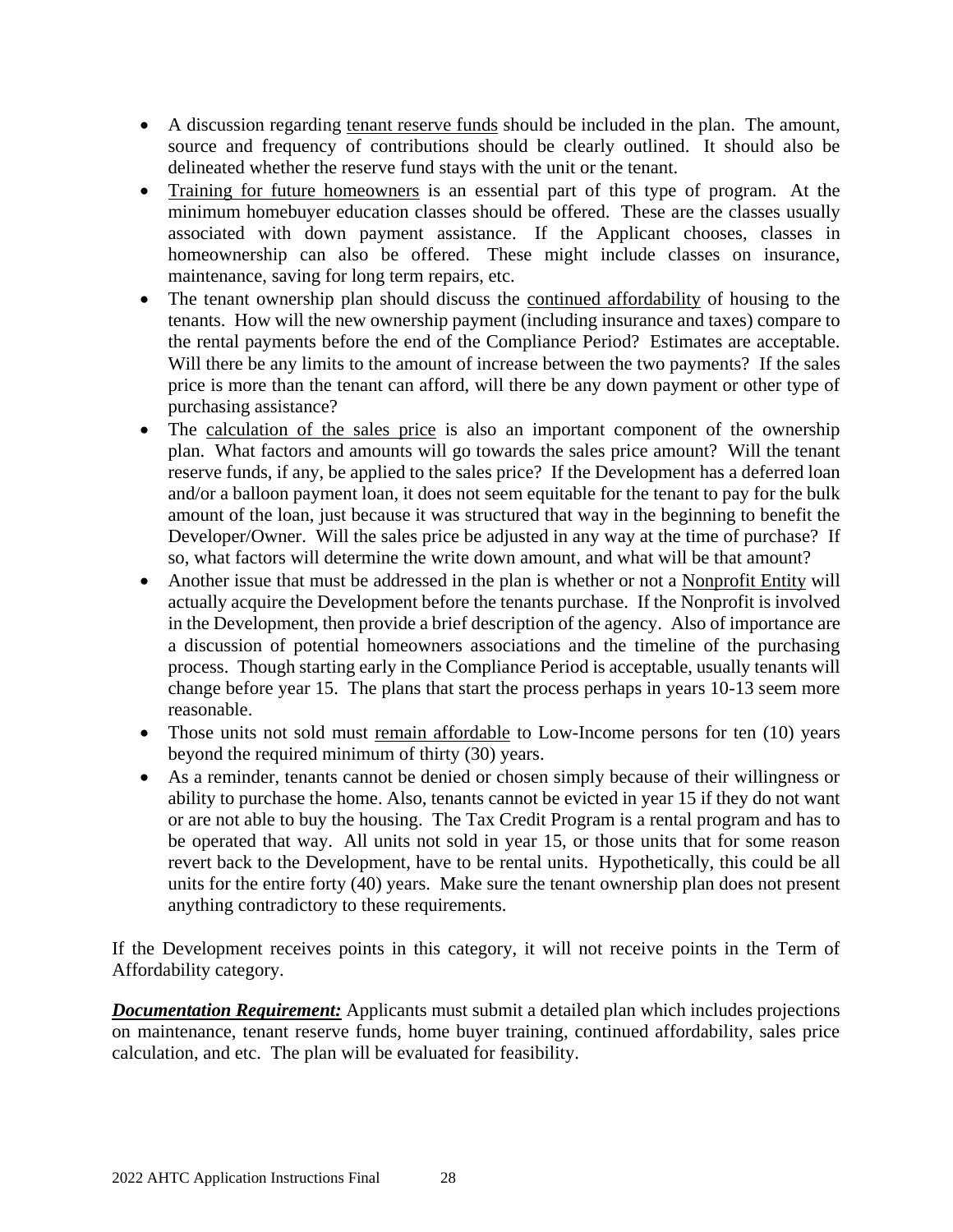**By checking the appropriate box on the Attachment #12, the Owner Certifies that all units not sold will remain affordable to Low-Income persons for ten (10) years beyond the required minimum of thirty (30) years.**

## <span id="page-28-0"></span>**7. Preservation of Affordable Housing**

Total Points Possible: 3 (points will not be pro-rated.)

Affordable does not mean tenants receiving Section 8 assistance or units rented at a discount rate to market. Preservation means the preservation of the affordability of the housing, not the Buildings/real estate.

Traditionally, one of the type of programs listed below is involved or a similar type program.

- Properties with **project-based Rental Assistance** contracts
- Properties with USDA **Section 515** loans
- Properties financed with **Low Income Housing Tax Credits**
- Properties financed with **Section 202/811** loans
- Properties financed with **1937 Housing Act** funds

*Documentation Requirement:* Proof of the prior affordable status of the housing.

## <span id="page-28-1"></span>**8. Energy Efficiency/Green Building**

Total Points Possible: 18

#### *Documentation Requirements:*

**Attachment #13 Energy Efficiency/Green Building Certification -** specifically listing the energy efficient/green building items for which points are being claimed. This Certification must be signed by a representative of the Ownership entity, the architect, and the general contractor**.** 

#### <span id="page-28-2"></span>**9. Historic Nature**

Total Points Possible: 3

**Building** as defined in AHTC Rules 330:36-1-4 means a property containing residential Housing Units located on the Land and included in the Development.

100% of the historic building must be rehabilitated. At least 50% percent of the proposed Development's units must be located in the historic building. The units must be "new" or converted from non-residential to residential units. If existing housing units are to be rehabilitated, then the Placed In Service date must be at least 16 years prior to date of Application to receive the points for Historic Nature. Any new construction units must be within ½ mile radius of the historic building(s).

#### **Definition of "Historic Nature:"**

A. A historic building (structure) is either **listed** in the National Register of Historic Places (NRHP) as an individual property or as a contributing resource to a district (see *Oklahoma Properties Listed in the National Register,*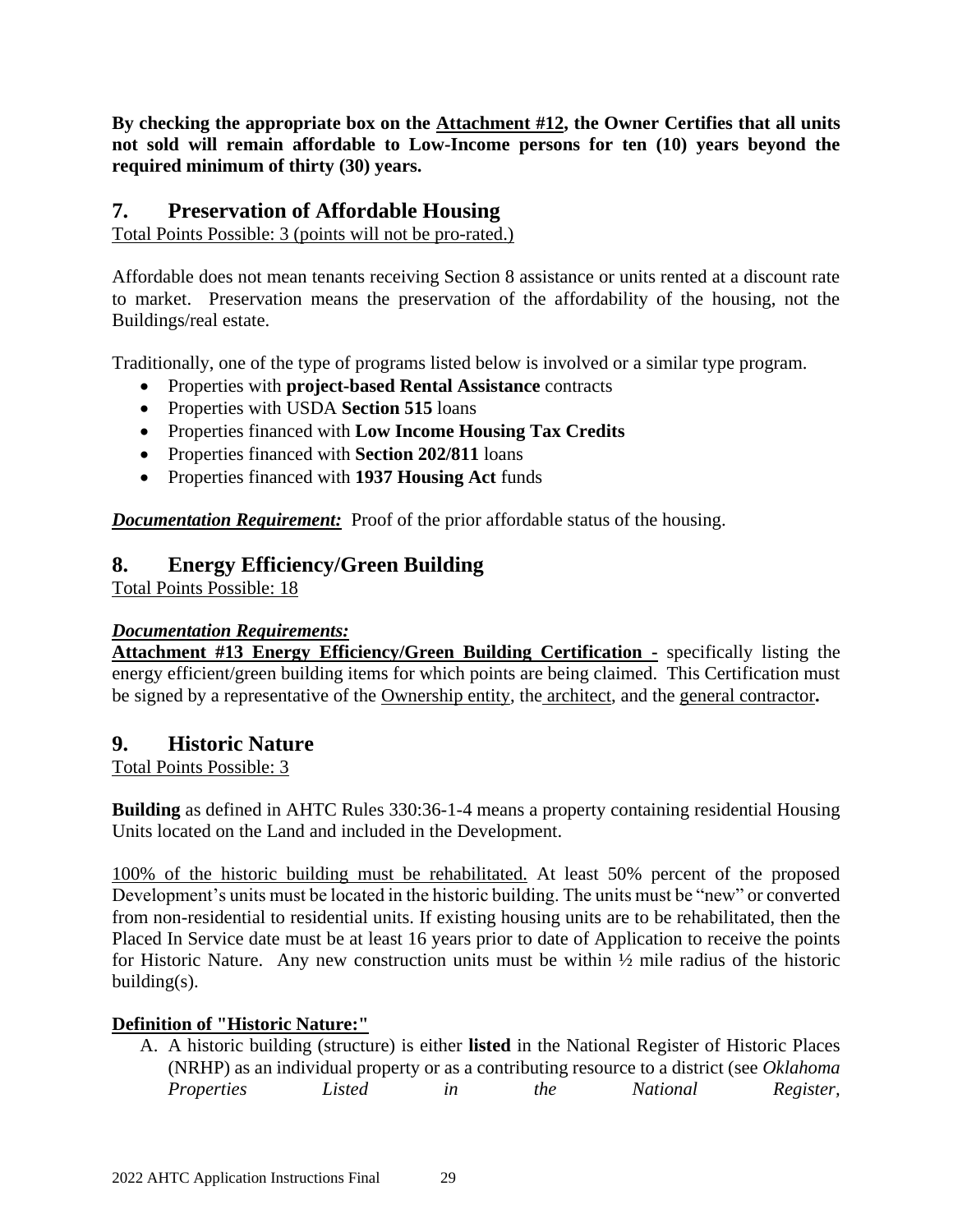[http://www.okhistory.org/shpo/nationalregister.htm\)](http://www.okhistory.org/shpo/nationalregister.htm) or (2) is **eligible for** listing in the NRHP as an individual property or as a contributing resource to a district.

B. Additionally, the planned rehabilitation of the building must be consistent with the *Secretary of the Interior's Standards and Guidelines for Rehabilitation (*see Oklahoma's *Rehabilitating Historic Properties for Federal Investment Tax Credits,*  [http://www.okhistory.org/shpo/taxcredits.htm\)](http://www.okhistory.org/shpo/taxcredits.htm).

#### *Documentation Requirements:*

A copy of the approved Historic Preservation Certification Application, Part 1 executed by NPS.

#### <span id="page-29-0"></span>**10. Subsidy per Unit**

#### Total Points Possible: 10

An application is scored on the extent to which it proposes to use the least amount of Federal Affordable Housing Tax Credits per Tax Credit unit, excluding any employee units.

For purposes of this scoring criterion, there will be one set range listing a minimum subsidy per unit and a maximum subsidy per unit for both New Construction and Acquisition/Rehabilitation Developments. Ten points will be awarded to the new construction and acquisition/rehabilitation application(s) respectively that request less than or equal to the minimum subsidy per unit based on the range set forth in the Qualified Allocation Plan. Applications in which the requested subsidy per unit falls within this set range will receive a pro rata amount of the points. Applications in which the requested subsidy per unit equals or exceeds the maximum subsidy per unit based on this set range will receive zero points. The range for all Developments is \$6,000 to \$50,000. When calculating points in this category, intermediate calculations will be rounded to six decimal points and final calculations will be rounded to four decimal points. In addition, points will be calculated based on the amount of Federal Affordable Housing Tax Credits requested per Tax Credit unit at the time of application submission. Therefore, this number will not change even if the amount of Federal Tax Credits requested changes during the review process.

Proposed formula:



Example:

Disclaimer: the examples below are for illustration purposes only to show how the points are calculated and do not constitute a promise to award points based on income targeting percentages or subsidy per unit ranges as identified.

The following is a hypothetical example to illustrate how the points are awarded.

Example with AHTC of \$11,000 per unit:

.886363  $\frac{\textbf{($50,000 - $11,000)}}{\textbf{($50,000 - $6,000)}} = \frac{$39,000}{444,000} = 0.886363$  10 points  $($50,000 - $11,000) = $39,000$  $\frac{$39,000}{$44,000}$  = .886363 <br>  $\bigtimes$  10 points = 8.8636  $($50,000 - $6,000) = $44,000$  $=$   $\overline{ }$   $\overline{ }$   $\overline{ }$   $\overline{ }$   $\overline{ }$   $\overline{ }$   $\overline{ }$   $\overline{ }$   $\overline{ }$   $\overline{ }$   $\overline{ }$   $\overline{ }$   $\overline{ }$   $\overline{ }$   $\overline{ }$   $\overline{ }$   $\overline{ }$   $\overline{ }$   $\overline{ }$   $\overline{ }$   $\overline{ }$   $\overline{ }$   $\overline{ }$   $\overline{ }$   $\overline{ }$   $\overline{ }$   $\overline{ }$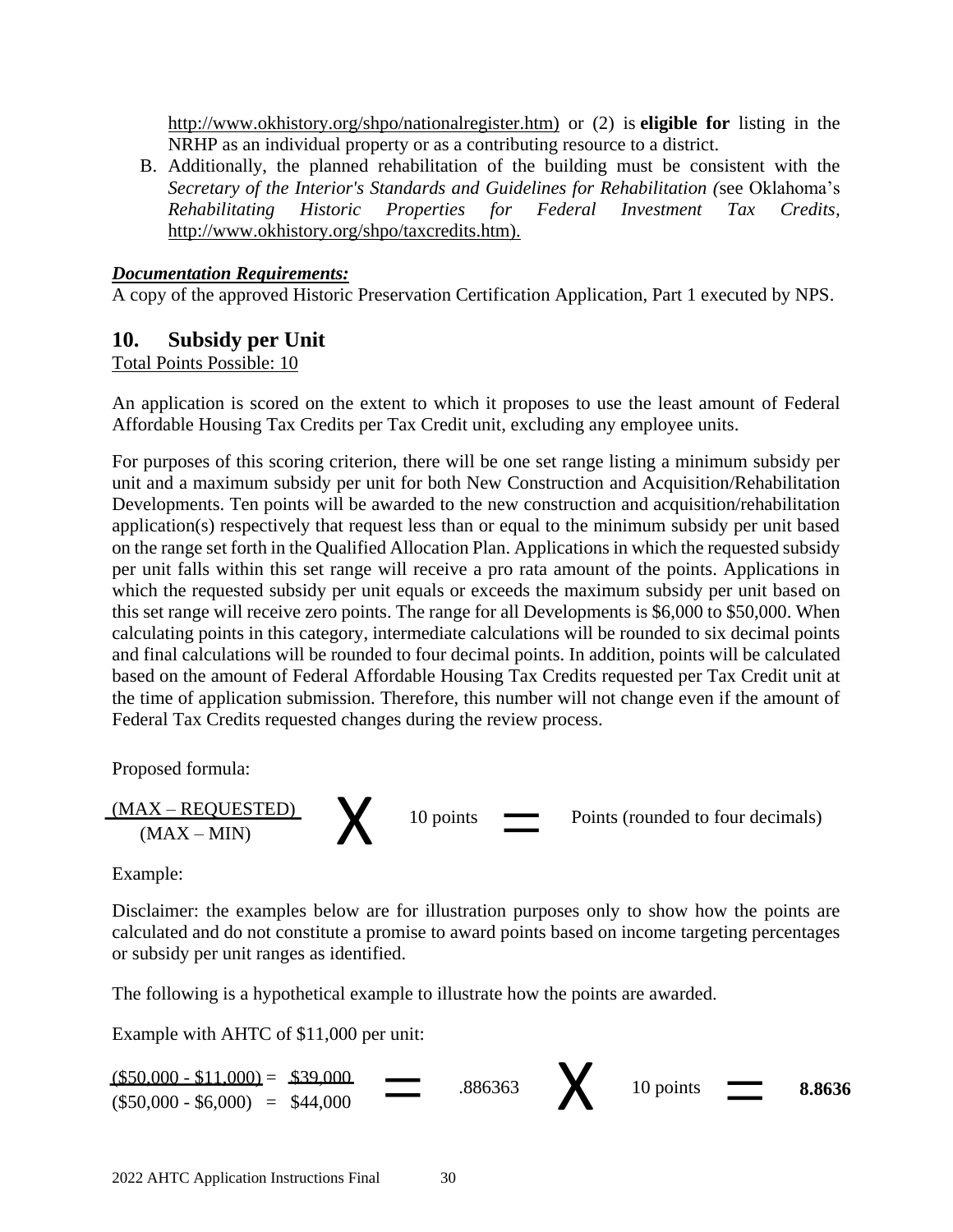The points awarded in this category for this particular project would be **8.8636**

## <span id="page-30-0"></span>**11. Negative Points**

Total Points Possible: -20

- Allocation and Compliance Staff maintain a list of all negative points. Thirty (30) days prior to Application due date, a list of all negative points will be posted on OHFA's website. This will be the information used in the following round. Infractions and negative points will continue to accrue during the round; however, they would only be counted against Applicants in the next funding period.
- Negative points will remain in effect one year from the date of infraction a.k.a. due date for late audit corrections, late payment of fees, late AOC, and late COL submission. These negative points will count for two allocation rounds. \*Uncorrected Form(s) 8823 and State Specific Promises not met will incur negative points if non-compliance is not corrected after the expiration of the correction period. If not corrected within specified time, negative points will count for one year from the date of infraction or date discovered. Violations of Fair Housing infractions are fact specific and will be treated accordingly. If after one year negative point item(s) remain uncorrected, negative points will continue to apply until the issue has been corrected. It is the owner's responsibility to apprise the appropriate department and disseminate information to OHFA staff in a timely manner prior to OHFA posting negative points. \*A casualty loss will only incur negative points after 180 days has passed without correction to Form.
- If after infractions occur, and the Development is transferred, or changes management, the negative points stay with the entities who incurred the points, and the negative points will also remain with the Development but for only six (6) months.
- Points will be deducted for instances of poor performance in the operation of Tax Credit Developments that share common general partnership, managing member, and principals of each, with entities of the current Application.
- Points will be deducted for Management, Co-Management, and/or Management Consultants listed on the current Application.
- Negative points will be assessed on original participants. Team members can be substituted (with proper documentation), but negative points remain.
- No Documentation is required.
- Approximately 30 days prior to Application due date, a list of all negative points will be posted on OHFA's website.

#### **Points will be deducted for the following:**

#### **Allocation**

**For each late report exceeding three (3) late reports (see Attachment A and G) 2 points Late payment of fees** 3 points 3 points

| <b>Compliance</b>                                                |          |
|------------------------------------------------------------------|----------|
| <b>State Specific Promises made at Application not being met</b> | 3 points |
| <b>Uncorrected 8823s</b>                                         | 5 points |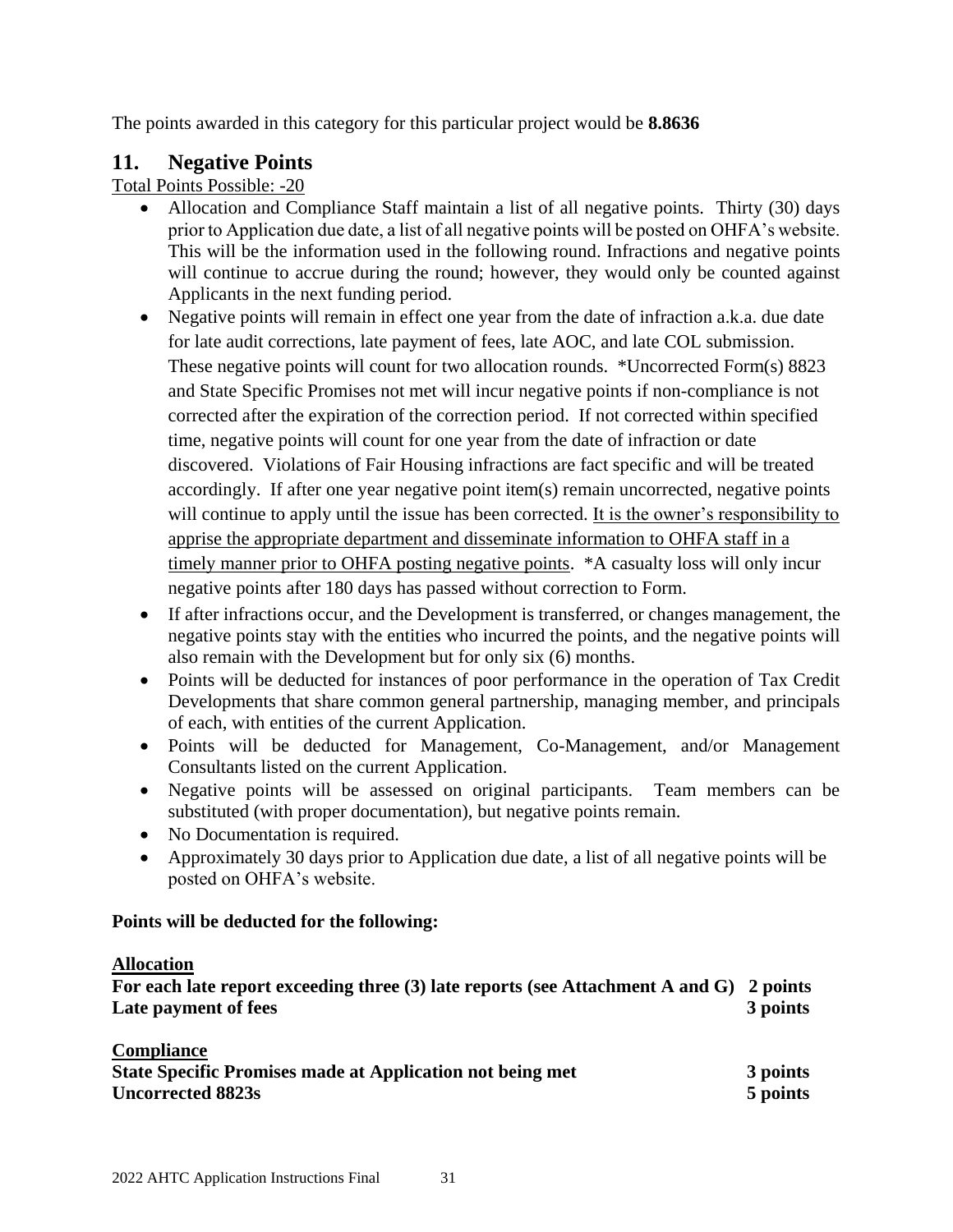**For the following, Owners/Managers will be given a 10 business day cure period beyond the original due date to provide these items. After this cure period, any items outstanding will incur negative points for the Owner/Manager:**

**Late audit corrections 2 points Late payment of fees** 3 **points** 3 **points Late Annual Owner Certifications 3 points Late COL submissions 3 points**

#### <span id="page-31-0"></span>**12. Tie Breaker**

- In case there are Applications with the same final score in any set-aside that will affect funding, Applications will be funded based on those proposing the highest number of Tax Credit units. The Application proposing the highest number of Tax Credit units will be awarded first; the second Application proposing the highest number of Tax Credit units will be next, and so forth until such time as the Tax Credits have been Allocated under the setaside.
- In the event that Applications are still tied, a drawing shall occur at the Trustees meeting in which the Applications are being considered for funding. All Applications remaining tied in any set-aside will be entered in the drawing. The first Application drawn, will be funded first, the second Application drawn, will be funded next, and so forth until such time as the Tax Credits have been allocated under the set-aside. Applications not drawn under a set-aside will be placed in the next set-aside in which they qualify and request in rank score order and tie breaker.
- In circumstances that only the order within a set-aside or from which set-aside a given Development will be funded is affected, then, the drawing will take place prior to the Trustees meeting. In cases where there may be insufficient funds available to fund any of the tied Developments, the drawing will always be held at the Trustees meeting.
- No Documentation is required for tie breakers.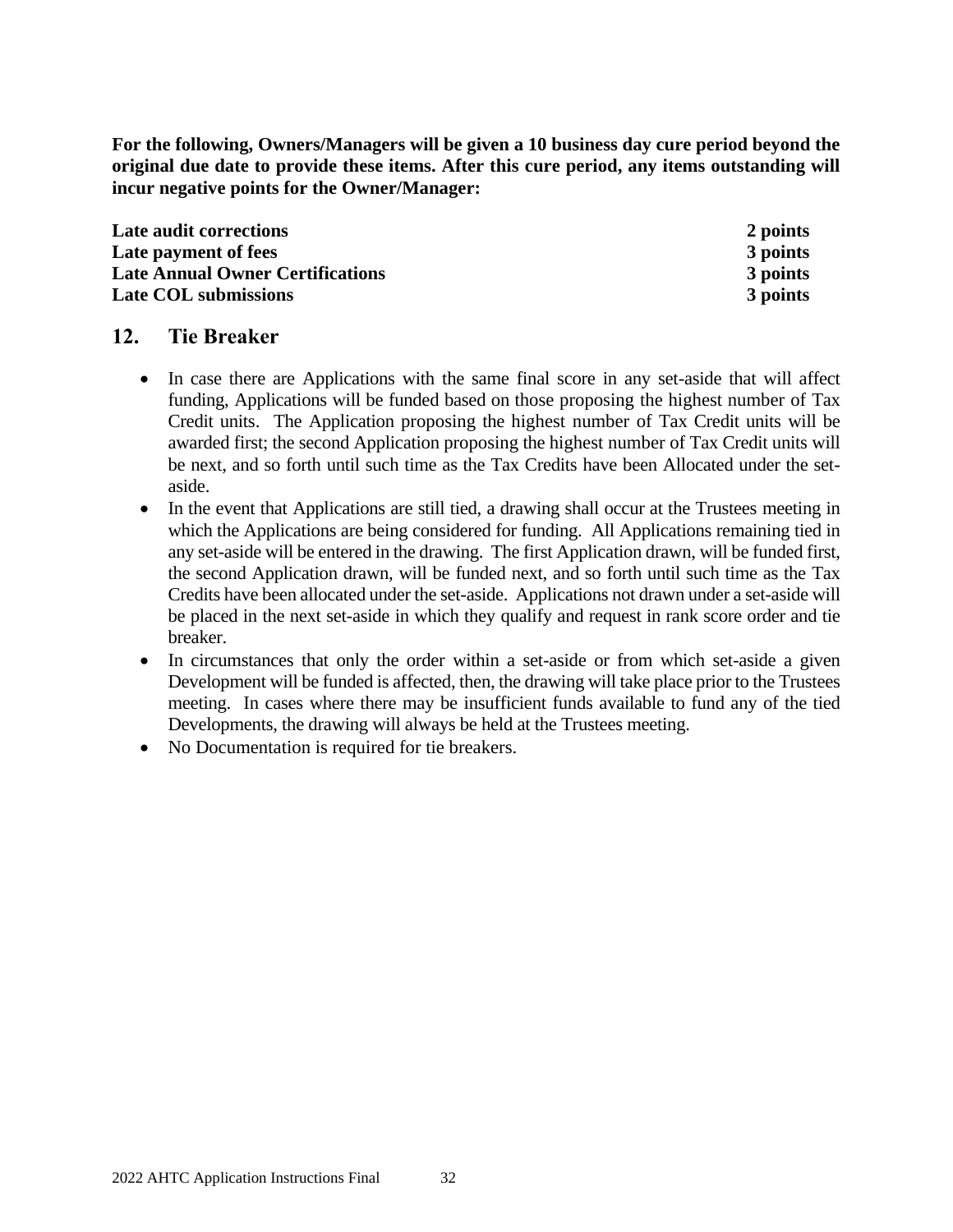# **Attachment #1- Market Study Summary**

(To be included at the beginning of the market study)

<span id="page-32-0"></span>

| The Market Study prepared by:                                                                                                                                                                                                                                                                                                                                                  |
|--------------------------------------------------------------------------------------------------------------------------------------------------------------------------------------------------------------------------------------------------------------------------------------------------------------------------------------------------------------------------------|
| Date of Study:                                                                                                                                                                                                                                                                                                                                                                 |
| Page # of specific answers requested below. Please do not list a large range of pages.                                                                                                                                                                                                                                                                                         |
| A map delineating the primary market area (PMA).                                                                                                                                                                                                                                                                                                                               |
| A photograph of the site.                                                                                                                                                                                                                                                                                                                                                      |
| A full description of the site.                                                                                                                                                                                                                                                                                                                                                |
| Discussion of the appropriateness of the location.                                                                                                                                                                                                                                                                                                                             |
| A demographic summary of the market area, including incomes, households, growth trends,<br>economic factors relating to employment, labor force, and community facilities (i.e. parks, schools,<br>$etc.$ )                                                                                                                                                                    |
| An evaluation of the current affordable housing stock existing in the market area, including<br>an identification of geographical location, occupancy levels, age of stock, upkeep condition,<br>bedroom mix, amenities and rents being charged.                                                                                                                               |
| Include comparable rental residential Developments in the primary market area and all Tax<br>Credit Developments.                                                                                                                                                                                                                                                              |
| A discussion of any relevant information regarding existing rent overburden statistics. (Not<br>applicable to rehabs with current occupancy of 90% or more.)                                                                                                                                                                                                                   |
| An evaluation of the need for affordable housing within the primary market area.<br>(Not<br>applicable to rehabs with current occupancy of 90% or more.)                                                                                                                                                                                                                       |
| A discussion of whether or not the proposed Development, in light of vacancy and absorption<br>rates for the applicable market areas, is likely to result in an increased vacancy rate for comparable<br>units within such market area, (i.e., standard, well-maintained units within such market area that<br>are reserved for occupancy by low and very low Income tenants). |
| A projection of the time necessary for the Development to achieve sustaining occupancy.<br>(Not applicable to rehabs with current occupancy of 90% or more.)                                                                                                                                                                                                                   |
| Provide the recommended vacancy rate.                                                                                                                                                                                                                                                                                                                                          |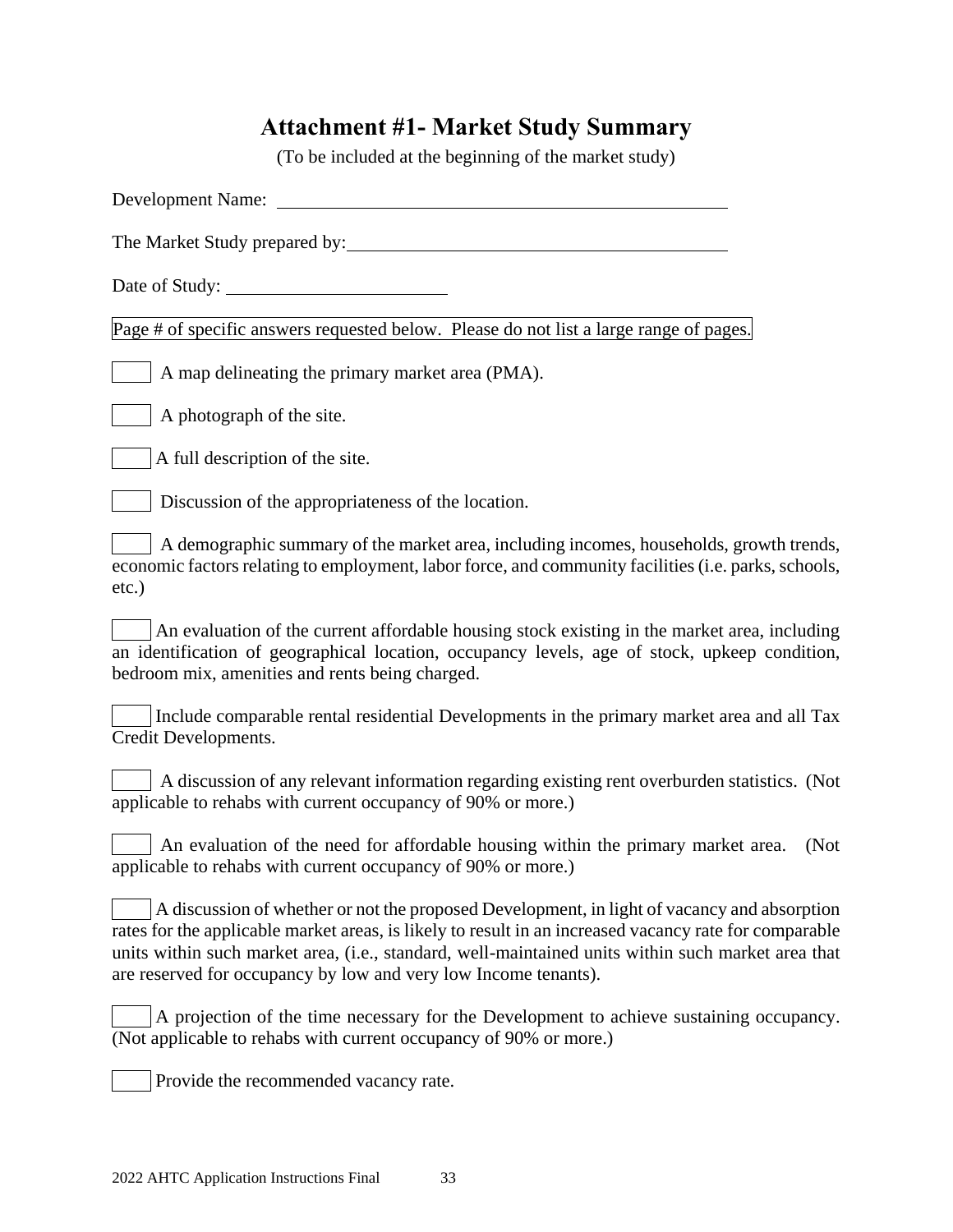Discuss the capture rate for the primary market area. A 30% affordability factor must be used when calculating the number of Income Qualified Renter Households. For family developments, a capture rate over 10% will result in a failed threshold. For elderly developments, a capture rate over 15% will result in a failed threshold.

An evaluation of whether the projected initial rents for the Development are or are not reasonably affordable by low and very low-Income tenants and within the rental range for the comparable Developments within the market area. Include market advantage/disadvantage analysis. Also include Income Averaging analysis that shows adequate demand, this includes capture rates for each applicable percentage the Development wishes to serve, if the Development is utilizing such option.

A summary of qualifications for the individuals who participated in the Development of the market study.

A signed written statement is required from the preparer of the market study which certifies that the market study is true and correct to the best of the professional's knowledge and belief, and that there is no identity of interest between the professional and the Applicant, Developer, Owner or the entity for whom the report is prepared.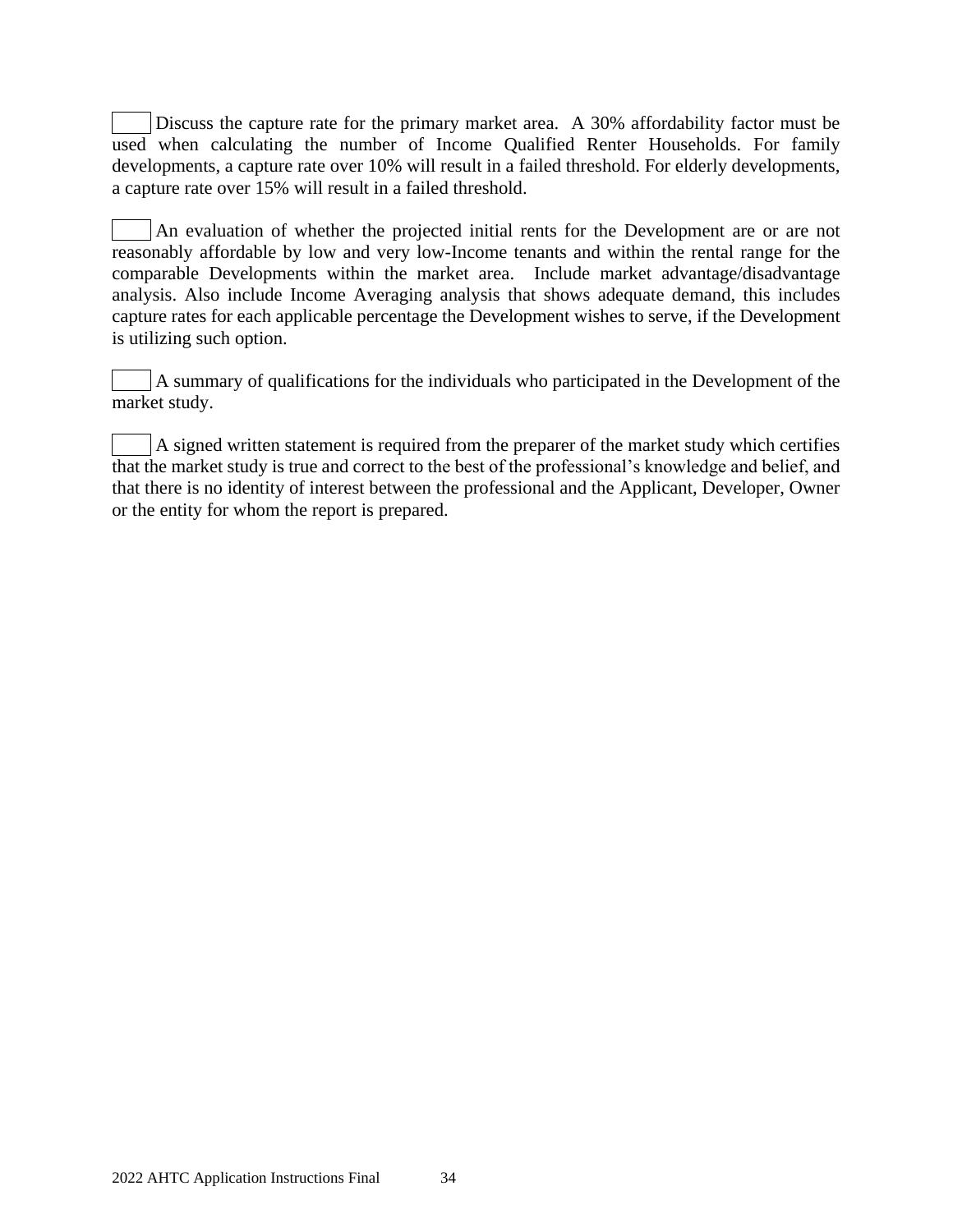## **Attachment #2 – Nonprofit Owners**

<span id="page-34-0"></span>Development Name:

Nonprofit Name:

I hereby Certify that the Qualified Nonprofit:

- o Owns more than fifty percent (50%) Ownership interest of the general partner or managing member.
- o Will materially participate on a regular basis, in the planning and construction of the Development.
- o Will materially participate on a regular basis, in the operation and management of the Development throughout the entire Compliance Period.
- o Is not affiliated with or controlled by any for profit entity.
- o Will be bound to all Nonprofit requirements.

#### **Representative of Nonprofit Entity Representative of Ownership Entity**

| Signature           | Signature           |  |
|---------------------|---------------------|--|
| <b>Printed Name</b> | <b>Printed Name</b> |  |
| Title               | Title               |  |
| Date                | Date                |  |

## *DO NOT MODIFY THIS FORM*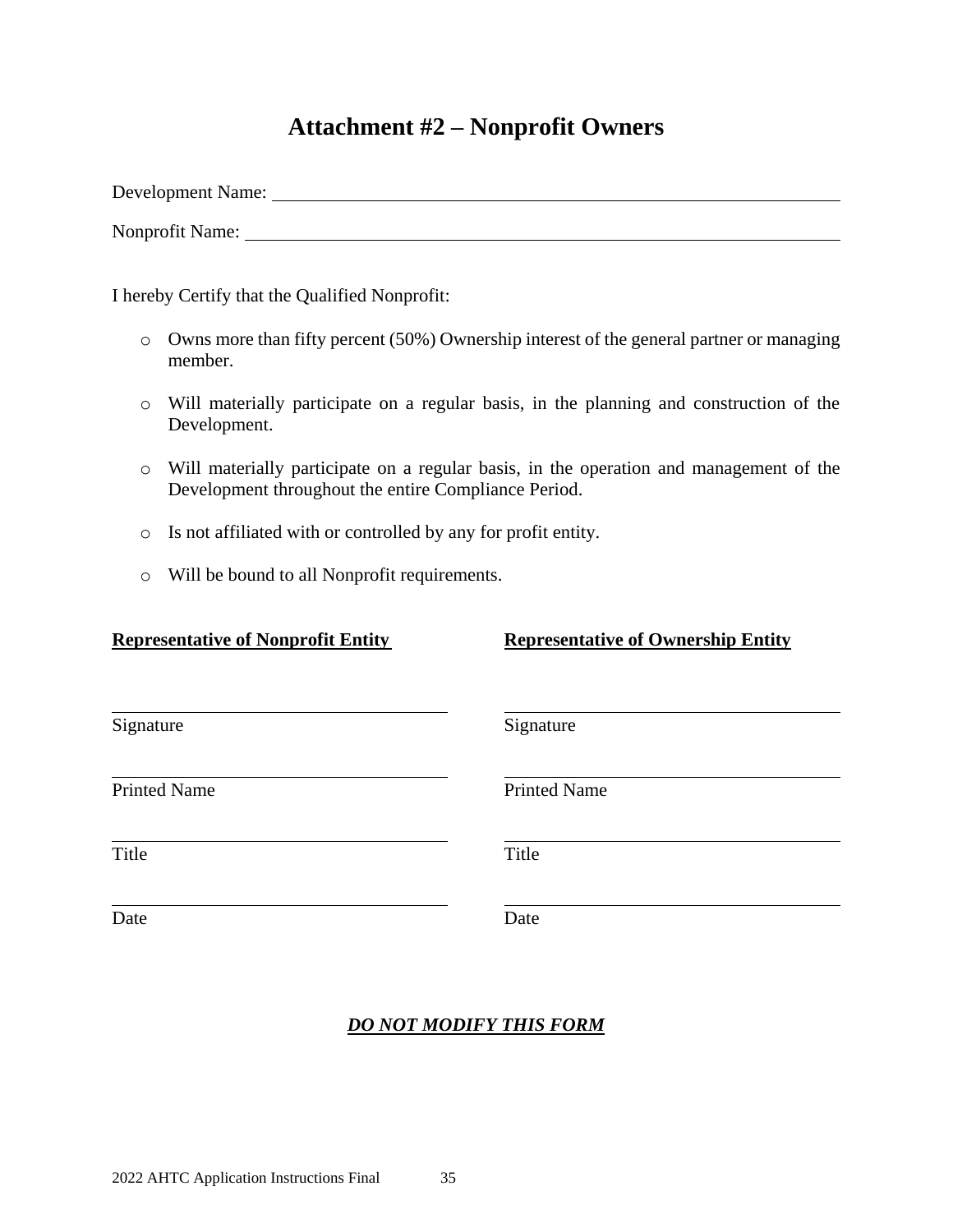# **Attachment #3 – Suggested Previous Participation Form**

 $\lceil$  If this funding source involved,  $\lceil$ 

**Name: List all current and past Developments, regardless of continued involvement, for Oklahoma, as well as other States.**

Incomplete forms and lack of full disclosure may result in disqualification of the Application.

<span id="page-35-0"></span>

| <b>Property</b><br>ID: | <b>Property Name and</b><br><b>Address</b> | <b>Total</b><br># of<br><b>Units</b> | <b>AHTC</b> | <b>HOME</b> | <b>Bond</b> | Principal's<br>Role | Status (Active, Sold,<br><b>Expired</b> ) | <b>Date 8609</b><br><b>Issued</b> |
|------------------------|--------------------------------------------|--------------------------------------|-------------|-------------|-------------|---------------------|-------------------------------------------|-----------------------------------|
|                        |                                            |                                      |             |             |             |                     |                                           |                                   |
|                        |                                            |                                      |             |             |             |                     |                                           |                                   |
|                        |                                            |                                      |             |             |             |                     |                                           |                                   |
|                        |                                            |                                      |             |             |             |                     |                                           |                                   |
|                        |                                            |                                      |             |             |             |                     |                                           |                                   |
|                        |                                            |                                      |             |             |             |                     |                                           |                                   |
|                        |                                            |                                      |             |             |             |                     |                                           |                                   |

**Make copies as needed. \_\_\_\_\_\_\_\_\_\_\_\_\_\_\_\_\_\_\_\_\_\_\_\_\_\_\_\_\_\_\_\_\_\_\_\_\_\_\_\_\_\_\_\_\_**

**Signature of Representative**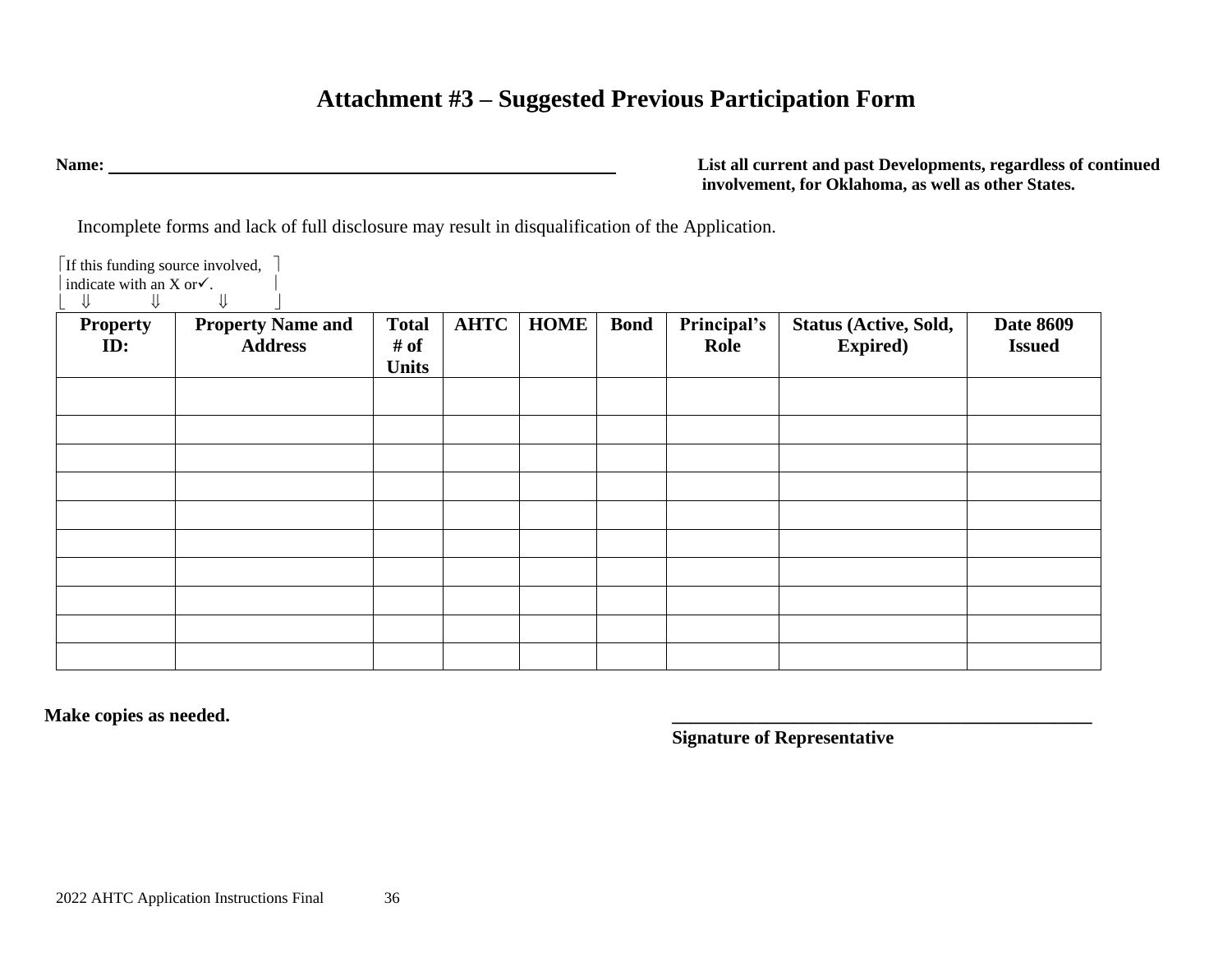# **Attachment #4 – Development Team Member Certificate**

#### OKLAHOMA HOUSING FINANCE AGENCY AFFORDABLE HOUSING TAX CREDIT PROGRAM

| AFFUNDADLE HUUSINU TAA UNEDIT FNUUNAM                                                   |
|-----------------------------------------------------------------------------------------|
| Development Name:                                                                       |
| Team Member Role: Check box/boxes that apply                                            |
|                                                                                         |
| Accountant/Tax Professional       Architect<br>$\vert$ Attorney<br>  Developer          |
| General Contractor<br>    Mgmt. Company<br>$\vert$ Owner<br>  Consultant                |
| $\Box$ Gen. Partner/Managing Member $\Box$ Co-Developer<br><b>Co-Management Company</b> |
|                                                                                         |
| $\Box$ Other (please specify)                                                           |

The undersigned Development Team Member for the referenced Applicant and Development hereby affirms to Oklahoma Housing Finance Agency and its Trustees that the undersigned has not:

- Been involved in uncured financing defaults, foreclosures, or placement on HUD's list of debarred contractors;
- Had events of material uncorrected noncompliance with any Federal or State assisted housing programs within the prior seven (7) year period;
- Had Appointment of a Receiver or bankruptcy within the prior seven (7) year period;
- Been removed as a general partner or managing member.
- Failed to meet and maintain any material aspect of a Development as represented in an Application;
- Failed to meet and maintain minimum property standards;
- Failed to bring any Development back into compliance after receiving written notice from OHFA's Compliance Staff.
- Failed to comply with OHFA's requests for information or documentation on any Development funded or administered by OHFA;
- Intends to participate in the Development proposed by the Application.

| By:                  |
|----------------------|
| <b>Printed Name:</b> |
| Company:             |

SUBSCRIBED AND SWORN to before me on this the day of, 20 .

NOTARY PUBLIC

**(SEAL) My commission expires:**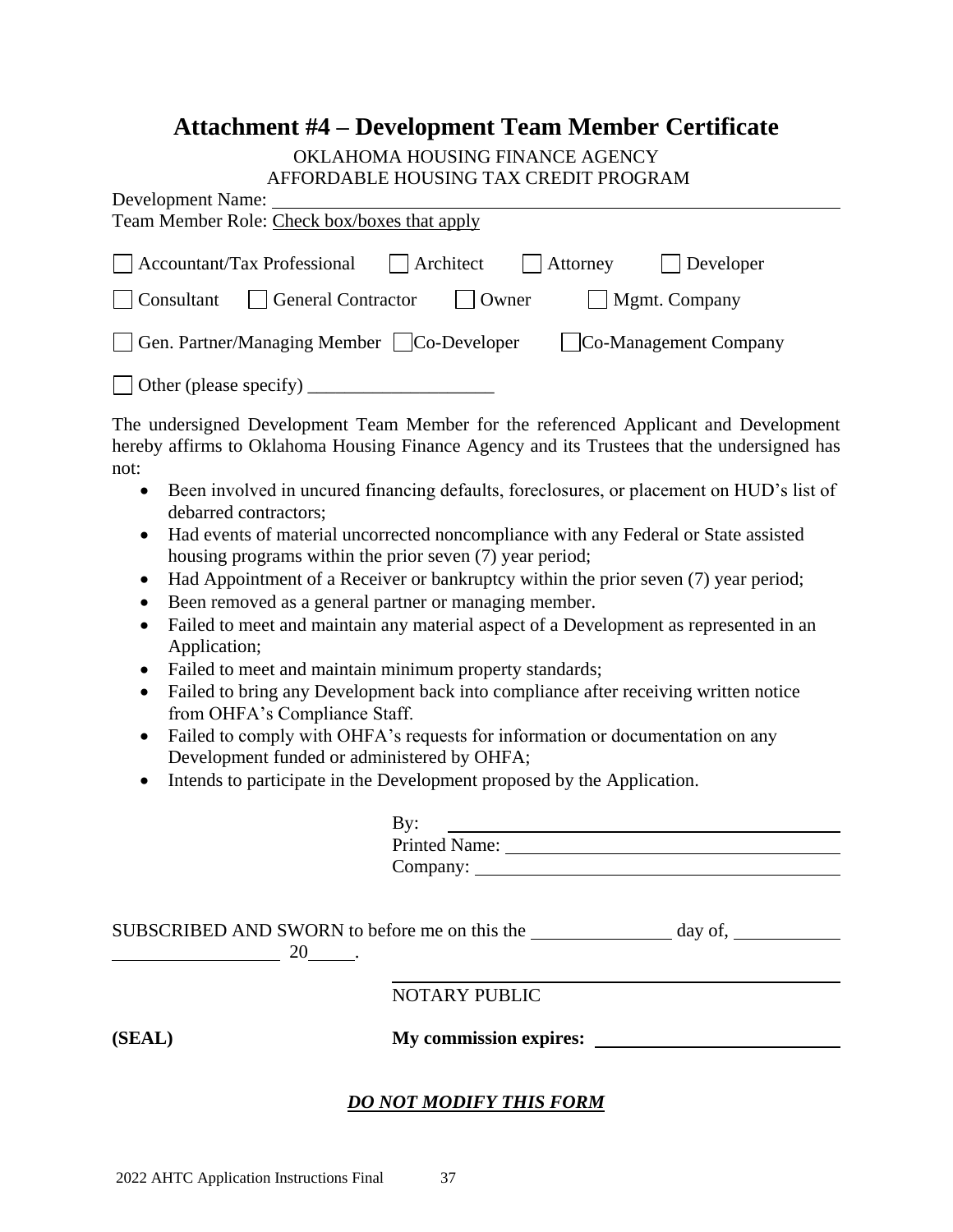# **Attachment #5 – Identity of Interest Certification**

Development Name:

OHFA has determined the following constitutes an **Identity of Interest:**

**Identity of Interest** between of the parties to this Tax Credit Application and general contractors, subcontractors, materials suppliers, or equipment lessors (hereinafter "Contractors") will be construed as existing under any of the following conditions:

- When there is any financial interest of the Applicant and any other member of the Development Team, management team, or any Contractors.
- When one or more of the officers, directors, stockholders, members, or partners of the Applicant is also an officer, director, stockholder, member, or partner of any other member of the Development Team, management team, or any Contractors.
- When any officer, director, stockholder, member, or partner of the Applicant has any financial interest whatsoever in any other member of the Development Team, management team, or any Contractors.
- When any member of the Development Team, management team, or Contractors advances any funds to the Applicant.
- When any member of the Development Team, management team, or Contractors provides or pays, on behalf of the Applicant, the cost of any materials and/or services including architectural services or engineering services other than those of a surveyor, general superintendent, or engineer employed by any other member of the Development Team, management team, or Contractor in connection with its obligations under its contract with the Applicant.
- When any member of the Development Team, management team or Contractors takes stock or any interest in the Applicant entity as part of the consideration to be paid him/her.
- When any relationship exists which would give the Applicant or any other member of the Development Team, management team or Contractors Control or influence over the price of the contract or the price paid to any other member of the Development Team, management team or to Contractors.
- When there exists or comes into being any side deals, agreements, contracts or understandings entered into thereby altering, amending, or cancelling any of the management plan/management agreement documents, organization documents or other legal documents pertaining to the property, except as approved by OHFA.

#### **IDENTITY OF INTEREST DISCLOSURE**

The following list constitutes a listing of those who have an **Identity of Interest** to this Application.

Do any of the following have an **Identity of Interest** in any other party to this Development?

| <b>General Partner/Managing Member:</b> |  | $No \tI$ Yes $\Box$ |  |
|-----------------------------------------|--|---------------------|--|
|-----------------------------------------|--|---------------------|--|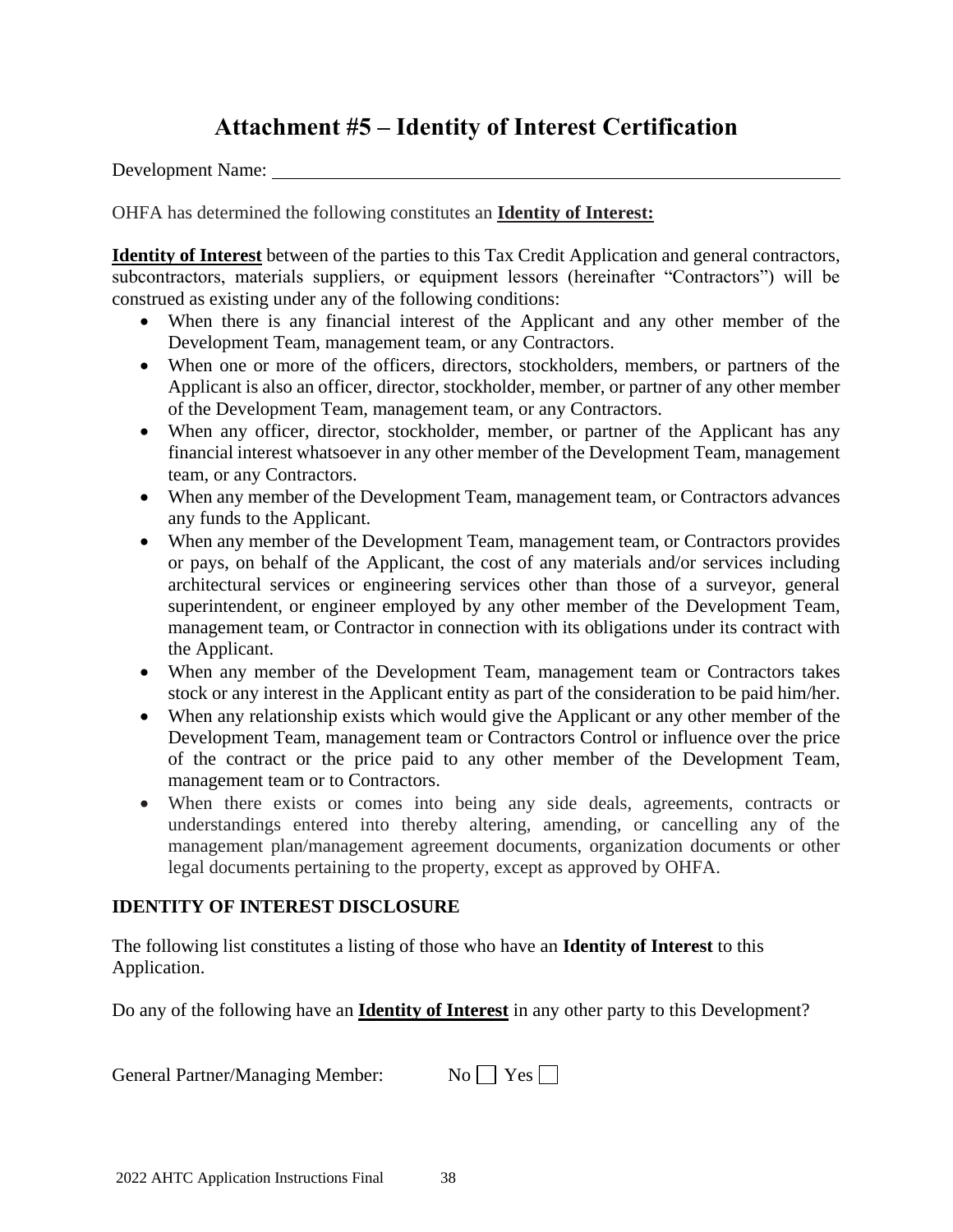| Developer:                                | $No \mid Yes \mid$            |
|-------------------------------------------|-------------------------------|
| <b>Management Company:</b>                | $No \rvert \rvert Yes \rvert$ |
| Sponsor:                                  | $No \rvert \rvert Yes \rvert$ |
| Contractor:                               |                               |
| Sub-contractors:                          | $\text{No}$   $\text{Yes}$    |
| Tax Attorney:                             | $No \mid Yes \mid$            |
| CPA:                                      | $\text{No}$   $\text{Yes}$    |
| <b>Material Suppliers:</b>                | $No \rvert \rvert Yes \rvert$ |
| Equipment Lessors:                        | $\text{No}$   Yes             |
| Other Service Providers: Please identify: | $\text{No}$   Yes             |

Describe relationship, identifying percentage of any Ownership, percentage of materials or services to the Development and all financial matters in the Development.

\_\_\_\_\_\_\_\_\_\_\_\_\_\_\_\_\_\_\_\_\_\_\_\_\_\_\_\_\_\_\_\_\_\_\_\_\_\_\_\_\_\_\_\_\_\_\_\_\_\_\_\_\_\_\_\_\_\_\_\_

I*,* \_\_\_\_\_\_\_\_\_\_\_\_\_\_\_\_\_\_\_\_\_\_\_\_\_\_\_\_\_\_\_\_\_\_\_ (please print name), hereby Certify that I have read the **Identity of Interest** statement above and understand what OHFA has determined constitutes an **Identity of Interest**.

The undersigned (please print) hereby Certifies that, **Check one:**

\_\_ **No Identity of Interest relationship exists**.

An Identity of Interest relationship exists and hereby disclosed on the following page(s) of this qualification form those entities with which an **Identity of Interest** relationship exists.

I hereby Certify, under penalty of law, and with knowledge that this information may be verified, that the information submitted is true and accurate.

I further understand that failure to disclose any **Identity of Interest** to OHFA will also subject me to any administrative remedies available to OHFA. Such remedies may include suspension and debarment from participating in any OHFA programs.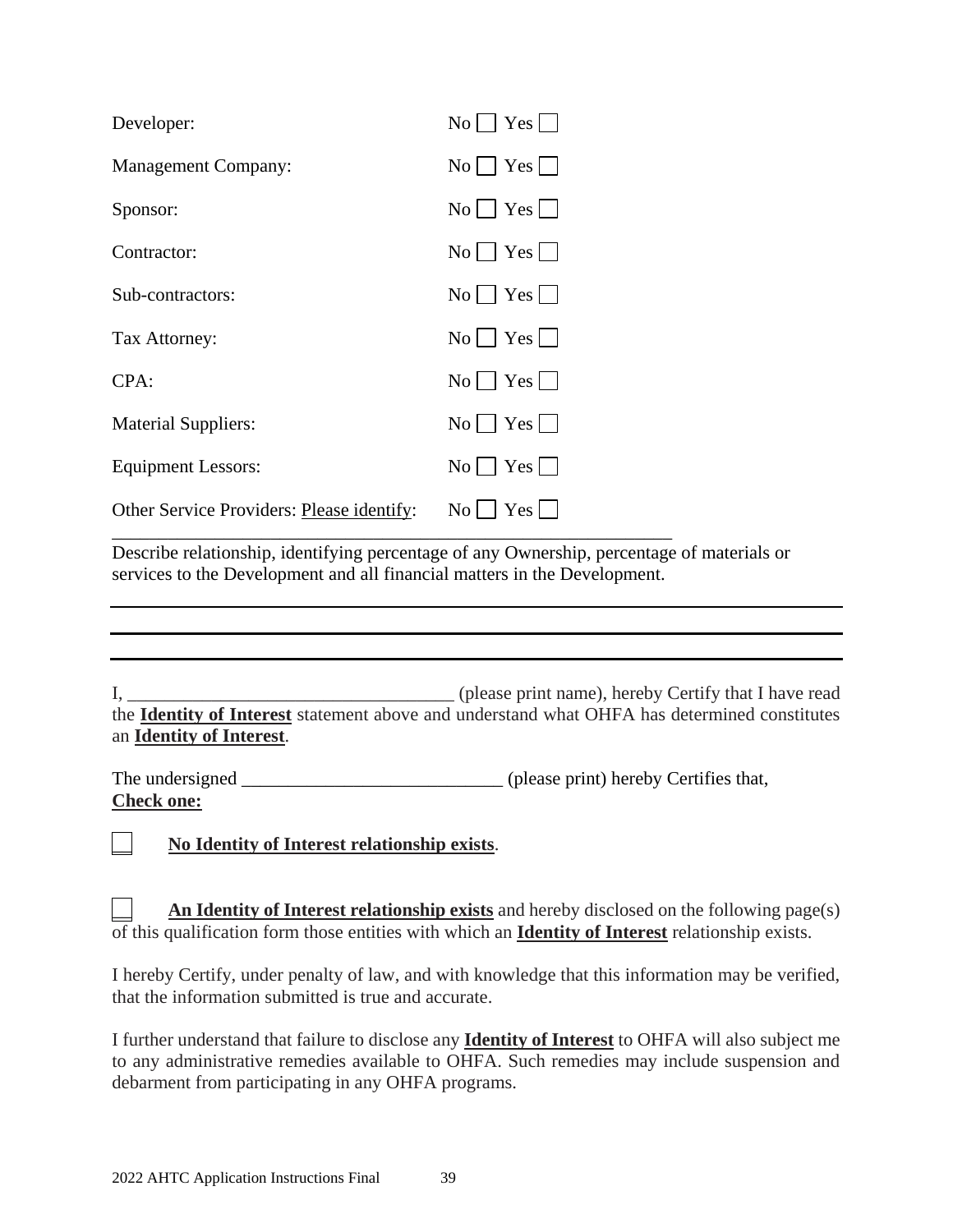I further understand and agree that I will update this **Identity of Interest** if my circumstances change, and I agree to provide a new **Identity of Interest** at any time requested by OHFA.

IN WITNESS THEREOF, I have set my hand this  $\_\_\_$  day of  $\_\_\_\_\_\_\_\_\_\_\_\_\_\_\_\_\_\_\_\_$ .

Signature of Non Profit, General Partner/Managing Member (or Principal thereof)

Title of Officer, if General Partner/Managing Member is a Corporation

\_\_\_\_\_\_\_\_\_\_\_\_\_\_\_\_\_\_\_\_\_\_\_\_\_\_\_\_\_\_\_\_\_\_\_\_

\_\_\_\_\_\_\_\_\_\_\_\_\_\_\_\_\_\_\_\_\_\_\_\_\_\_\_\_\_\_\_\_\_\_\_\_

\_\_\_\_\_\_\_\_\_\_\_\_\_\_\_\_\_\_\_\_\_\_\_\_\_\_\_\_\_\_\_\_

The **Identity of Interest** Affidavit was acknowledged before me this \_\_\_\_\_ day of \_\_\_\_\_\_\_\_\_, by \_\_\_\_\_\_\_\_\_\_\_\_\_\_\_\_\_\_\_\_\_\_\_\_\_\_\_ known to me to be the person described in and who executed the foregoing instrument and acknowledge that he/she executed the same as his/her free and voluntary act of deed.

Notary Public

My commission Expires: \_\_\_\_\_\_\_\_\_\_\_\_\_\_\_\_\_\_\_\_\_\_\_\_\_\_\_\_\_\_\_\_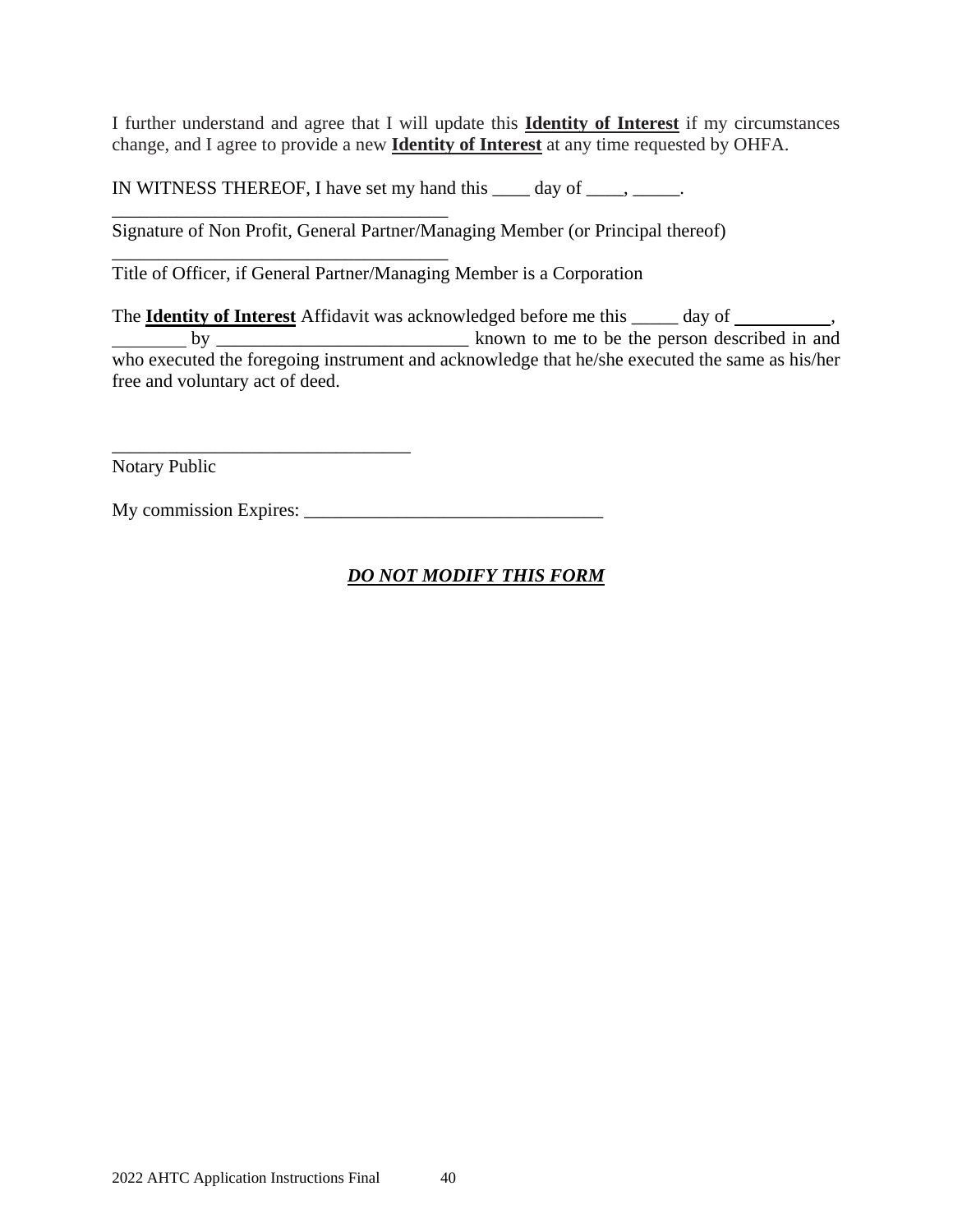# **Attachment #6 – Waiver of Qualified Contract**

Development Name:

I*,* \_\_\_\_\_\_\_\_\_\_\_\_\_\_\_\_\_\_\_\_\_\_\_\_\_\_\_\_\_\_\_\_\_\_\_ (please print name), hereby Certify that I have read the **Waiver of Qualified Contract** statement below and understand what OHFA has determined constitutes a **Waiver of Qualified Contract**.

The undersigned \_\_\_\_\_\_\_\_\_\_\_\_\_\_\_\_\_\_\_\_\_\_\_\_\_\_\_\_\_\_\_\_\_(please print) hereby Certifies that,

#### \_\_ **I waive my right to a Qualified Contract**.

\_\_\_\_\_\_\_\_\_\_\_\_\_\_\_\_\_\_\_\_\_\_\_\_\_\_\_\_\_\_\_\_\_\_\_\_

\_\_\_\_\_\_\_\_\_\_\_\_\_\_\_\_\_\_\_\_\_\_\_\_\_\_\_\_\_\_\_\_\_\_\_\_

I hereby Certify, under penalty of law, and with knowledge that this information may be verified, that the information submitted is true and accurate.

IN WITNESS THEREOF, I have set my hand this  $\_\_\_$  day of  $\_\_\_\_\_\_\_\_\_\_\_\_\_\_\_\_\_\_\_$ .

Signature of Non Profit, General Partner/Managing Member (or Principal thereof)

Title of Officer, if General Partner/Managing Member is a Corporation

The **Waiver of Qualified Contract** Affidavit was acknowledged before me this \_\_\_\_\_ day of , by \_\_\_\_\_\_\_\_\_\_\_\_\_\_\_\_\_\_\_\_\_\_\_\_\_\_\_ known to me to be the person described herein and who executed the foregoing instrument and acknowledge that he/she executed the same as his/her free and voluntary act of deed.

Notary Public

My commission Expires:

\_\_\_\_\_\_\_\_\_\_\_\_\_\_\_\_\_\_\_\_\_\_\_\_\_\_\_\_\_\_\_\_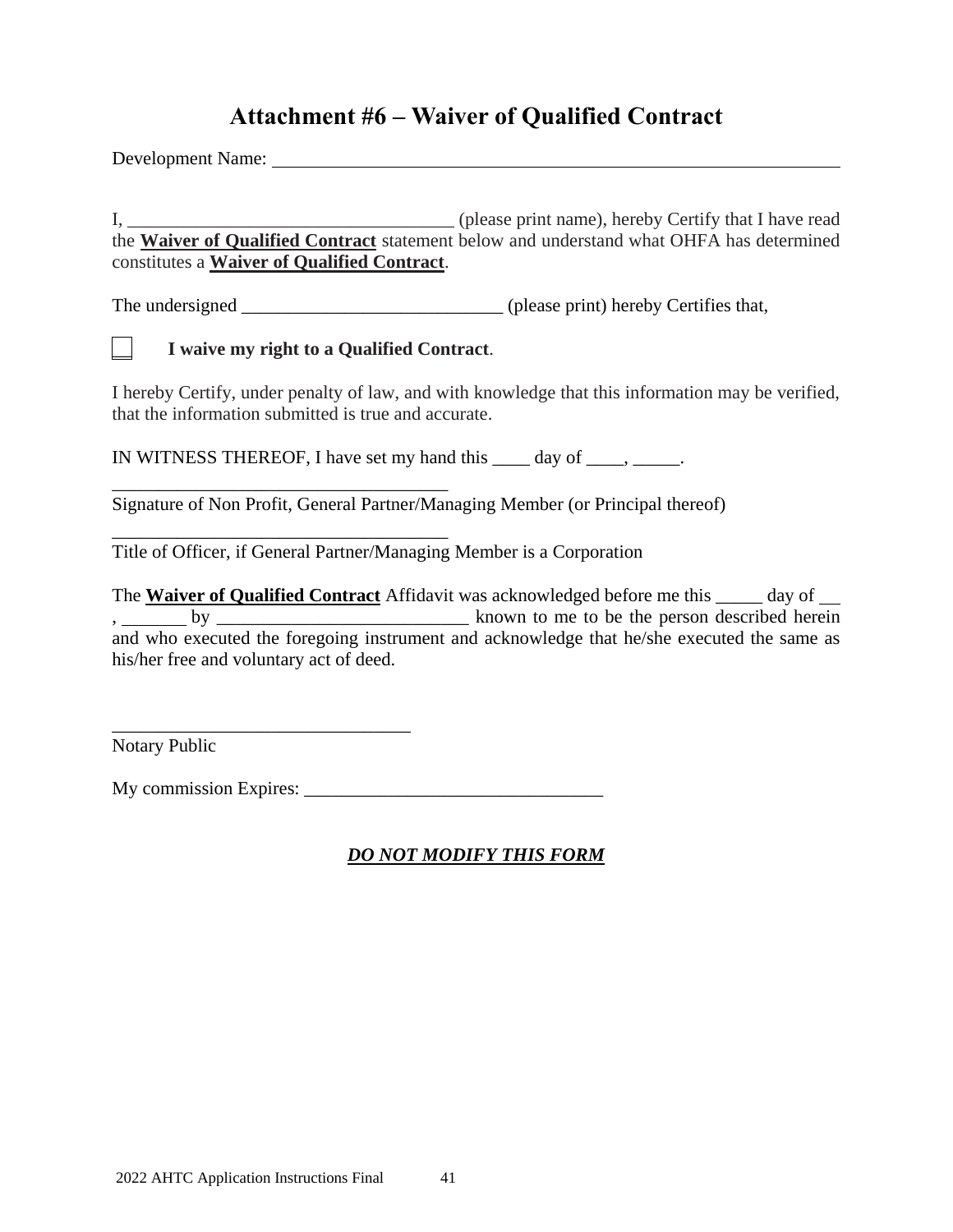# **Attachment #7 – Section 42 Leasing Language, Development Services, & Referral Acceptance Certification**

Development Name:

The undersigned hereby certifies:

- o That the proposed Development will include the proper language in the Tenant Application and Lease Addendum. The Tenant Application language must include questions about full time students. The lease or an addendum must include Section 42 language.
- o To notify tenants of Development and/or community services available in the area. Such notification shall be in the form but not limited to letters to tenants, flyers, posters, etc. Documentation shall be made available to OHFA at any time requested.
- o That the Owner/Applicant will accept referrals from Public Housing waiting lists and/or OHFA.
- o If Acquisition/Rehabilitation: that all the tenants who continue to reside in the property must qualify under the Tax Credit Program.

Signature

Printed Name

Title

Date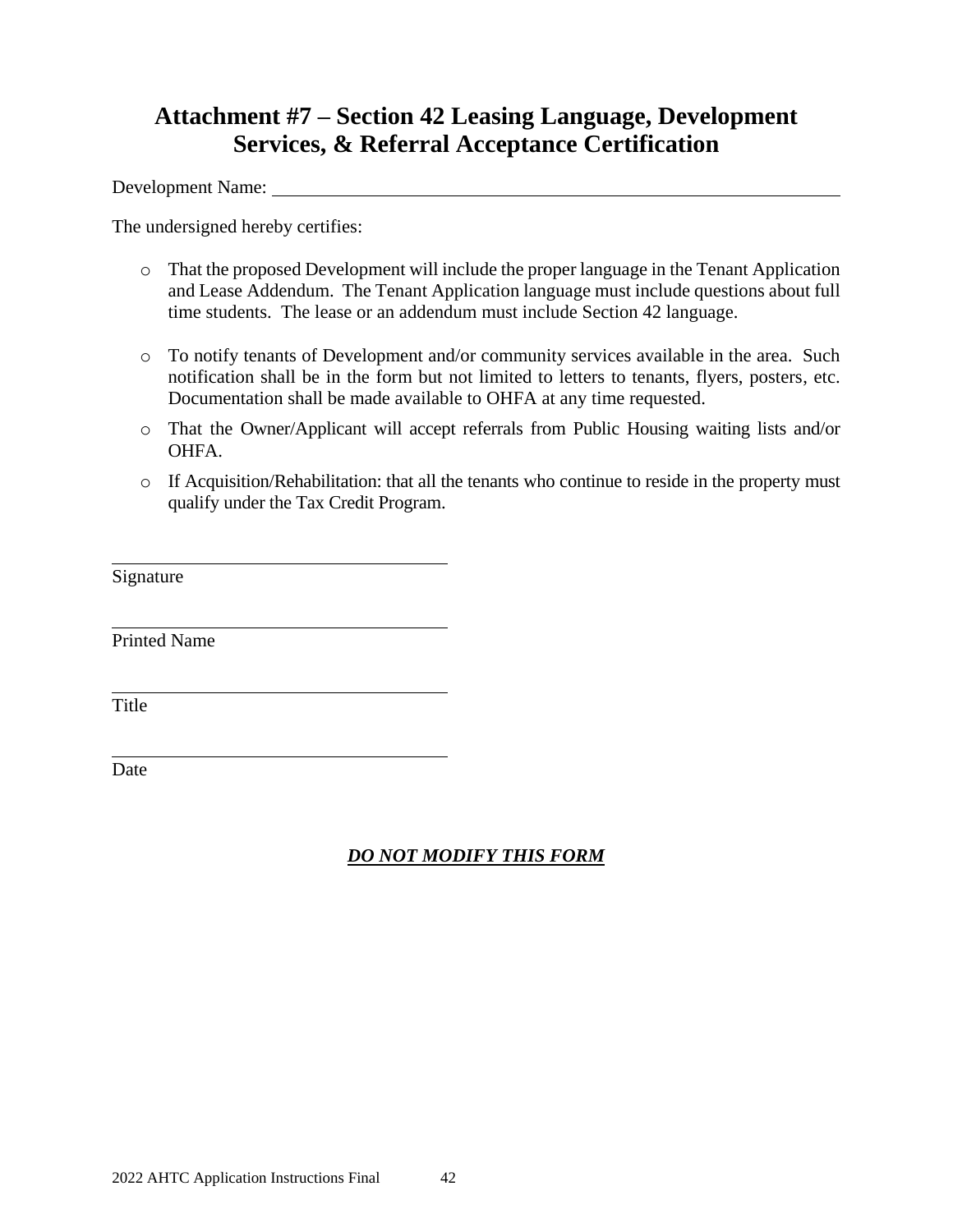# **Attachment #8 – Cost and Expense Separation**

Development Name:

The undersigned hereby certifies:

- o The costs and expenses for this Development will be separate from the costs and expenses of any other phase of the Development if part of a multi-phase Development. This is not applicable to administrative/property management buildings that are to be shared by multiple phases of the same development.
- o The costs and expenses for this Development will be separate from the costs and expenses of any other Development located in close proximity and sharing common Ownership or principals thereof with this Development.

Signature

Printed Name

Title

Date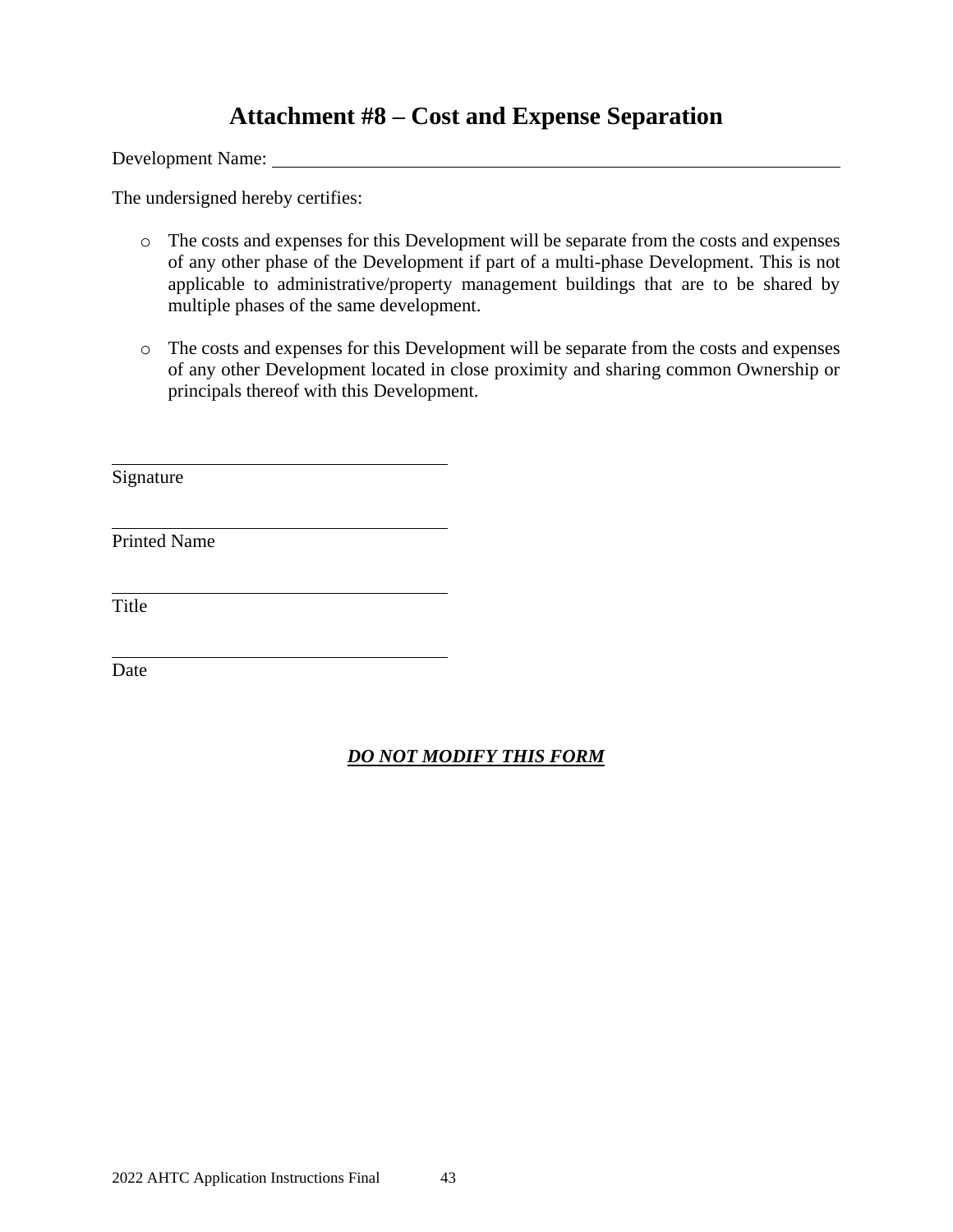# **Attachment #9 – Fair Housing and ADA Certification**

Development Name: Team Member Role: Check box/boxes that apply Owner Architect General Contractor Name: The undersigned hereby certifies the Development will comply with all Fair Housing and Americans with Disabilities Act (ADA) requirements including those dealing with accessibility. Signature Printed Name Title Date The **Fair Housing and ADA Certification** was acknowledged before me this \_\_\_\_\_ day of  $\overline{b}$ ,  $\overline{b}$  by  $\overline{b}$  known to me to be the person described in and who executed the foregoing instrument and acknowledge that he/she executed the same as his/her

Notary Public

free and voluntary act of deed.

\_\_\_\_\_\_\_\_\_\_\_\_\_\_\_\_\_\_\_\_\_\_\_\_\_\_\_\_\_\_\_\_

My commission Expires: \_\_\_\_\_\_\_\_\_\_\_\_\_\_\_\_\_\_\_\_\_\_\_\_\_\_\_\_\_\_\_\_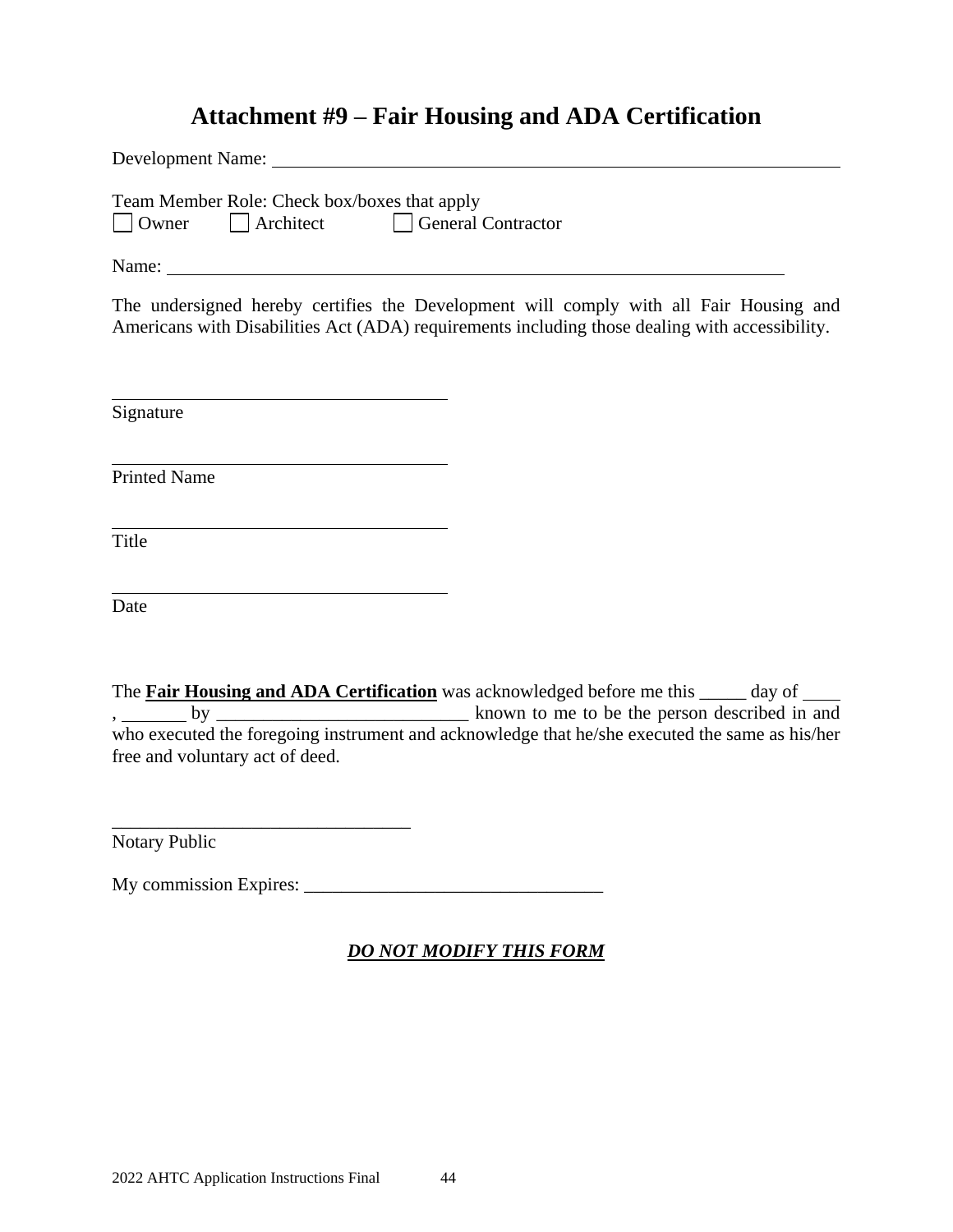# **Attachment #10 – Capital Needs Assessment Certification**

Development Name:

The undersigned hereby certifies:

- o That the proposed improvements plus reserves have a useful life that meets the full term of affordability.
- o That an interview was conducted with either the owner or onsite personnel to assist in determining the historical and current physical condition of the Development.

List the Names and titles of all onsite personnel interviewed

| <b>Name</b>                            |                                | Title |  |
|----------------------------------------|--------------------------------|-------|--|
|                                        |                                |       |  |
|                                        |                                |       |  |
|                                        |                                |       |  |
|                                        |                                |       |  |
|                                        |                                |       |  |
|                                        |                                |       |  |
|                                        |                                |       |  |
|                                        |                                |       |  |
| Representative of the Ownership Entity |                                | Date  |  |
| <b>Printed Name</b>                    |                                |       |  |
| Individual who performed CNA           |                                | Date  |  |
| <b>Printed Name</b>                    |                                |       |  |
|                                        | <b>DO NOT MODIFY THIS FORM</b> |       |  |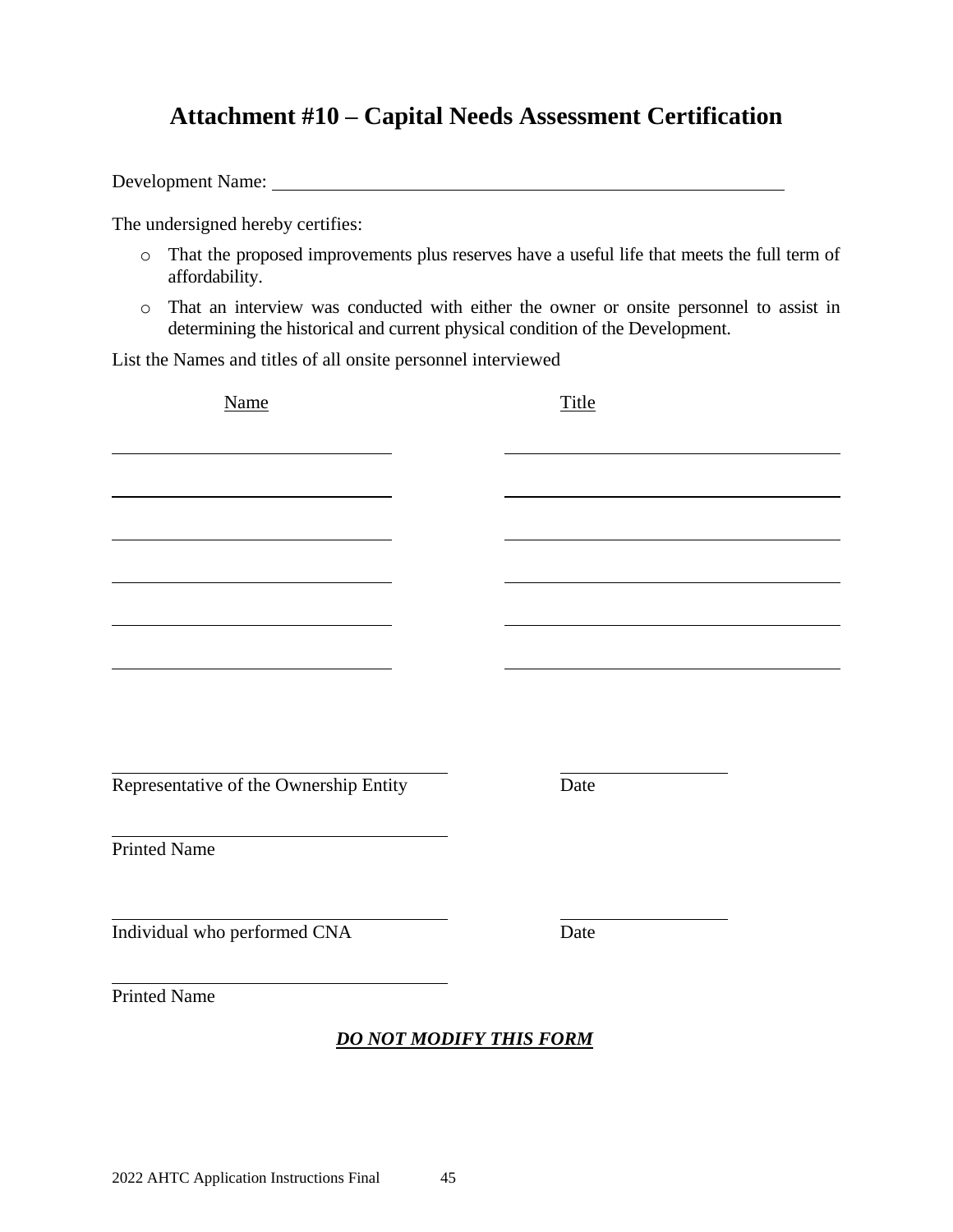# **Attachment #11 – Development Amenities Certification**

Development Name:

#### **The Undersigned hereby certifies:**

- o The **amenities** will be included in the plans and specifications for the **Development** and that they have been included in the construction budget.
- o **The amenities will be new and specific to the Development and/or unit or have been significantly restored and/or replaced to be in new condition and not included in any other phase of the Development if it is a multi-phase Development and are not included in any other Development located in close proximity to this Development.**
- $\circ$  That one hundred percent (100%) of the units in the Development will be located within  $\frac{1}{2}$ mile of any amenities meant to serve the entire Development even if more than one (1) of an amenity type must be included to meet this requirement. (N/A for Acquisition/Rehabilitation of Single Family Scattered Site Developments.)

#### o **This is an exclusive list and no substitutions will be permitted after a Development has been Awarded Credits.**

These five items must be provided.

- Ceiling fans in each bedroom and in each living room for sites without conditioned air
- Carbon Monoxide detector in each unit with a fuel-burning heater or appliance, a fireplace or an attached garage
- Smoke detector in each unit
- Smoke free policy for the building(s)
- Provide internet connection in each unit that meets or exceeds the requirements outlined in the HUD Broadband Infrastructure Rule, which may be reviewed by [Clicking Here.](https://www.govinfo.gov/content/pkg/FR-2016-12-20/pdf/2016-30708.pdf)
- Storm shelter or Safe room must be constructed in accordance with the most recent State of Oklahoma Uniform Building Code Commission minimum State requirement for storm shelters, which currently requires construction according to ICC/NSSA 500 Standard, FEMA 320 Guideline, FEMA 361 Guideline or other equivalent approved engineered system. Must accommodate all possible residents based on number of bedrooms, one and a half (1.5) people per bedroom. Residents must have access.

Applicants must choose one (1) of the following:

Dishwasher in each unit

 $\Box$  Garbage Disposal in each unit

#### Applicants must choose one (1) of the following:

- Sports Facilities which must be stationary and fixed to the Development. (e.g. Soccer Field, Basketball Court, Tennis Court, Badminton, Shuffle Board, etc.)
- $\Box$  Indoor Fitness Center (for Developments with 60 units or less: a minimum of two  $(2)$ ) pieces of equipment must be provided, for Developments with greater than 60 units: a minimum of four (4) pieces of equipment must be provided.) (e.g. Treadmills, Weight Sets, Stationary Bicycles, etc.)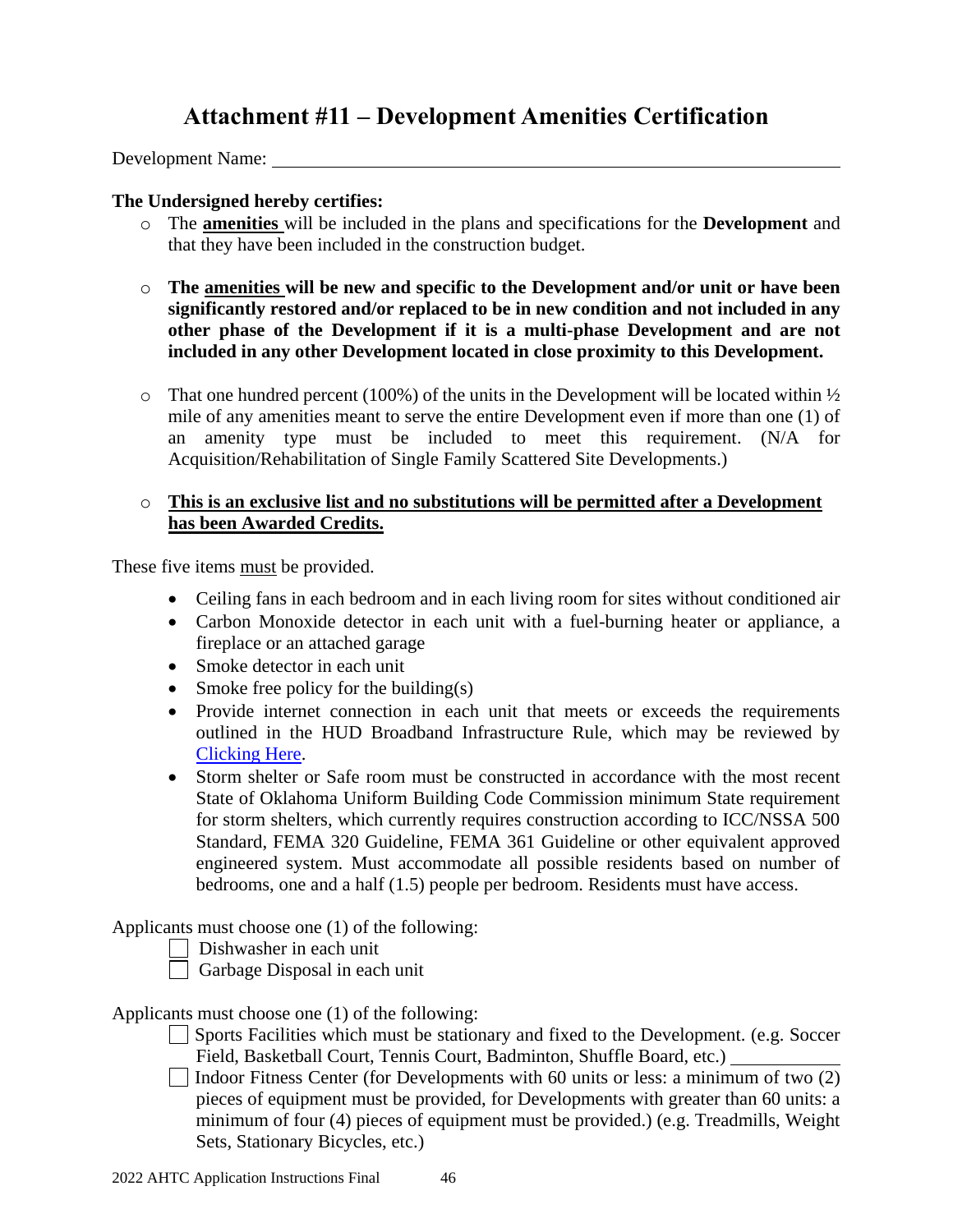Playground with three (3) or more different features grouped together. (e.g. Swings, Seesaws, Slides, etc.) (**N/A for Elderly Developments**)

Applicants must choose one (1) of the following:

- Onsite computer workstations reserved strictly for use by the tenants with internet access (for Developments with 60 units or less: a minimum of two (2) computers must be provided, for Developments with greater than 60 units: a minimum of four (4) computers must be provided.)
- Security Alarm system in each unit

Applicants must choose one (1) of the following:

- Washer & Dryers in each unit
- Washer and Dryer hook-ups in each unit
- A shared laundry room facility

Applicants must choose one (1) of the following:

- Building facades that are a minimum of 60% brick or stone (man-made or natural)
- Building facades that are a minimum of 40% brick or stone (man-made or natural). The remaining percentage shall be comprised of Cement type boards

**Note:** Building facades will be N/A for Rehabilitation Developments. Rehabilitation Developments are anything less than 100% new construction. New Construction includes removing all existing structures, including slab(s).

Representative of the Ownership Entity Date

Printed Name

Architect Date

Printed Name

General Contractor Date

Printed Name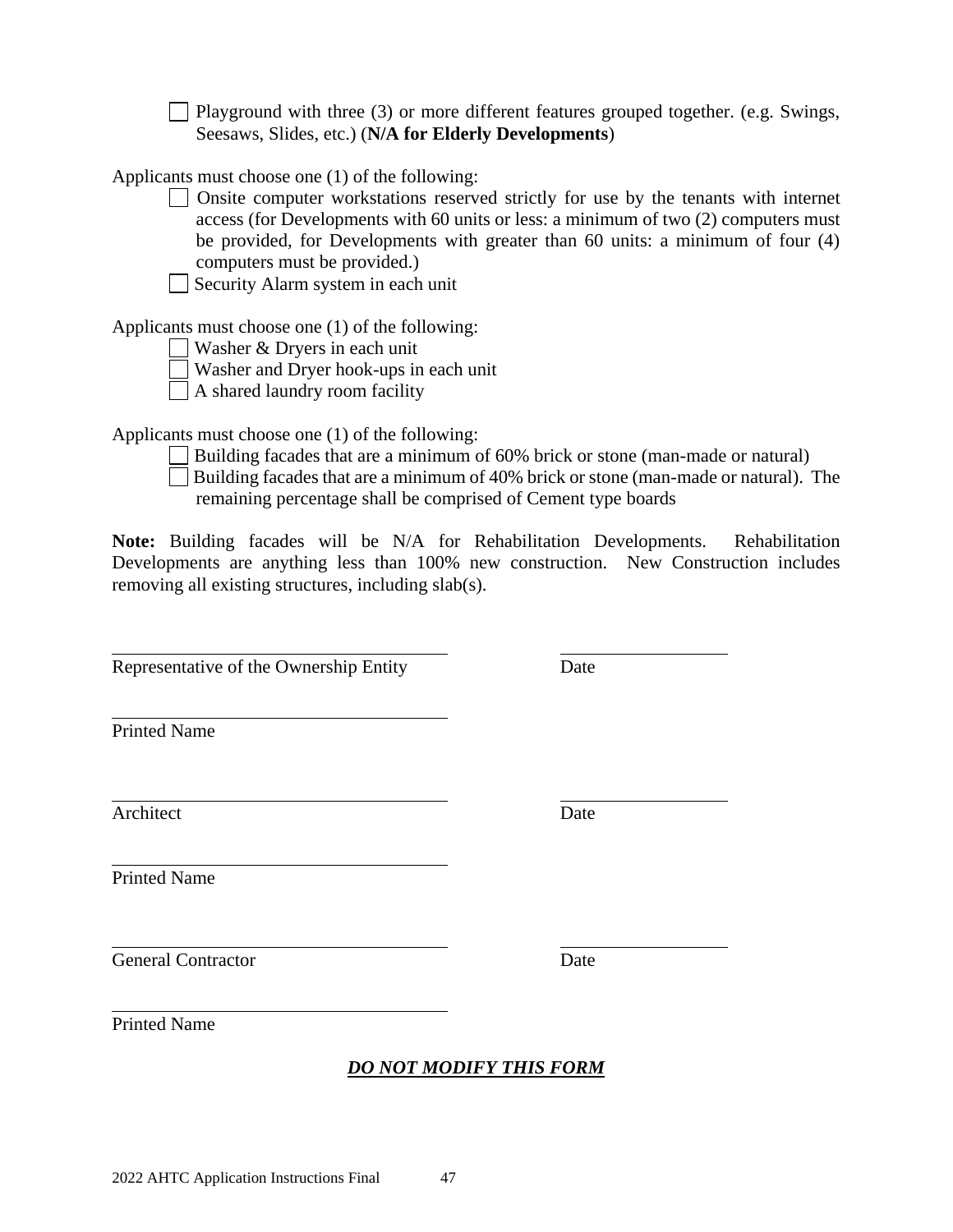# **Attachment #12 – Application Self Score Sheet & Certification**

| 1. Income Targeting - 5 Points Possible       | <b>Self-Score</b> |
|-----------------------------------------------|-------------------|
| 2. Term of Affordability - 10 Points Possible | <b>Self-Score</b> |

 $\Box$  YES  $\Box$  NO The Development will remain affordable to Low-Income persons for ten (10) years beyond the required minimum of thirty (30) years.

| 3. Development Location - 7 Points Possible                                                                                                                                                                                                                                                                                                                                                                                                           | <b>Self-Score</b> |
|-------------------------------------------------------------------------------------------------------------------------------------------------------------------------------------------------------------------------------------------------------------------------------------------------------------------------------------------------------------------------------------------------------------------------------------------------------|-------------------|
| QCT with plan                                                                                                                                                                                                                                                                                                                                                                                                                                         |                   |
|                                                                                                                                                                                                                                                                                                                                                                                                                                                       |                   |
| <b>High Opportunity Areas</b>                                                                                                                                                                                                                                                                                                                                                                                                                         |                   |
|                                                                                                                                                                                                                                                                                                                                                                                                                                                       |                   |
| $AMI \begin{tabular}{ c c c } \hline \multicolumn{1}{ c }{\textbf{AMI}} & \multicolumn{1}{ c }{\textbf{AMI}} \\ \hline \multicolumn{1}{ c }{\textbf{AMI}} & \multicolumn{1}{ c }{\textbf{AMI}} \\ \hline \multicolumn{1}{ c }{\textbf{AMI}} & \multicolumn{1}{ c }{\textbf{AMI}} \\ \hline \multicolumn{1}{ c }{\textbf{AMI}} & \multicolumn{1}{ c }{\textbf{AMI}} \\ \hline \multicolumn{1}{ c }{\textbf{AMI}} & \multicolumn{1}{ c }{\textbf{AMI}}$ |                   |
| Opportunity Zones                                                                                                                                                                                                                                                                                                                                                                                                                                     |                   |
|                                                                                                                                                                                                                                                                                                                                                                                                                                                       |                   |
| 4. Tenant Targeted Populations - 8 Points Possible<br>Family with 10% targeted populations<br>Elderly with 10% targeted populations                                                                                                                                                                                                                                                                                                                   | <b>Self-Score</b> |
| 5. Tenant Populations of Individuals with Children - 3 Points                                                                                                                                                                                                                                                                                                                                                                                         | <b>Self-Score</b> |
| 6. Tenant Ownership - 10 Points Possible                                                                                                                                                                                                                                                                                                                                                                                                              | <b>Self-Score</b> |

 $\Box$  The Development is claiming points for Tenant Ownership and the Owner Certifies that the units not sold will remain affordable to Low-Income persons for ten years (10) years beyond the required minimum of thirty (30) years.

| 7. Preservation of Affordable Housing - 3 Points Possible | <b>Self-Score</b> |
|-----------------------------------------------------------|-------------------|
| 8. Energy Efficiency/Green Building - 18 Points Possible  | <b>Self-Score</b> |
| 9. Historic Credits - 3 Points Possible                   | <b>Self-Score</b> |
| 10. Subsidy per Unit - 10 Points Possible                 | <b>Self-Score</b> |

#### **Total Self-Score**

In no event will an Applicant receive more points on any specific Selection Criteria than the selfscore requested above at the time of Application for that particular category.

Cannot receive both Term of Affordability and Tenant Ownership points.

**Verify all documentation in individual Tabs is complete, accurate, and coincides with this Applications Self-Score Sheet and Certification. Substitutions for Energy Efficiency/Green Building items must be approved by OHFA.**

2022 AHTC Application Instructions Final 48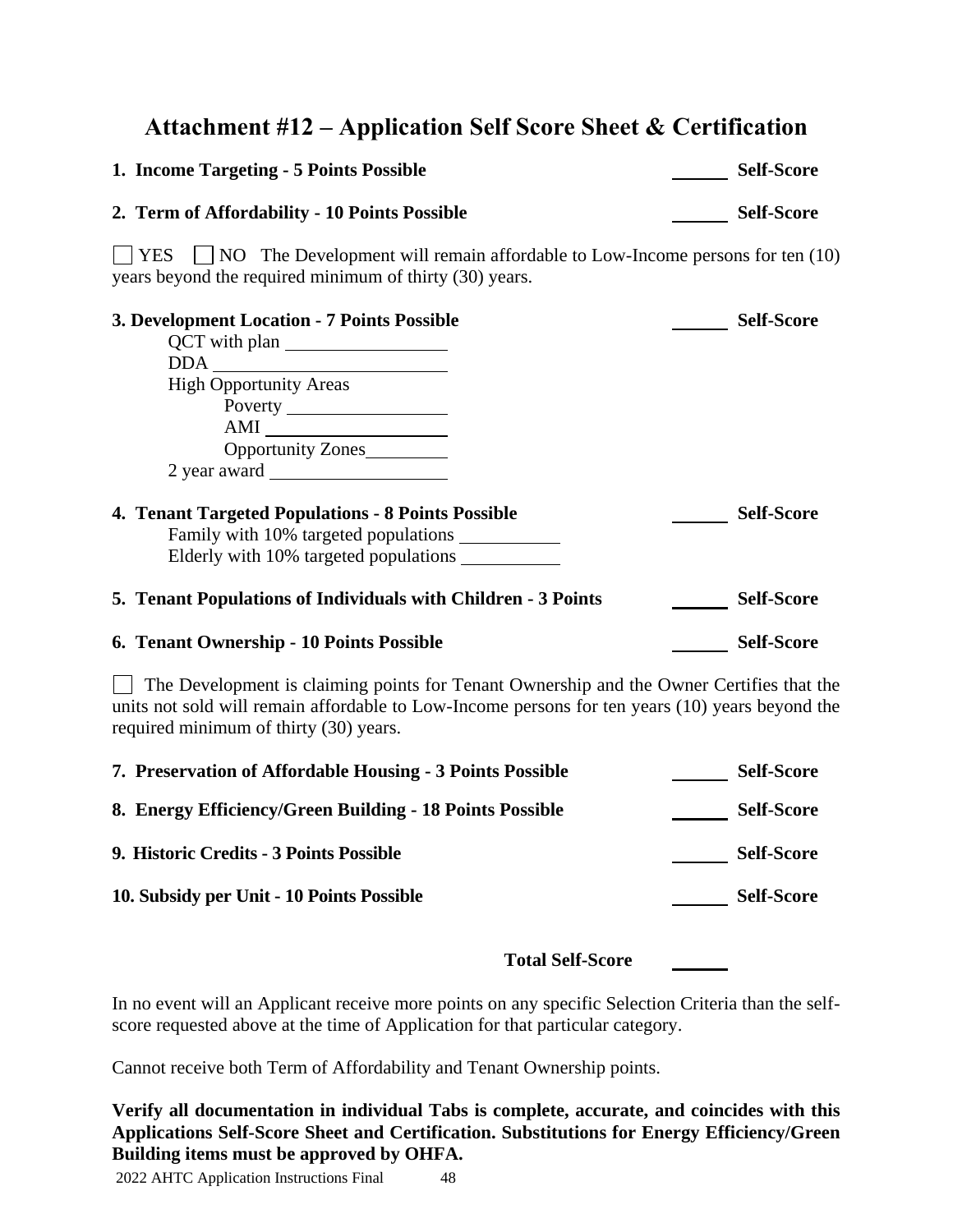### **Certification:**

The undersigned, being duly authorized, hereby represents and Certifies the Selection Criterion information, to the best of his/her knowledge, is true, complete and accurately describes the proposed Development.

The undersigned is fully aware of:

- o The facts and circumstances surrounding the Commitments for the Selection Criterion.
- o Misrepresentations of any kind will be grounds for denial or loss of the Tax Credits, and may affect future participation in the Tax Credit Program in Oklahoma.
- o That all Selection Criterion will be part of the recorded Regulatory Agreement.

The undersigned has executed this Certification in the name of the Owner this day of  $, 20$   $.$ 

Representative of the Ownership Entity

Printed Name

Title

Date

#### ACKNOWLEDGEMENT

The **Applications Self Score Sheet and Certification** was acknowledged before me this \_\_\_ day of  $\frac{1}{\sqrt{1-\frac{1}{\sqrt{1-\frac{1}{\sqrt{1-\frac{1}{\sqrt{1-\frac{1}{\sqrt{1-\frac{1}{\sqrt{1-\frac{1}{\sqrt{1-\frac{1}{\sqrt{1-\frac{1}{\sqrt{1-\frac{1}{\sqrt{1-\frac{1}{\sqrt{1-\frac{1}{\sqrt{1-\frac{1}{\sqrt{1-\frac{1}{\sqrt{1-\frac{1}{\sqrt{1-\frac{1}{\sqrt{1-\frac{1}{\sqrt{1-\frac{1}{\sqrt{1-\frac{1}{\sqrt{1-\frac{1}{\sqrt{1-\frac{1}{\sqrt{1-\frac{1}{\sqrt{1-\frac{1}{\sqrt{1-\frac{1}{\sqrt{1-\$ described in and who executed the foregoing instrument and acknowledge that he/she executed the same as his/her free and voluntary act of deed.

Notary Public

My commission Expires: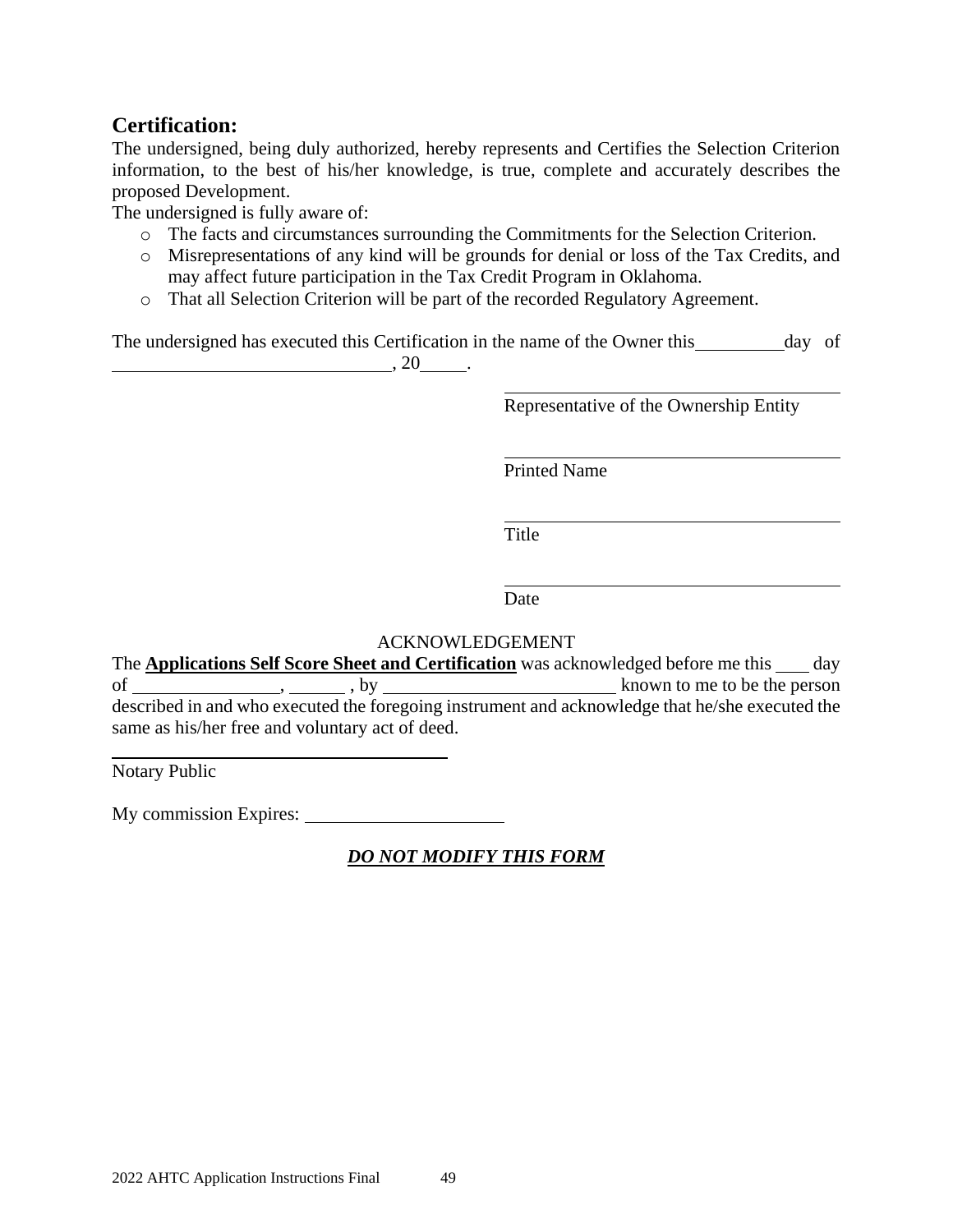# **Attachment #13 – Energy Efficiency/Green Building Certification**

Development Name:

#### **The Undersigned hereby certifies:**

- o That the energy efficient/green building items marked below will be **included in the plans**  and specifications for one hundred percent (100%) of units in the Development and that they have been included in the budget.
- o That the energy efficient/green building items marked below **exceed the minimum requirements** of the applicable building codes.
- o **Substitutions will be permitted after a Development has been Awarded Credits. The total points after the substitution must equal the total points at the time of the award.**

#### **Check all that apply**

|  | $\Box$ Shower heads with a maximum of 2.5 gallons per minute flow rate (1 point) |  |  |  |  |  |  |  |  |
|--|----------------------------------------------------------------------------------|--|--|--|--|--|--|--|--|
|--|----------------------------------------------------------------------------------|--|--|--|--|--|--|--|--|

 $\vert \vert$  The use of better than R-2 insulation on exposed hot water pipes (1 point)

Installation of Energy Star qualified appliances (1 point)

Energy Star qualified windows with Low E glass  $(3 \text{ points})$ 

 $\Box$  Energy Star qualified HVAC (3 points)

Energy Star qualified Efficiency Water Heaters (2 points)

LED lighting throughout the entire development (units, common areas, parking lots, etc.)

(2 points)

Drought tolerant exterior plantings and grass to limit need for watering (2 points)

 $\Box$  Use of Low or no VOC paint throughout the Development for compliance period (1)

#### point)

| $\Box$ Programmable thermostats (1 point) |  |
|-------------------------------------------|--|
|-------------------------------------------|--|

Foaming gaps at windows, doors, eave lines, electrical outlets, switches (2 point)

Mold guard drywall, at least in bathrooms, kitchen, and laundry rooms. (3 Points)

Applicants may select one (1) of the following:

Insulation: Attic insulation better than R- 38, wall insulation better than  $R - 13$  and floor insulation (if applicable) better than R-19 (2 points)

OR

 $\Box$  Spray foam insulation exceeding code requirements (5 points)

Applicants may select one (1) of the following:

Radiant barrier per ASTM standards in attic and/or roof sheathing and/or exterior wall sheathing. **May not be combined with spray foam insulation. N/A for Rehabilitation Developments.** (2 points)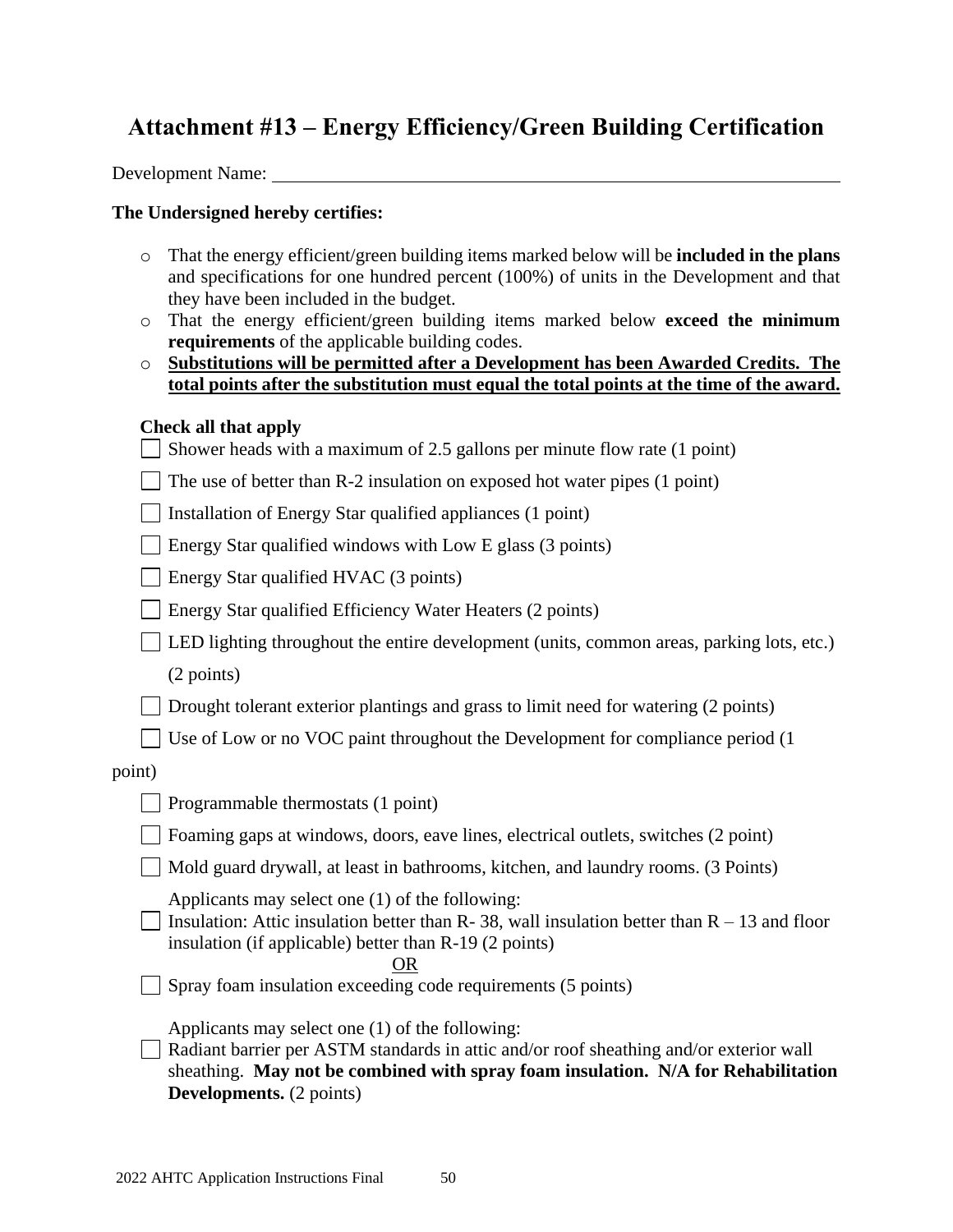OR

 $\Box$  Insulation: R-3 or better insulation installed around the exterior foundation of every Building (2 points)

Representative of the Ownership Entity Date Printed Name Architect Date Printed Name General Contractor Date Printed Name *DO NOT MODIFY THIS FORM*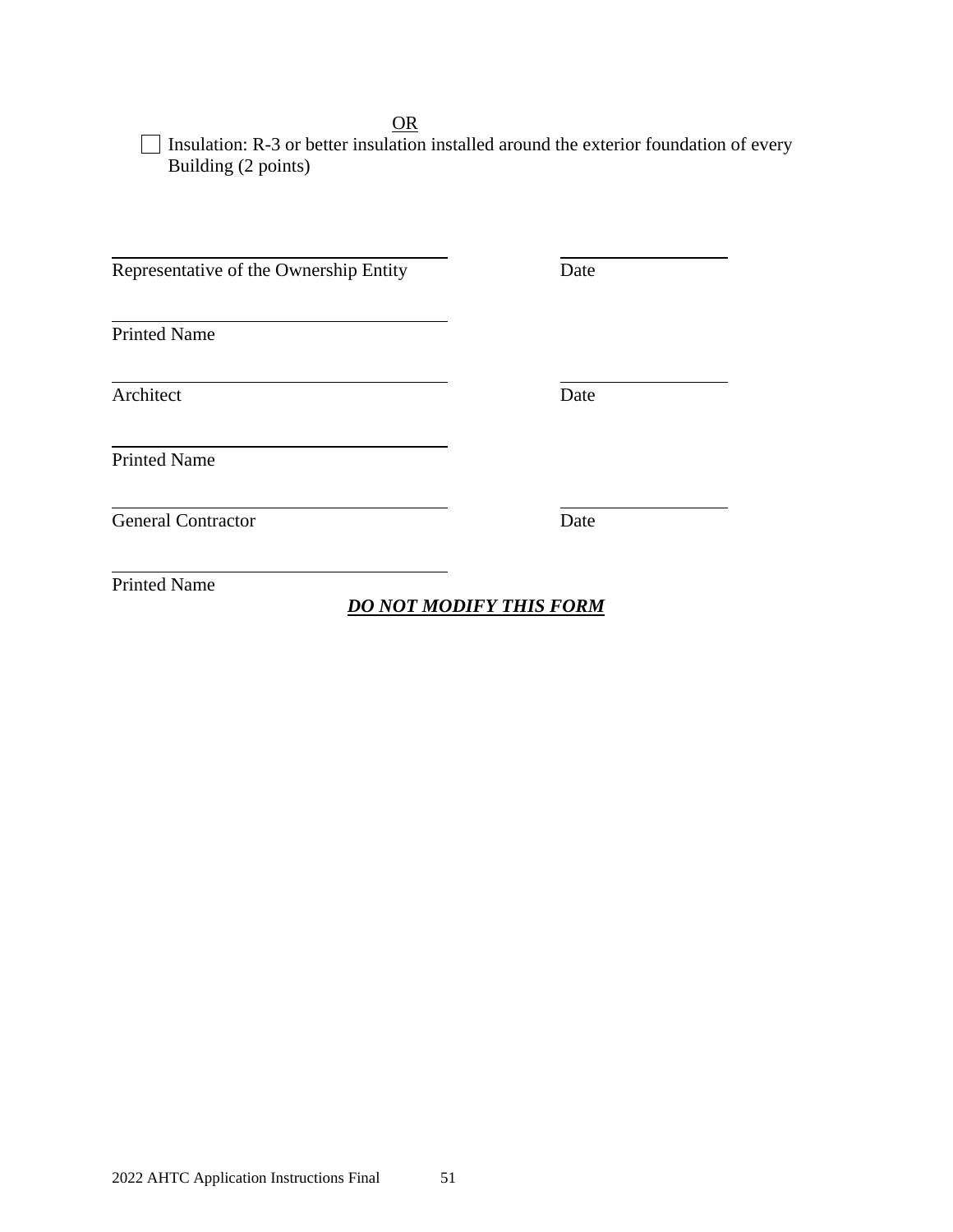# **Attachment A – Post Application Fees**

- **General -** All fees shall be paid via wire transfer. Failure to pay any fee at the appropriate time could result in negative points on future Applications, as well as other consequences.
- **NSF -** If payment is returned for insufficient funds, it will be deemed nonpayment. The amount to defray costs will be due immediately and other consequences may result.
- **Allocation** An Allocation fee shall be paid in an amount equal to eleven percent (11%) of the total Allocation, but in any event not less than \$1,000. The Allocation fee is due within fourteen (14) calendar days of notification from OHFA of the approval of the Tax Credit Allocation. A Carryover Allocation Agreement will not be executed, nor will Form 8609(s) be issued unless this fee has been received by OHFA. Nonpayment may result in revocation of Credits.
- **Processing** A processing fee of one percent (1%) of the TCA must accompany the request for a Final Allocation. Form 8609(s) will not be issued unless this fee has been received by OHFA.
- **Regulatory Agreement filing** An executed Regulatory Agreement must be submitted to OHFA as part of the Request for Final Allocation and be accompanied by a check payable to the County Clerk of the county or counties in which the Development is located. The check or checks shall be in an amount sufficient to cover the filing fees of the county (ies).
- **Compliance monitoring** In addition to the documentation required by OHFA, an annual compliance monitoring fee shall be paid to OHFA on or before January  $28<sup>th</sup>$  of each year of the Compliance Period and Extended Use Period. The compliance monitoring fee will be based on the fees in effect for the year the compliance fee is invoiced and is subject to annual adjustment. If a Development includes scattered sites, a compliance monitoring fee for each site must be paid. If the compliance monitoring fee is not paid within 30 calendar days of the Due Date, then a Late Fee will be assessed. The Late Fee is equal to twenty five percent (25%) of the compliance fee. Failure to remit timely payment of compliance monitoring fees may result in the filing by OHFA of a lien against the Development. The compliance monitoring fee shall be computed as follows:

**RHS Developments** - For Developments financed by RHS under the Section 515 (and otherwise qualify under the Code) receiving a TCA in 2011 or before where an agreement has been entered into between OHFA and RHS wherein the RHS agrees to provide OHFA with the required information respecting the Income and rent of the tenants in the Development, the fee shall be \$315.00 per Development per year, plus \$14.00 per OAHTC unit per year within any Building within the Development;

- o **Single Site or Contiguous Site Developments of four (4) Units or less** \$350.00 per Development, per year.
- o **All other Developments** For all other Developments including those financed by RHS under Section 515 receiving a TCA in 2012 or later the fee shall be \$450.00 per Development, plus \$23.00 per AHTC unit in any Building within the Development, per year.
- o Single-family homes or duplexes regardless if scattered or on the same tract of land \$525.00 flat fee plus \$30.00 per unit.
- o Developments selecting Income Averaging as the Minimum Set-Aside will have an additional flat fee of \$150.00 in addition to the applicable items referenced above.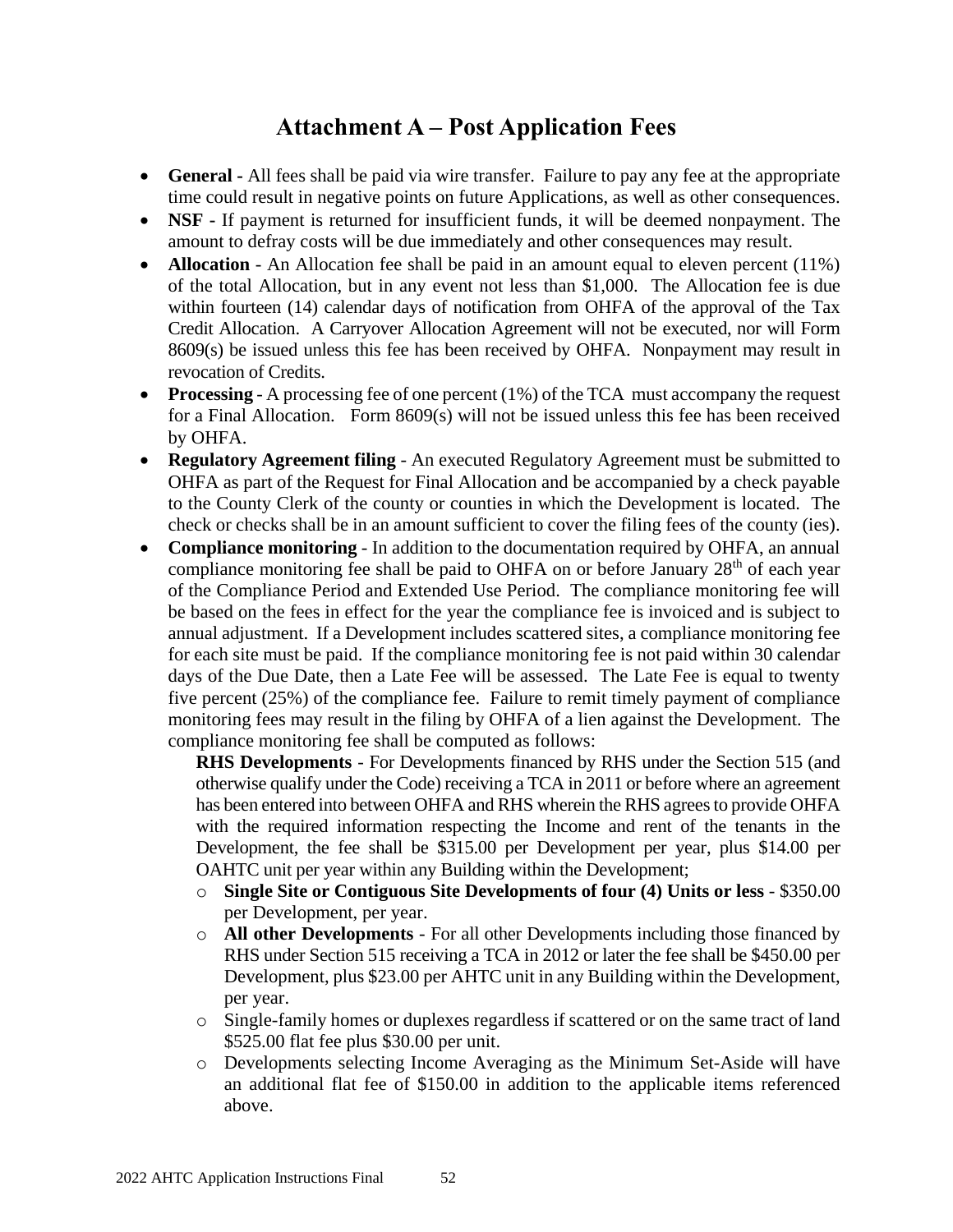- **Additional monitoring -** In the event noncompliance with the Code or Regulatory Agreement or the Chapter 36 Rules requires OHFA to conduct an examination of the Owner, any Building within the Development, or any documentation to verify correction of said noncompliance, OHFA shall be reimbursed its costs by the Development or Owner for such an examination, including an hourly rate for the OHFA examiner, not to exceed \$35.00 per hour, plus any and all actual travel, lodging and per diem expenses of said examiner. Such reimbursement of expenses and costs shall be paid to OHFA within ten (10) calendar days of receipt of OHFA's invoice of same.
- **Construction Monitoring –** Once a Development is Allocated Affordable Housing Tax Credits, OHFA Staff, or its assigns, will make 2 visits, or more as necessary, to the construction site of the proposed Development. OHFA will contact the owner of the Development to ensure that someone will be at the construction site the day of the planned visit.
- **Ownership/General Partner/Managing Member Transfer -** In the event that the Owner submits a request for approval of a Transfer of Ownership/general partner/managing member of the Development or any of the Buildings therein, a \$7,500 fee. If additional Transfers are submitted at the same time and are essentially the same parties involved, then each additional transfer will be \$4,000. These fee(s) must accompany the request for approval(s) and is nonrefundable.
- **Management Transfer** In the event that the Owner submits a request for approval of a Transfer of the management company of the Development, either alone or in conjunction with an Ownership/general partner/managing member/manager transfer, a \$650.00 fee per Development shall be paid. This fee must accompany the request for approval and is nonrefundable.
- **Qualified Contract** In the event an Owner is seeking a Qualified Contract from OHFA, they may submit a Qualified Contract Preliminary Application (QCPA), of which the fee is \$1,500. If the QCPA is approved, the Owner may submit a Qualified Contract Application (QCA), of which the fee is \$12,500.
- **Copies of Rules -** Copies of the Chapter 36 Rules will be provided at a cost sufficient to defray the total cost of copies, but can be accessed on the website, [www.ohfa.org.](http://www.ohfa.org/)
- **Late fees**
	- o **Progress reports -** Progress reports as required in OHFA Rules 36-4-2.1 when filed late will be assessed a late fee of \$10.00 per calendar day, per each late report.
	- o **Carryover Allocations** Applicants who fail to timely file all requirements in the AP as to Agreement, Application, ten percent (10%) cost Certifications, opinions, and documents shall incur \$100.00 late fee per calendar day.
	- o **Final Allocations -** Applicants who fail to timely file all requirements in the AP as to the Regulatory Agreement, Application, cost Certifications, opinions, and documents shall incur \$100.00 late fee per calendar day.
	- o **Transfer Documents -** Owners who fail to timely file all requirements in regard to a Transfer of Ownership or general partnership interest (or other type of entity) and/or Management Transfers may incur \$25.00 late fee per calendar day.
	- o **Placed-In-Service Acknowledgment Form** Owners who fail to timely file a Placed-In-Service Acknowledgment Form shall incur \$10 late fee per calendar day. Placed-In-Service Acknowledgment Forms must be received by OHFA compliance staff no later than thirty (30) days after a particular Building is Placed-In-Service.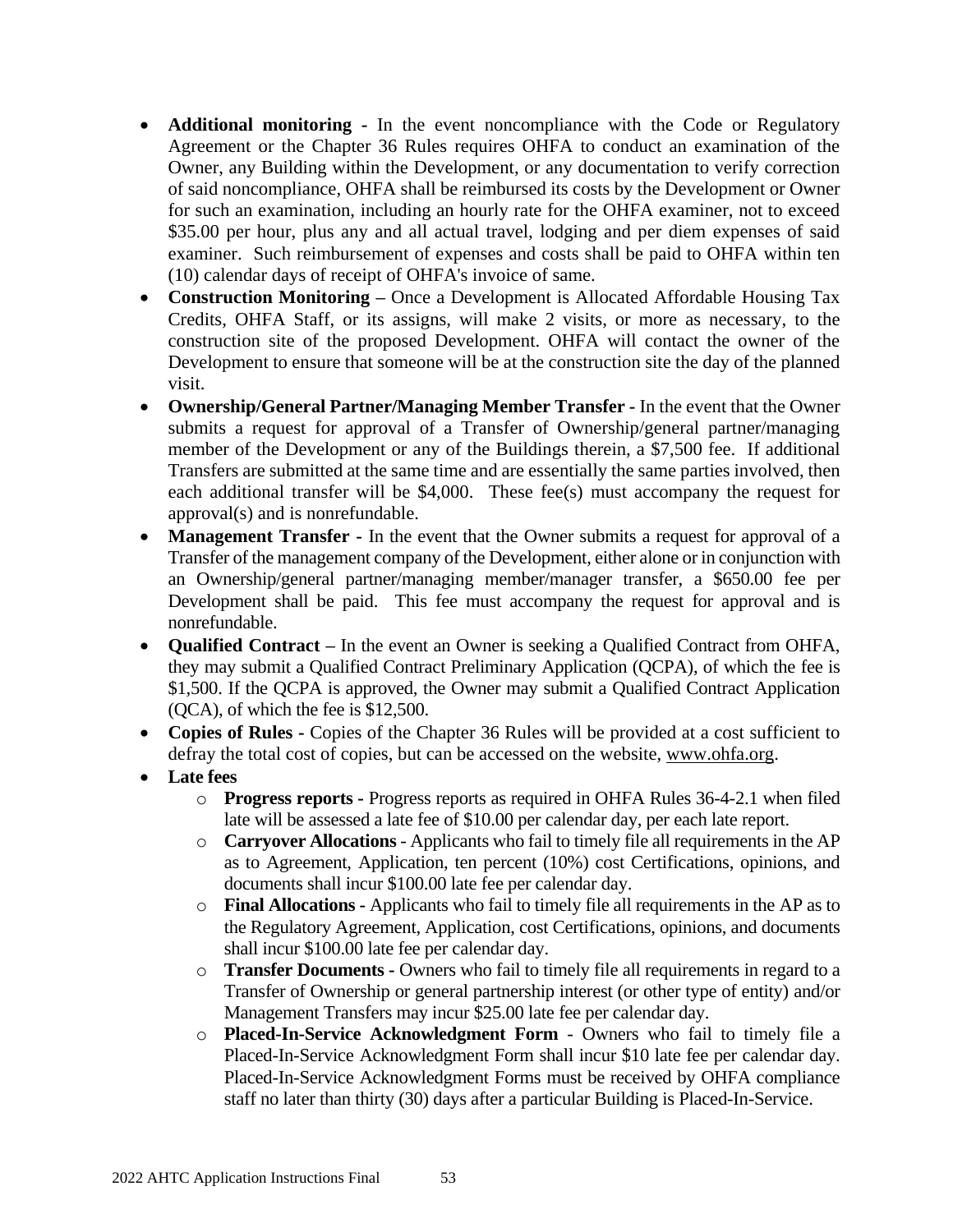o **Annual Owner Certifications** - Owners who fail to file a complete Annual Owner Certification as required in 36-6-7(c)(4) within thirty (30) days of the Due Date shall incur a \$50 per Development Late Fee per calendar day for the signed certification and a \$150 per unit late fee for failure to file in the electronic format prescribed by OHFA.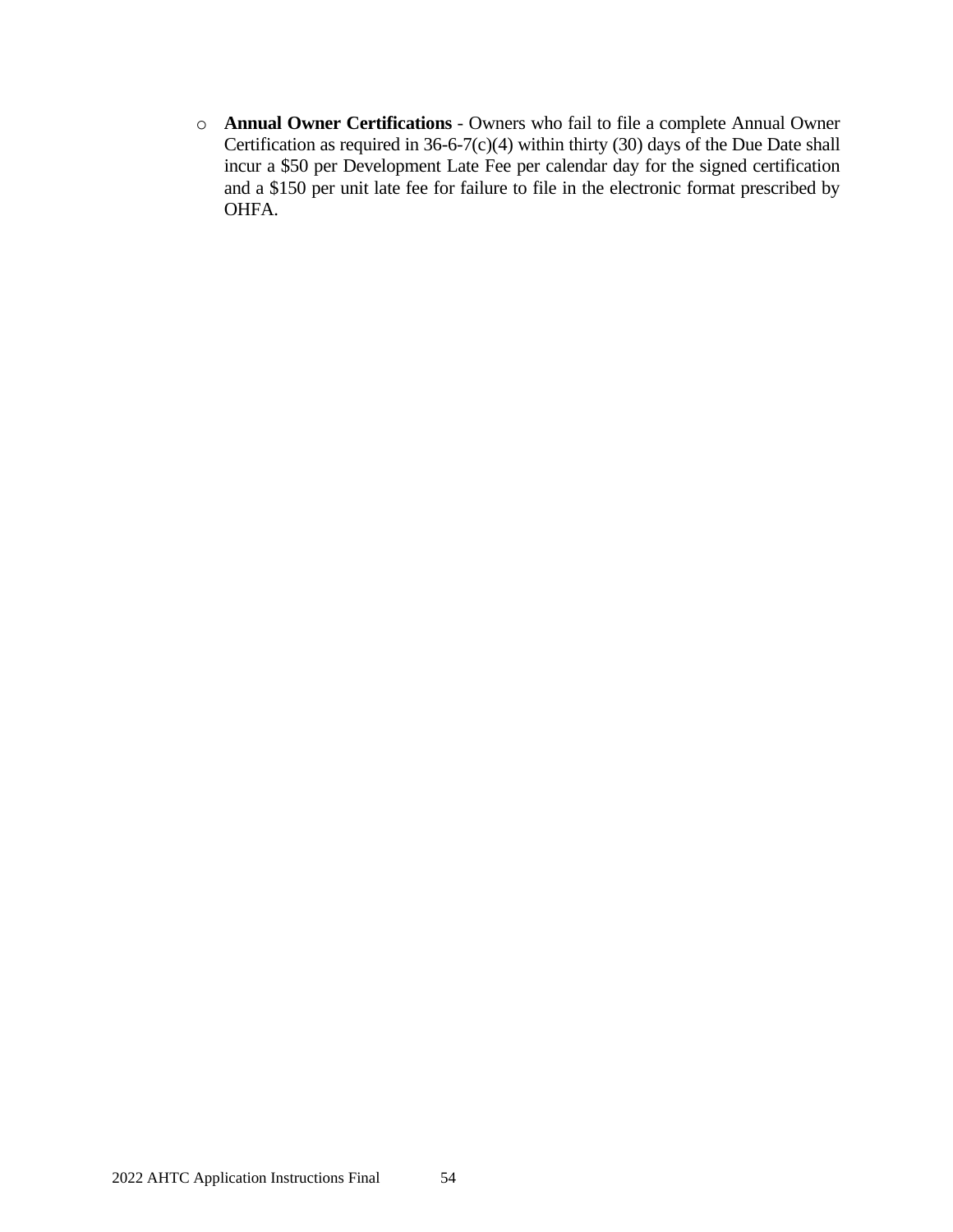# **Attachment B – Program Market Study Requirements**

A market study prepared by a Person/firm with expertise and demonstrated experience in the preparation of market studies related to residential rental properties must be submitted with the Application. This market study shall be utilized by OHFA to determine whether the Development meets housing needs and demands.

The study cannot have been prepared more than twelve (12) months prior to the date of filing the Application. If resubmitting an Application for the same Development, a letter may be provided from the original market analyst, prepared eighteen (18) months or less prior to the date of the resubmission. The letter should update any applicable information in the original study and certify original study, with any updates is still valid.

Even though a market study may address all of the elements required below, OHFA may reject the market study if it is determined, in OHFA's sole discretion, that the information presented will not enable OHFA to make a decision regarding need and the viability of the proposed Development, or if OHFA determines that a demand and/or need for the Development is not demonstrated.

The Market Study must provide:

- A Market Study Summary Page. **See Attachment #1.**
- A map delineating the primary market area (PMA) for the proposed Development. The PMA should be realistic and not too large.
- A full description of the site accompanied by a photograph of the site. A discussion of the appropriateness of the location.
- A demographic summary of the market area, including incomes, households, growth trends, economic factors relating to employment, labor force, and community facilities (i.e. parks, schools, etc.).
- An evaluation of the current affordable housing stock existing in the market area, including an identification of geographical location, occupancy levels, age of stock, upkeep condition, bedroom mix, amenities and rents being charged. Include comparable rental residential Developments in the primary market area and all Tax Credit Developments. All existing and/or under construction Tax Credit properties in the PMA must be taken into consideration in the analysis. If they are not comparable, explain why.
- A discussion of any relevant information regarding existing rent overburden statistics. Rent overburdened would be those households paying over 30% of their income for housing. An evaluation of the need for affordable housing within the primary market area. (This criterion is not applicable to rehabs with current occupancy of 90% or more.)
- A discussion of whether or not the proposed Development, in light of vacancy and absorption rates for the applicable market areas, is likely to result in an increased vacancy rate for comparable units within such market area, (i.e., standard, well-maintained units within such market area that are reserved for occupancy by low and very low Income tenants).
- Provide a projection of the time necessary for the Development to achieve sustaining occupancy. (This criterion is not applicable to rehabs with current occupancy of 90% or more.)
- Provide the recommended vacancy rate.
- Discuss the capture rate for the primary market area. The capture rate is an important component of the market study. Capture rate is defined as, "The percentage of age, size,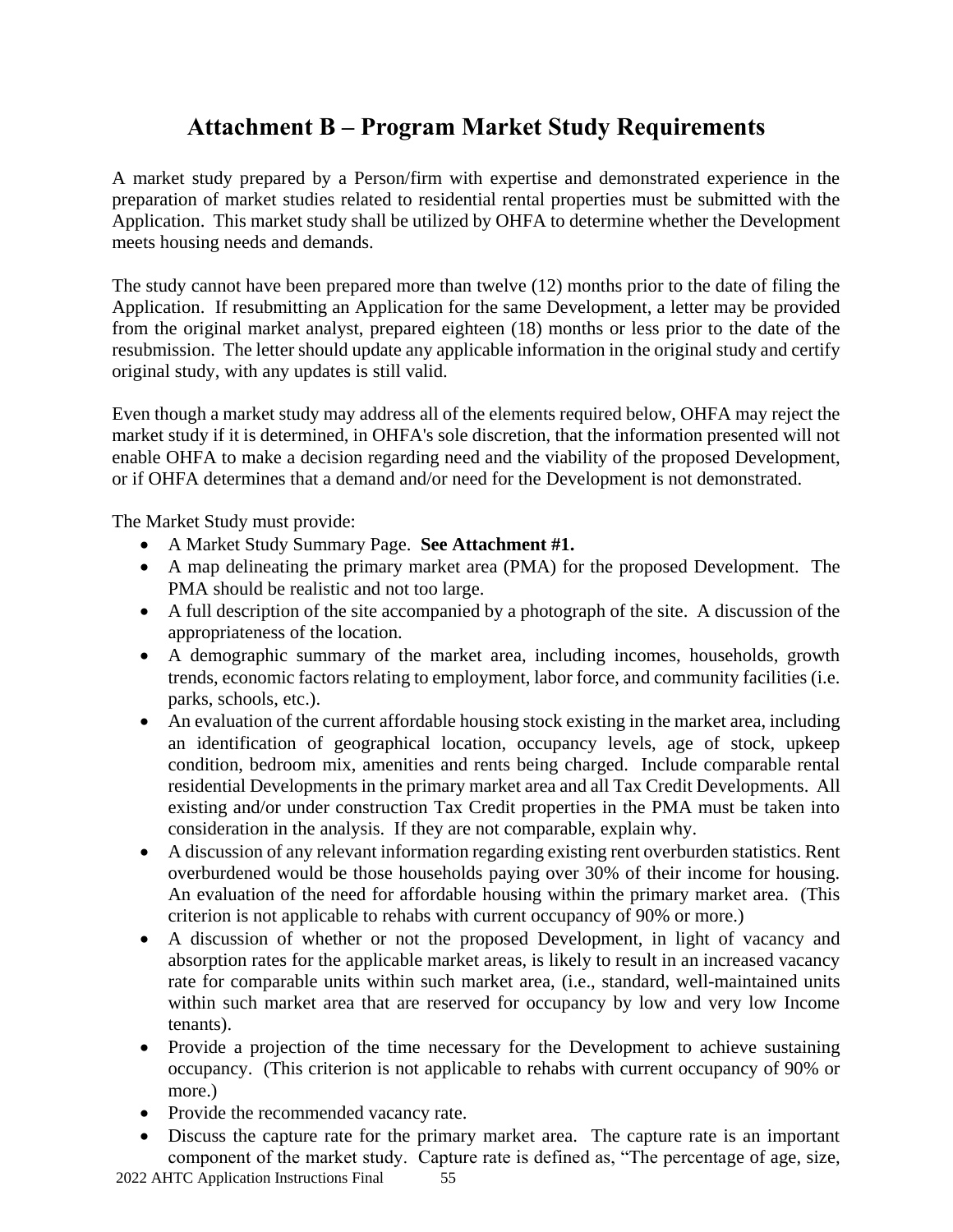and Income Qualified Renter Households in the Primary Market Area that the property must capture to achieve the Stabilized Level of Occupancy. The Capture Rate is calculated by dividing the total number of units at the property by the total number of age, size, and Income Qualified Renter Households in the Primary Market Area." This is the National Council of Affordable Housing Market Analysts (NCHAMA) definition. OHFA requires 1.5 persons per bedroom for determining income and household size. A residential unit is rent-restricted if the gross rent with respect to such unit does not exceed 30 percent of the imputed income limitation applicable to such unit. A 30% affordability factor must be used when calculating the number of Income Qualified Renter Households. For family developments, a capture rate over 10% will result in a failed threshold. For elderly developments, a capture rate over 15% will result in a failed threshold.

- An evaluation of whether the projected initial rents for the Development are/are not reasonably affordable by low and very low-Income tenants and within the rental range for the comparable Developments within the market area. Include market advantage/disadvantage analysis. Also include Income Averaging analysis that shows adequate demand, this includes capture rates for each applicable percentage the Development wishes to serve, if the Development is utilizing such option.
- A summary of qualifications for the individuals who participated in the Development of the market study.
- A signed written statement is required from the preparer of the market study which certifies that the market study is true and correct to the best of the professional's knowledge and belief, and that there is no identity of interest between the professional and the Applicant, Developer, Owner or the entity for whom the report is prepared.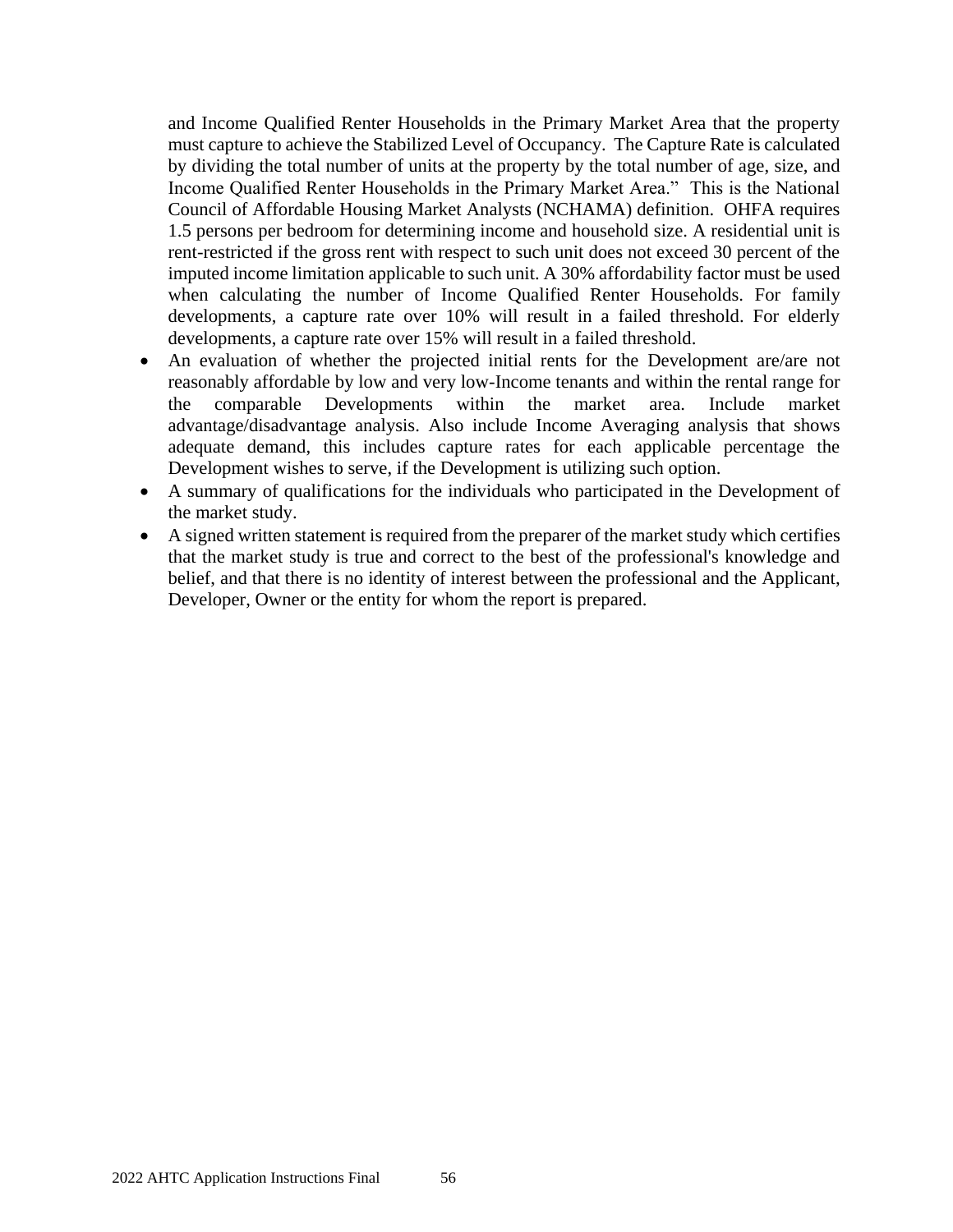# **Attachment C – Program Underwriting Standards Failure to meet any of these requirements is a Failed Threshold item.**

If a lender, syndicator, or other program has more stringent requirements for any of these criteria, those must be satisfied as well OHFA's requirements. Documentation from the source must be provided at the time of Application.

#### **Amount of credits**

The amount of the Tax Credits requested cannot be increased after the Application has been submitted to OHFA. **After underwriting, the amount of Credits may be reduced. Credits also may be reduced at Carryover and/or final if the underwriting supports a lower amount.**

The applicable percentage will be the average percentage of the previous September to November for Applications submitted in the first funding period and the average percentage of the previous March to May for Applications submitted in the second funding period. OHFA will comply with any new legislation passed. The 9% rate has been permanently fixed.

**130% Boost** -Developments located in a QCT, DDA, or Opportunity Zone are eligible for the 130% Eligible Basis increase (boost).

**120% Boost** - Developments not located in a QCT or DDA may be eligible for the 120% general financial adjustment Eligible Basis (boost) by requesting and showing a financial need for the boost.

4% Applications can only qualify for QCT or DDA Eligible Basis increase unless otherwise allowed by the Internal Revenue Code or Federal law.

The maximum amount of Tax Credits that will be awarded to any Development requesting State Tax Credits in any County is \$650,000. The maximum amount of Tax Credits that will be awarded to any Development not requesting State Tax Credits in any County is \$750,000. These maximums apply to all Developments, including those that receive either the 130% or the 120% boost. (The maximum amount of Tax Credits that will be awarded in the Choice Neighborhoods Implementation Grant set-aside is \$1,000,000.)

There is no maximum amount for 4% Applications.

# **The maximum amount of Tax Credits will be based on the lesser of Gap or Eligible Basis Method of calculation. However, the final Allocation could be less due to underwriting.**

#### **Cost Limits**

OHFA encourages realistic costs for AHTC Developments, while encouraging cost efficient production and shall not give preference solely for lowest construction costs. Developments that have high cost may be ineligible for a reservation. OHFA will use the HOME Program Maximum Per Unit Subsidy Limits as the limit on total development costs per unit, based on bedroom size.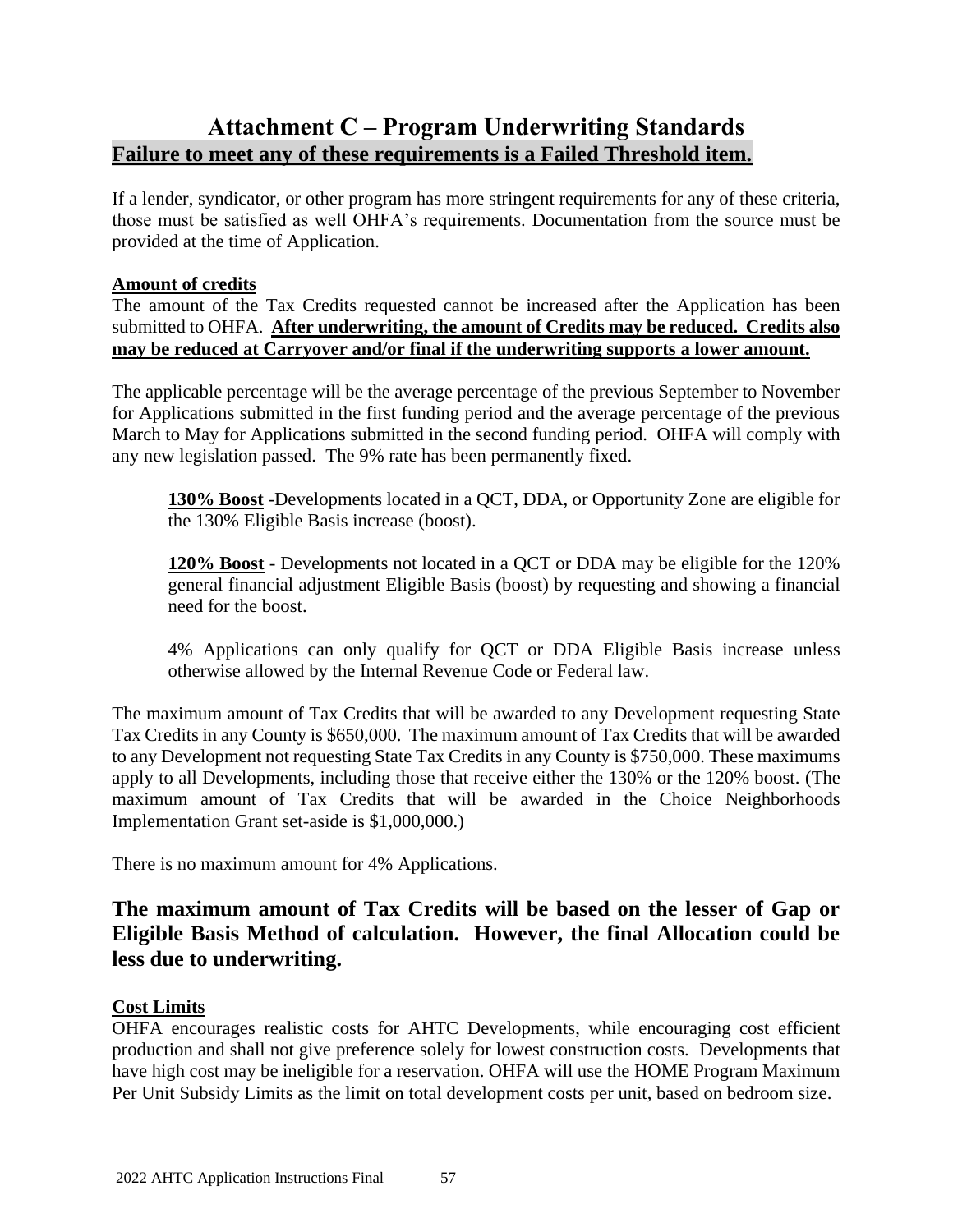**The ONLY exceptions to these limits will be for Historic Rehabilitations or proposed Developments that are located in a Federal Opportunity Zone.** Applicants must demonstrate to OHFA's satisfaction that the cost per unit is realistic. OHFA Staff in their best judgment will determine the cost reasonableness. In no case will the cost per unit of a Historic Rehabilitation or a proposed Development located in a Federal Opportunity Zone be allowed to exceed more than thirty percent (30%) of the current Maximum per Unit Subsidy in effect at the time of Application.

OHFA will Allocate only the amount of Credit necessary for financial feasibility of a Development and its viability as a qualified Low-Income Housing Development throughout the extended use period.

Cost per square foot will be considered as part of the feasibility analysis for all Applications. Historic Rehabilitations or proposed Developments located in a Federal Opportunity Zone are allowed to exceed no more than thirty percent (30%) of the current maximum per square foot in effect at the time of Application.

#### **Costs per square foot over \$200 will result in a Failed Threshold item, even if maximum per unit limits are not exceeded. Exceptions apply for proposed Historic Rehabilitation and Federal Opportunity Zone Developments.**

#### **Minimum Rehabilitation Cost per Unit**

A minimum rehabilitation investment is required to assure meaningful, rather than simply cosmetic, substantial rehabilitation of properties. A threshold of no less than \$30,000 in hard costs per unit or hard costs of at least twenty percent (20%) of Eligible Basis, whichever is greater.

#### **Appraisals in Acquisition/Substantial Rehabilitation Properties**

For acquisition/substantial rehabilitation properties, OHFA shall limit the acquisition price upon which Tax Credits are Allocated to the "as is" appraised value of the property.

#### **Developer and Contractor Fee Limitations**

OHFA AHTC Chapter 36 Rules 330:36-4-2.1 These are the maximum amount of fees allowed for costs and Eligible Basis. Round down to avoid overages.

#### **Developer Fees**

Developer Fees may not exceed fifteen percent (15%) of the Eligible Basis (before any boost) of the Qualified Low-Income Building(s), excluding the Developer Fees.

For Acquisition and Rehabilitation, the Developer Fee must be prorated between the acquisition and the rehabilitation based upon the percentage of Eligible Basis represented by each.

A Large Development is more than sixty (60) units.

#### **Contractor Fees**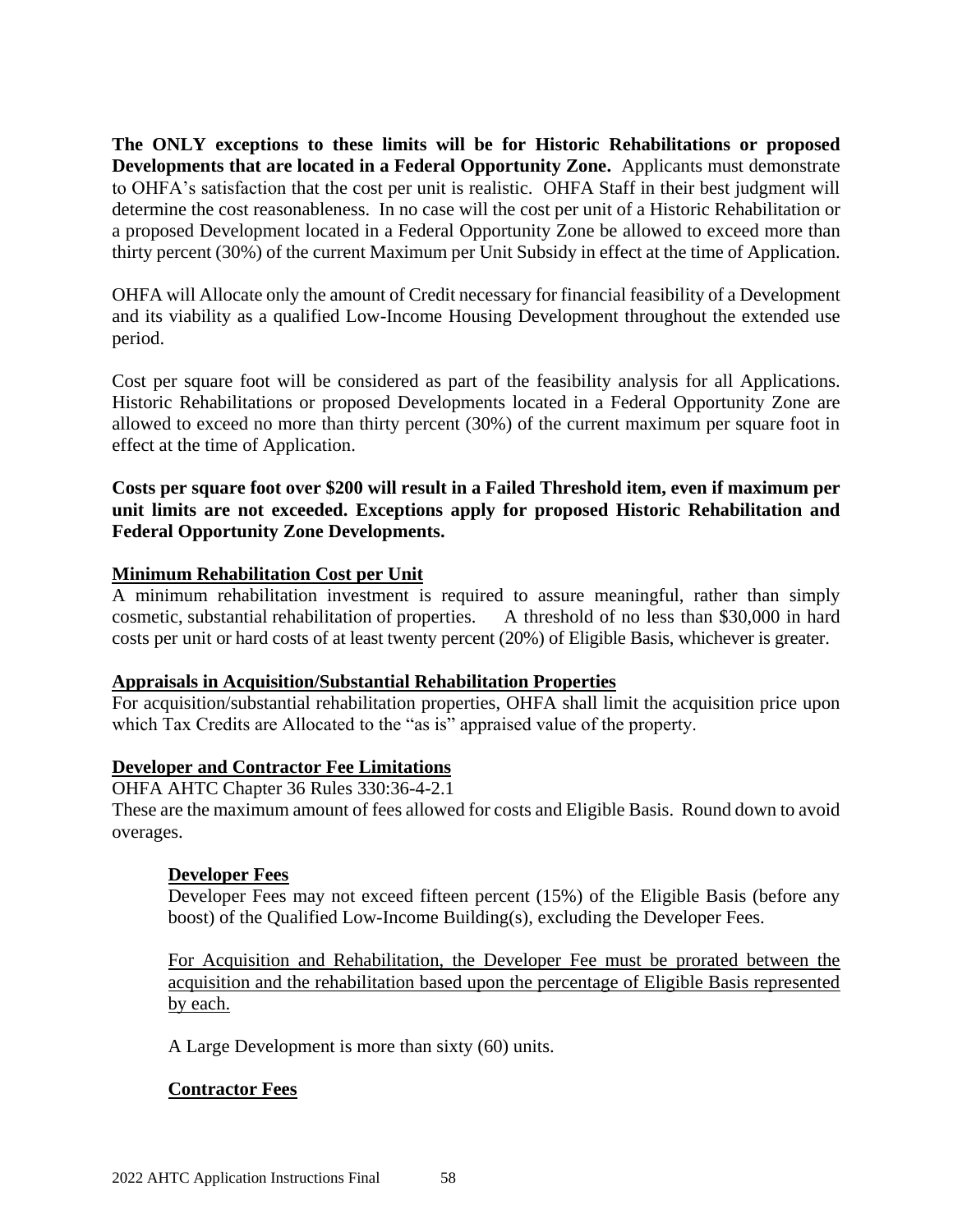**Small Developments.** Contractor fees may not exceed sixteen percent (16%) of the Hard Construction Costs. Contractor fees are further limited as follows:

- i. General requirements shall not exceed six percent (6%) of the Hard Construction Costs.
- ii. General overhead shall not exceed two percent (2%) of the Hard Construction Costs.
- iii. Builders profit shall not exceed eight percent (8%) of the Hard Construction Costs.

Large Developments. Contractor fees may not exceed fourteen percent (14%) of the Hard Construction Costs. Contractor fees are further limited as follows:

- i. General requirements shall not exceed six percent (6%) of the Hard Construction Costs.
- ii. General overhead shall not exceed two percent (2%) of the Hard Construction Costs.
- iii. Builders profit shall not exceed six percent (6%) of the Hard Construction Costs.

**Hard Construction Costs** The following types of activities, but not limited to, earthwork, site work, on-site utilities, roads and walks, concretes, masonry, metals, carpentry (rough and finish), moisture protection, doors/windows/glass, insulation, roofing, sheet metal, drywall, tile work, acoustical, flooring, electrical, plumbing, elevators, blinds and shades, appliances, lawns and planting, fence, cabinets, carpets, heat & ventilation, demolition and off-site. A reasonable construction contingency can also be included.

#### **No other contingencies are allowed. Adjust the budget accordingly.**

#### **Reserves**

- Minimum total reserves must equal six  $(6)$  months of each:
- Projected operating expenses,
- Debt service payments, and
- Replacement reserve payments.
- Maximum total reserves cannot equal more than one (1) year of each.

In lieu of such reserves, Developer guarantees or letters of credit may be accepted, taking into account the Developer's demonstrated financial capacity and liquidity, its program record, and the number of other guarantees it has outstanding. The guarantee for reserves only relates to the Development budget, not operating or DCR.

If the Applicant has reserves over the maximum allowed amount Staff will underwrite using the maximum allowed amount. This may reduce the amount of Credits the Applicant is eligible for.

Minimum replacement reserves should equal \$250 per unit annually for new construction and \$300 for substantial rehabilitation Developments. If there is interest income on reserves it must be clearly defined and separated from other income.

#### **Utilities**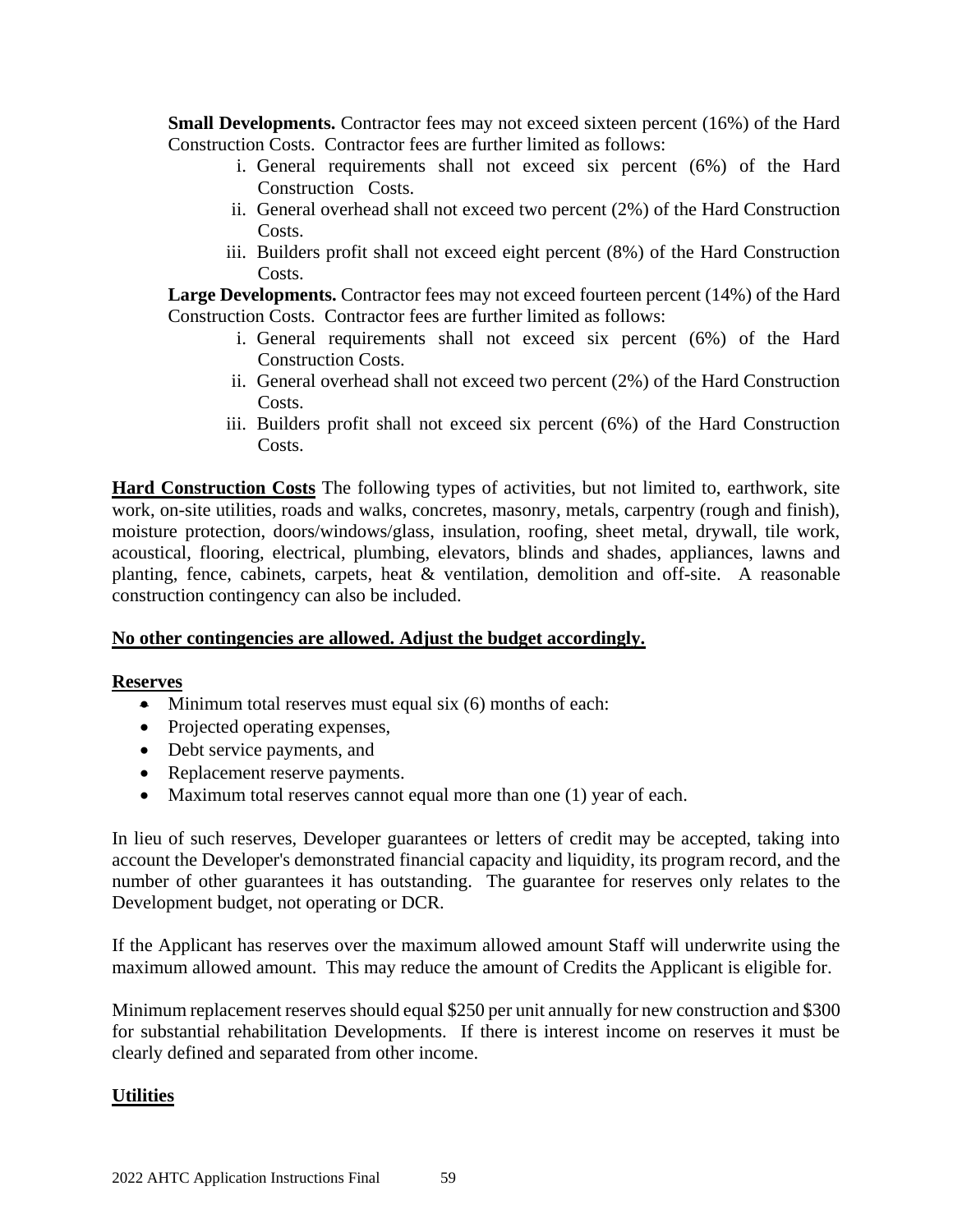Utility allowances are to be calculated by the Applicant. The utility allowance used must be appropriate for the type of unit. These allowances may be derived from only one of following sources: HUD Utility Schedule Model, Energy Consumption Model, a local service provider estimate (Notification is required to OHFA prior to using any of the three (3) preceding options), a local public housing authority, or OHFA's utility charts, which can be found on OHFA's website as Appendix B to the AHTC Compliance Manual.

Source Documentation of the utility allowance as well as the calculation must be included in the Application.

If the property is receiving project based rental assistance support from HUD, RD, or other source, the Applicant must use the approved allowance. If proposed utility allowances have not been approved by HUD, RD, or other funding source the Applicant must utilize the currently approved utility allowance. For changes in allowances after the Placed-In-Service date, please contact compliance staff.

### **Rents**

AHTC Developments often take advantage of multiple types of funding. Applicants are advised that the maximum rents permitted will be based upon the most restrictive rent limits of the respective funding programs, **regardless of the amount of the Gross Rent Floor established by the AHTC Program.** If the property is receiving project based rental assistance support from HUD, RD, or other source the Applicant must provide the approved rents and the number of units and bedroom size receiving assistance. The Applicant must use the approved rents. The Applicant must also provide approved post-rehab rents for projects with HUD, RD, or other funding sources, if available. If proposed rents have not been approved by HUD, RD, or other funding source the Applicant must utilize the currently approved rents. Source documentation must be included in the Application.

If the Applicant is claiming "National Non-Metro" rents, appropriate documentation from the RD eligibility website must be provided.

#### **Operating Expenses**

Some type of maintenance expenses must be shown. Either maintenance salaries or an estimate for the cost of contracting out the work should be included.

#### **Debt Coverage Ratio**

Debt service coverage is defined as the ratio of a property's net operating income to debt service obligations. Rental income, any subsidies, and reserve funds should be sufficient to cover the property's debt and operating expenses over the period of Low-Income use. DCR must meet all lender requirements as well. A minimum debt service coverage ratio of **1.15** is required for all debt financing which would foreseeably result in foreclosure if not repaid. The debt coverage ratio must be maintained each year for 15 years. The Excel worksheet has been modified to show four (4) decimals points, but no rounding shall be permitted. **At least 1.1500 is required for all years on the pro forma.**

#### **Projections and Pro-Formas**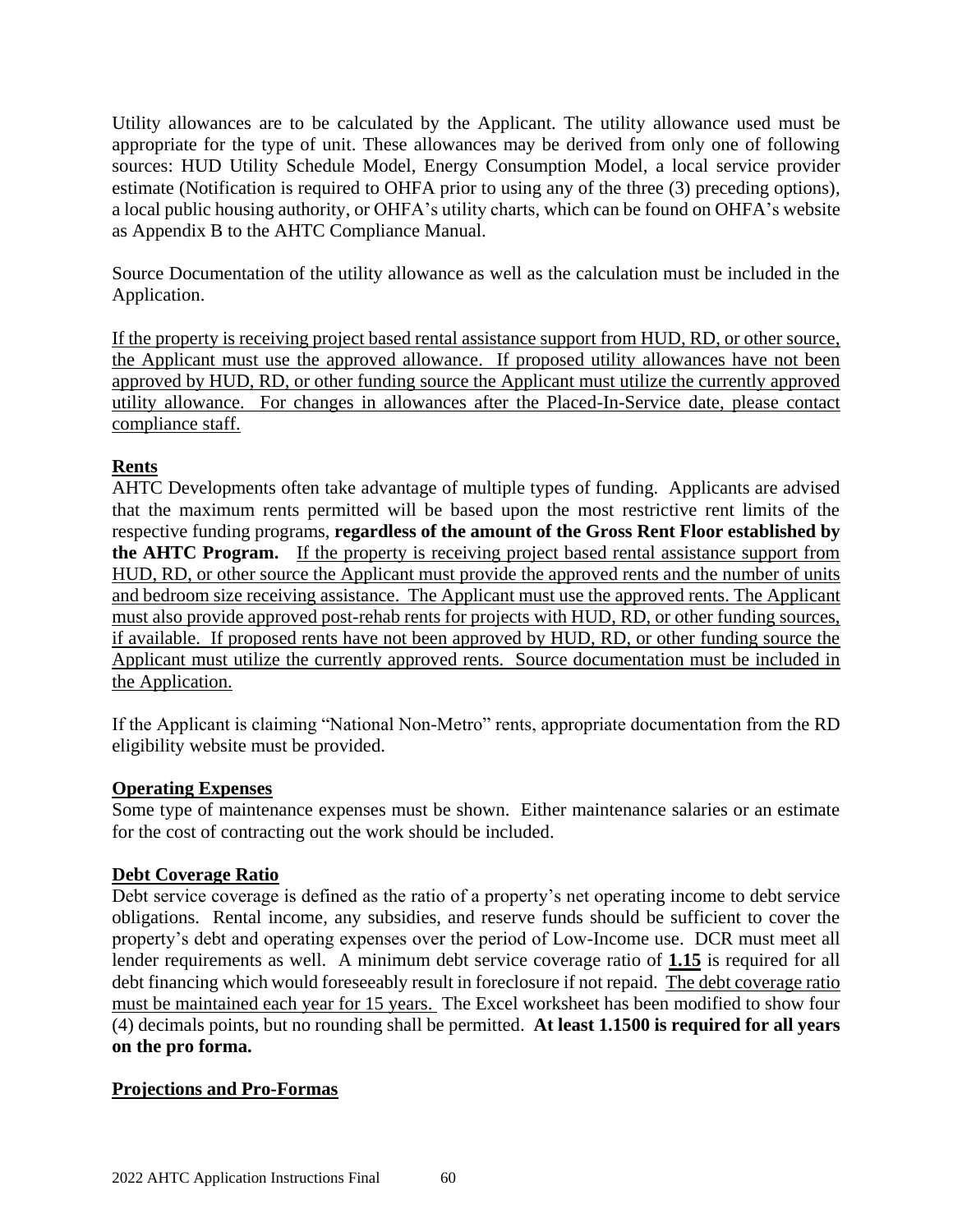Applicants are required to express realistic operating expense and vacancy rate projections in pro formas that are indicative of prevailing market conditions. The pro forma provided by OHFA **must** be provided. A reasonable cash flow must be exhibited throughout the 15 years. **No negative cash flow is allowed in any year.**

If other income is not increasing at the same rate as income or not increasing at all, then it must be shown separately on pro forma.

#### **Deferred Developer Fee**

OHFA does allow interest to accrue on Deferred Developer fees. All Deferred Developer Fees must be repaid through cash flow by the end of year 12. The Eligible Basis will be reduced by any Deferred Developer Fee that has not been removed through cash flow after year 12, which could cause a reduction in the amount of Credits a Development is eligible to receive.

#### **Cash Contributions**

Actual Cash contributions should be included in the Sources and Uses on the Application Form.

#### **Other Tangible non cash contributions**

Any other tangible (but not cash) contributions, including discounted materials, fee waivers, etc. should not be included in the Sources and Uses on the Application Form.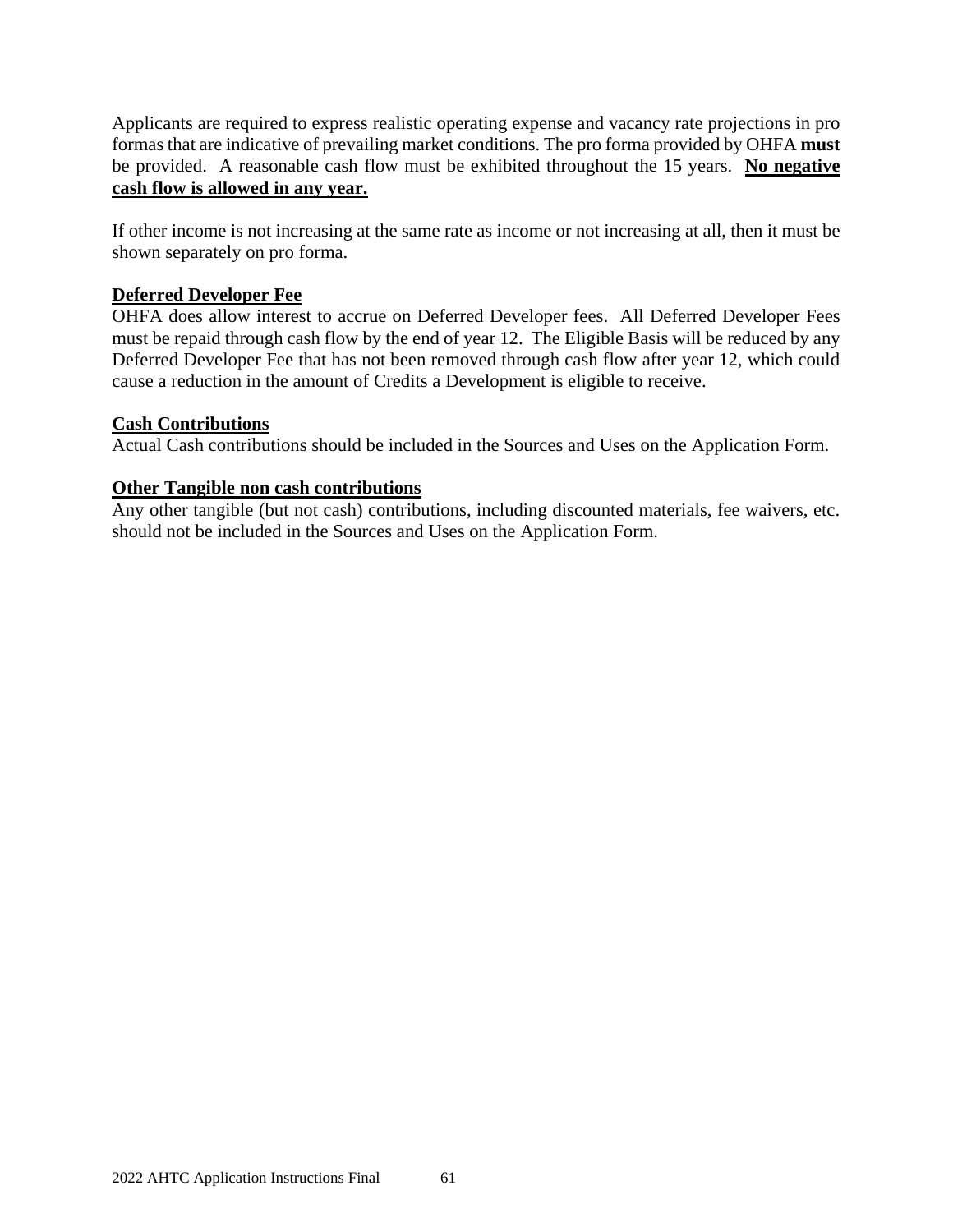# **Attachment D – Supplemental Information**

#### **Other Laws and Regulations**

The Applicant, Development, Owner, Development Team, Principals of each, and all Affiliates of each must comply with all applicable federal, State, and local laws, rules, regulations, and ordinances, including, but not limited to, Code Section 42, and regulations promulgated thereunder, the Oklahoma Landlord Tenant Act, the Titles VI and VII of the Civil Rights Act of 1964, as amended and Title VIII of the Civil Rights Act of 1968, as amended. Neither the Applicant, Development, Owner, Development Team, Principals of each, nor any Affiliates of each shall discriminate on the basis of race, creed, religion, national origin, ethnic background, age, sex, familial status or disability in the lease, use or occupancy of the Development or in connection with the employment or application for employment of Persons for the operation and/or management of any Development. The Owner(s) of a Development will be required to covenant and agree in the Regulatory Agreement to comply fully with the requirements of the Fair Housing Act as it may from time to time be amended, for the time period as promised in the Application.

#### **Progress Reports**

Construction **must** begin within **nine (9) months** of the last calendar day of the month of the AHTC Credit Reservation. HD Staff may visit the site to ensure construction commencement.

Progress Reports **must** be filed by the deadlines below, following approval of a reservation of Credits until the Form 8609 is issued for a Building. The form to be used for Progress Reports is on OHFA's website. Electronic submissions are preferred but not required. Progress Report Deadlines are as follows:

- January 10
- April 10
- $\bullet$  July 10
- October 10

Applicants will be notified of any other deadlines in a timely manner. Compliance Progress Reports may overlap with the Allocation Progress Reports, which are outlined in the manual. **Late progress reports, carryover documents, and final documents will generate negative points and late fees.** Failure to follow any of these provisions may result in a return of Credits as well as affect consideration for future Applications.

If the Due Date for submission of any documents or fees falls on a weekend or a designated Federal holiday, then the Due Date becomes the next business day.

#### **Completion Timelines**

Within thirty (30) calendar days after the Certificate of Occupancy is issued for a Building in the Development, the Owner must notify OHFA by completing and submitting the Placed-In-Service Acknowledgment. The Placed-In-Service Acknowledgment will be provided after funding. A copy of the Certificate of Occupancy for each Building must accompany this Attachment. For substantial rehabilitation Developments, the architect's verification of substantial completion for each Building must accompany this Attachment if there is no Certificate of Occupancy.

#### **Compliance**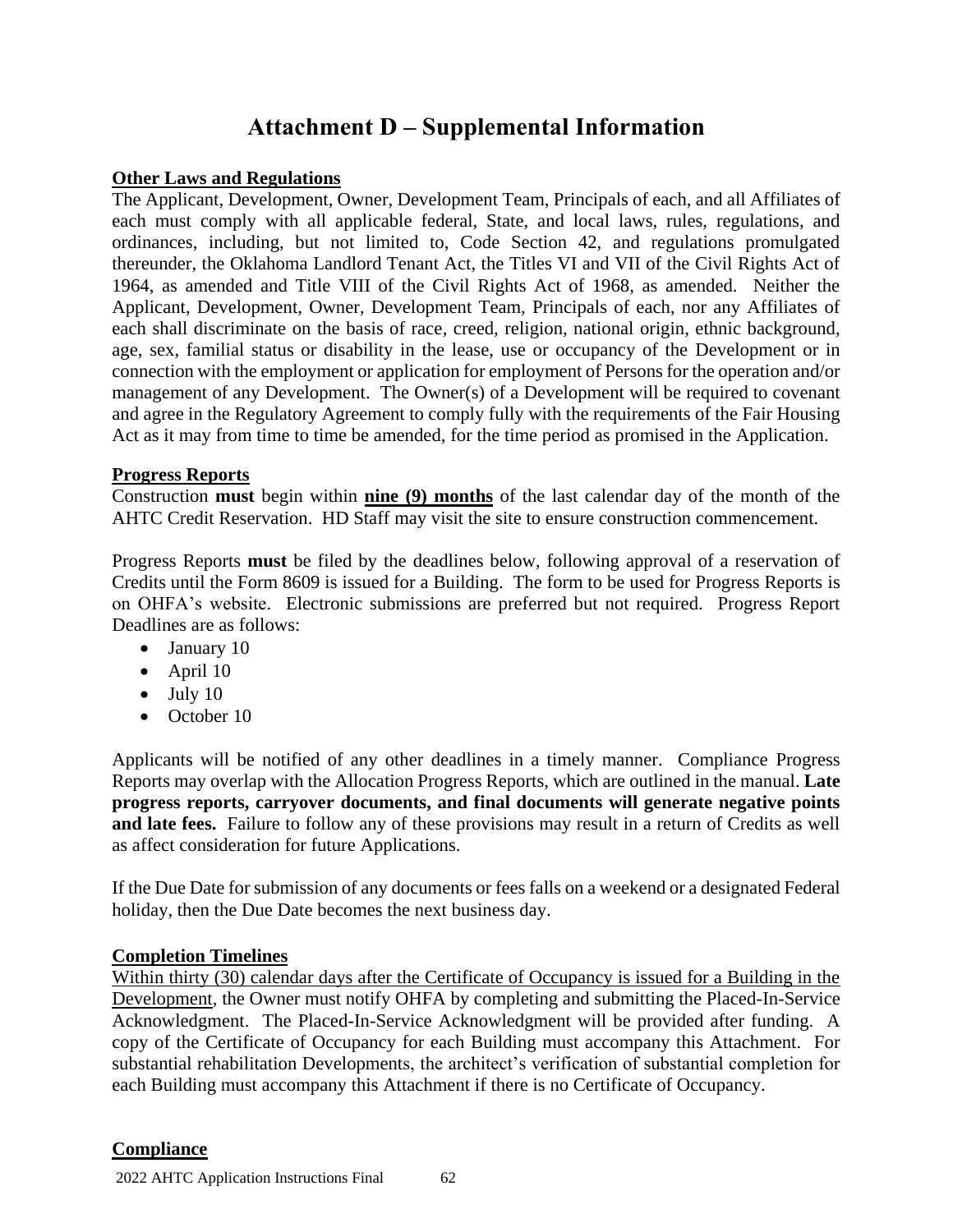Any questions regarding compliance issues should be directed to the Housing Development Tax Credit Compliance Staff. The current OHFA AHTC Compliance Manual is also available on our website at [www.ohfa.org.](http://www.ohfa.org/) The compliance manual is incorporated by reference into these Application Instructions. If a Compliance Manual is requested from Staff, then there will be a cost sufficient to defray the cost of production.

It is the responsibility of the Owner/Applicant to inform management companies/property managers of all details promised in the Application. This especially applies to Selection Criteria that received points. No changes in the Selection Criteria will be allowed after an award is made, unless specifically allowed above.

Failure to comply with all of the Selection Criteria as presented in the Application may lead to 8823s being filed and/or a potential loss of Tax Credits. A detailed list given to the management companies/property managers is recommended. All Selection Criteria awarded points are included in the Regulatory Agreement.

Within two (2) years of the last Building in the Development being Placed-In-Service, Housing Development Compliance Staff shall conduct the necessary file and unit inspections. This inspection process shall be repeated at a minimum once every three (3) years.

An OHFA sponsored LIHTC Compliance training will be required for management at Carryover Application. This training will be acceptable for two (2) years from the date that it was completed.

Fees are delineated in **Attachment A.**

Compliance Monitoring Regulations were amended in February 2019 requiring additional units to be monitored according to the sample size REAC chart below. On July 1, 2020 the IRS released [Treasury Regulation 123027-19,](https://nam12.safelinks.protection.outlook.com/?url=https%3A%2F%2Fwww.irs.gov%2Fpub%2Firs-drop%2Freg-123027-19.pdf&data=04%7C01%7Ccorey.bornemann%40ohfa.org%7Cc3a038669f544c33e9f408d967f70566%7C7c6cedfa13dc468e82c4ee01d475f97a%7C0%7C0%7C637655132903206718%7CUnknown%7CTWFpbGZsb3d8eyJWIjoiMC4wLjAwMDAiLCJQIjoiV2luMzIiLCJBTiI6Ik1haWwiLCJXVCI6Mn0%3D%7C1000&sdata=BWi%2BdfyGE5%2FLBIe2%2BRHOJJ%2FJnTEPvCuYvNNXpcLiC6U%3D&reserved=0) which reduced the minimum monitoring sample requirement. The sample size will be the lesser of 20 percent of the project's low-income units or the REAC number listed below in the chart. OHFA will conduct on-site inspections of all buildings in each low-income housing project.

| #Units         | Sample         | #Units      | Sample |
|----------------|----------------|-------------|--------|
| $\mathbf{1}$   | $\mathbf{1}$   | $30 - 34$   | 15     |
| $\overline{c}$ | $\overline{c}$ | $35 - 40$   | 16     |
| 3              | $\overline{3}$ | $41 - 47$   | 17     |
| $\overline{4}$ | $\overline{4}$ | $48 - 56$   | 18     |
| $5 - 6$        | 5              | $57 - 67$   | 19     |
| $\overline{7}$ | 6              | $68 - 81$   | 20     |
| $8-9$          | $\overline{7}$ | $82 - 101$  | 21     |
| $10 - 11$      | 8              | $102 - 130$ | 22     |
| $12 - 13$      | 9              | 131-175     | 23     |
| $14-16$        | 10             | $176 - 257$ | 24     |
| $17 - 18$      | 11             | 258-449     | 25     |
| 19-21          | 12             | 450-1461    | 26     |
| $22 - 25$      | 13             | >1461       | 27     |
| 26-29          | 14             |             |        |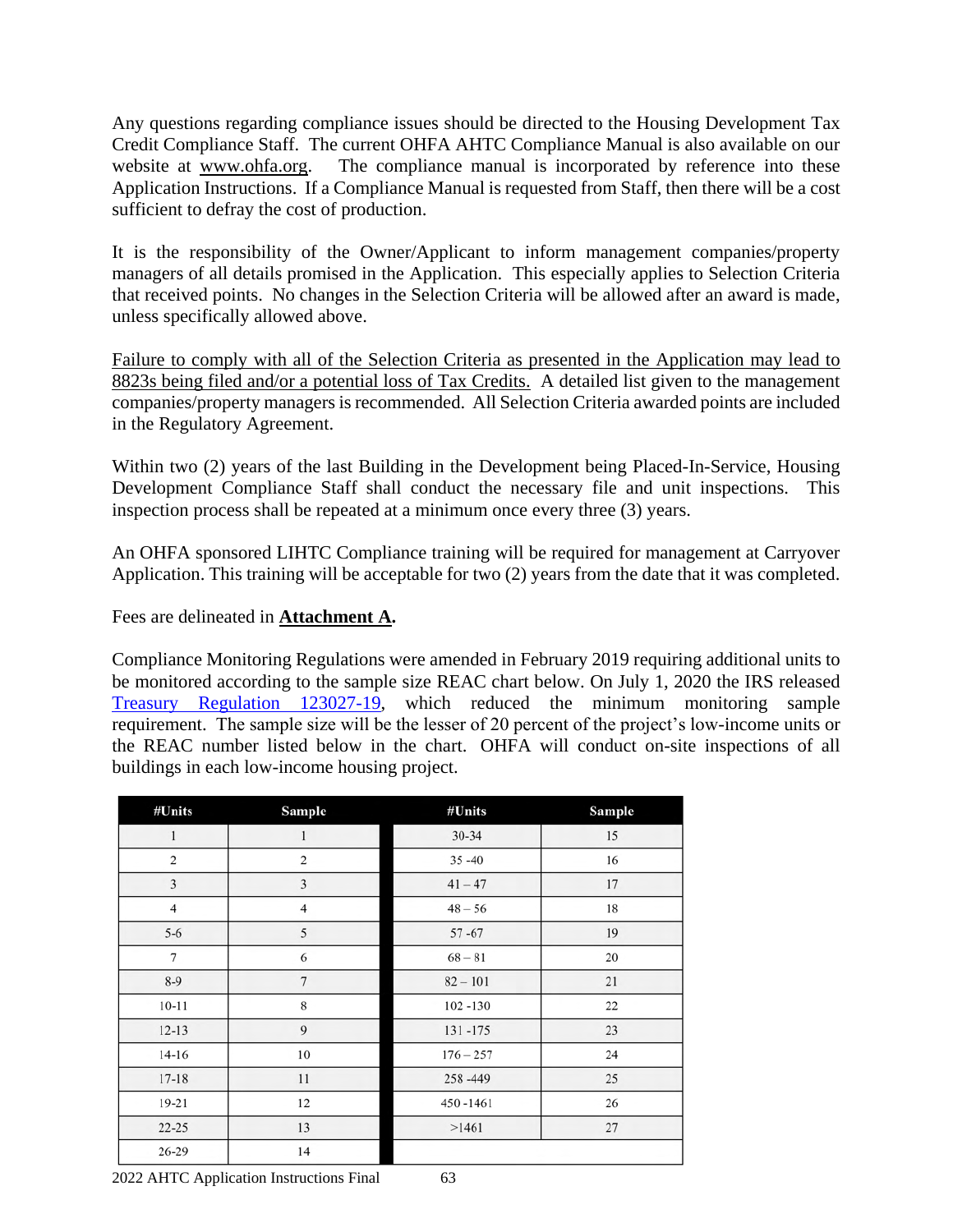#### **Foreclosure Prevention**

Restrictive Covenants and other long-term use restriction instruments are not automatically terminated upon the execution of a foreclosure or deed in lieu of foreclosure. All entities initiating foreclosure must provide the Agency with the following information at least 60 days prior to requesting the Agency release the extended use agreement:

- The name of the lender on the note triggering the foreclosure activity;
- The original amount and date of the note, the existing balance, and the annual debt cost;
- The position of the note relative to other liabilities on the property;
- The names of all other holders of notes on the property;
- A detailed description of the circumstances that have prevented timely payment of interest on the note;
- A detailed description of efforts between the owner and the holder of the note to reach an agreement to modify the terms of the note to prevent foreclosure; and
- Any relationship between the holder of the note and the owner of the property by familial relationship, common principals, owners or employees (collectively, "affiliates" of the note holder).

Should OHFA determine based on the information provided that the foreclosure activity is part of an arrangement to terminate the extended use agreement, the Agency will report its findings to the IRS and request that the IRS prevent the termination of the extended use agreement.

OHFA will withhold consent for termination of the extended use agreement if the owner does not provide the information outlined above, and will consider sanctions against owners that engage in a foreclosure deemed to be part of an arrangement with the taxpayer to terminate the extended use period on the development.

#### **General Contractor Cost Certification**

Beginning with any development awarded Tax Credits in 2022; OHFA will require a General Contractor Cost Certification to be submitted with all of the final documents associated with the proposed Development. If an identity of interest exists between the General Contractor and the Developer, the General Contractor Cost Certification and the Final Cost Certification may still be completed by the same accountant.

#### **Exchange**

If an Owner's request to exchange one year's Credits for another year's Credits is approved by the Board, the Owner is not eligible to submit an AHTC Application for one full year. The period of ineligibility starts with date the request is approved. The one year suspension is per Development, and will be assessed cumulatively. In addition, an additional Allocation Fee shall be paid in an amount equal to eleven percent (11%) of the total Allocation, but in any event not less than \$1,000. This fee is due within fourteen (14) calendar days of notification from OHFA of the approval of the exchange.

#### **Additional Credits**

OHFA reserves the right to grant requests for Additional Credits at any time it is deemed necessary, as long as it is in compliance with the QAP and Rules in place at the time originally awarded.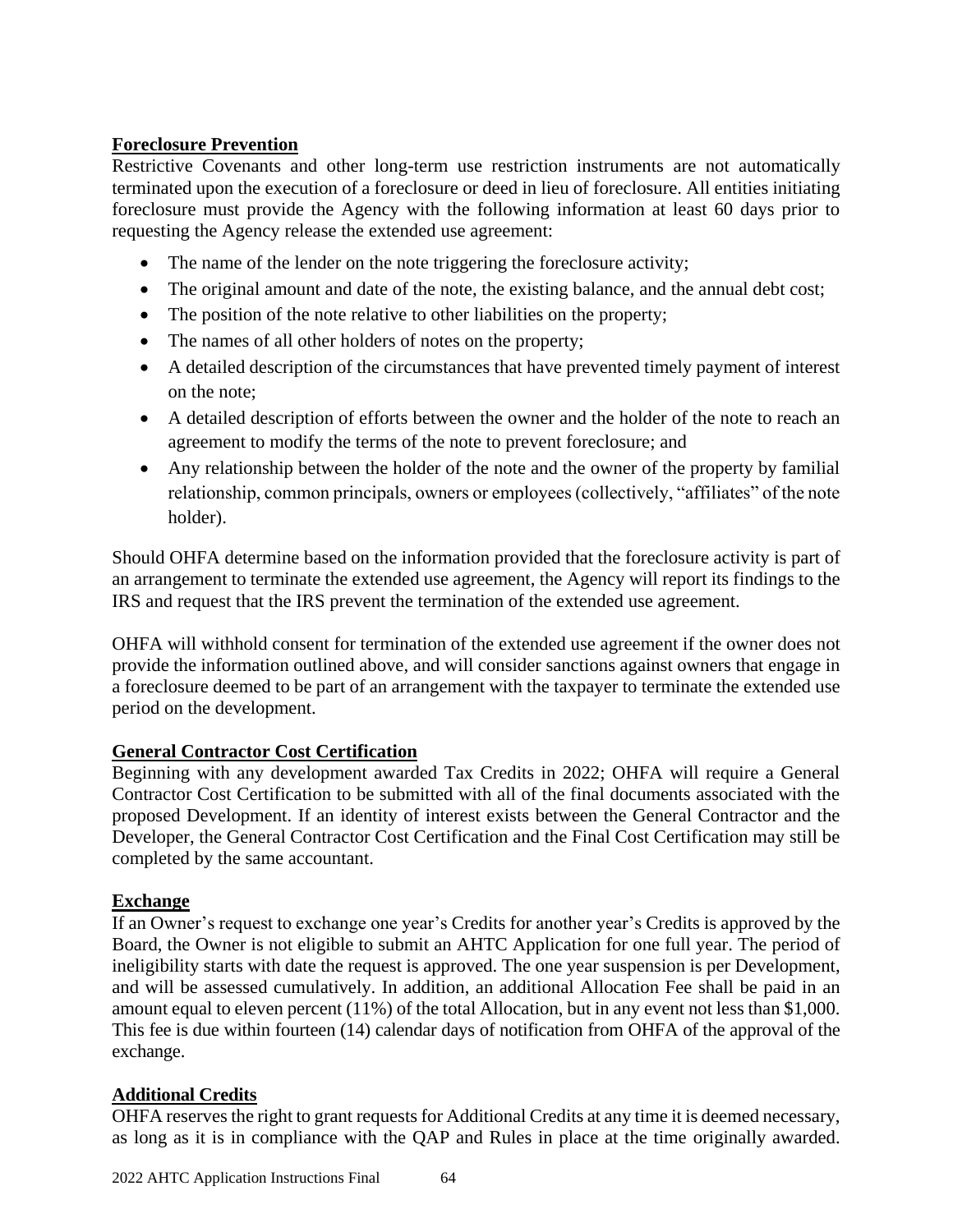Requests for Additional Credits will be administered and determined on a case by case basis, as they are available.

#### **Multiple Phases**

Applications for multiple phases of the same Development submitted in the same funding period will be processed as one Application. This does not apply to 4% Applications.

### **RAD**

Applicants submitting Applications under the RAD (Rental Assistance Demonstration) are eligible to apply for 9% and 4% Credit Applications. OHFA encourages the use of 4% due to unlimited credit request amounts and more flexible timelines.

#### **Transfers**

It is the responsibility of the Owner/Applicant to notify OHFA no less than sixty (60) days prior to any Ownership, general partner, managing member or management Transfers after the Tax Credit Allocation has been awarded. For management Transfers, contact one of the AHTC Compliance Specialists for the checklist of documents required. For Transfers of Ownership, general partner(s), managing member, or any interest in the Ownership entity, contact one of the Housing Financial Analysts for the checklist of required documents and fees.

Failure to submit the required documents and fees to OHFA sixty (60) days prior to the date of the Transfer and/or failure to receive approval prior to the completion of the Transfer may cause any current or future Applications to be disqualified from further consideration.

Fees are delineated in **Attachment A.**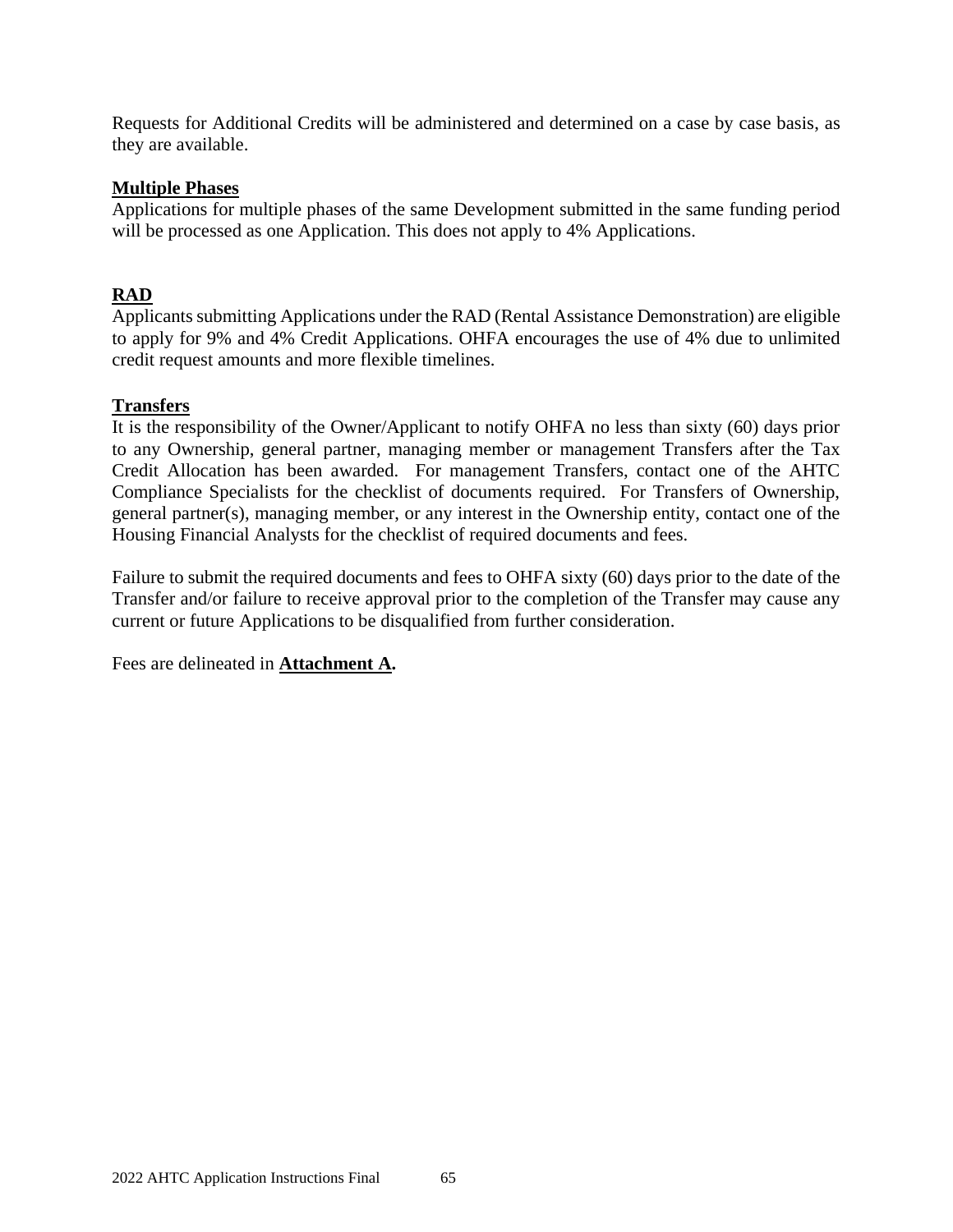# **Attachment E – Income Averaging Information**

#### **Overview**

The Consolidated Appropriations Act of 2018 (the Act) permanently established income averaging as a third minimum set-aside election for new Housing Credit developments. This new income averaging set-aside allows Credit-qualified units to serve households earning as much as 80 percent of Area Median Income (AMI), as long asthe average imputed income limit of the property is 60 percent or less of AMI. Higher rents that households with incomes above 60 percent of AMI pay will have the potential to offset the lower rents for households living in units designated at lower income levels. Income averaging preserves rigorous targeting to low-income households, while providing more and greater income-mixing potential.

#### **The following are general statutory requirements for this new option:**

- Owners electing income averaging must commit to having at least 40 percent of the units in the property affordable to eligible tenants.
- Income averaging applies to the designated income/rent levels of the units, not the incomes of individual tenant households.
- Under income averaging, designated income/rent levels may only be set at 10 percent increments beginning at 20 percent of AMI. The allowable income/rent designation levels are 20 percent of AMI, 30 percent of AMI, 40 percent of AMI, 50 percent of AMI, 60 percent of AMI, 70 percent of AMI, and 80 percent of AMI.
- Income averaging applies to both income and rent limits. If a unit has a designated limit of 80 percent of AMI, the maximum rent level that may be charged to a household in that unit is 30 percent of 80 percent of AMI. Similarly, if a unit has a designated limit of 30 percent of AMI, the maximum rent level that may be charged to a household in that unit is 30 percent of 30 percent of AMI.
- The minimum set-aside election is irrevocable once made on Form 8609. Therefore, existing developments already placed in service are not eligible to change their minimum set-aside/income election to income averaging.
- The next available unit rule, as modified by the new language, (i) provides that a unit is over income if the occupant's income exceeds 140 percent of the greater of 60 percent of AMI or the designated limit applicable to the unit and (ii) effectively requires that the next available unit of comparable or smaller size be rented (A) to a tenant whose income does not exceed the designated limit applicable to the new unit, if it was previously a low-income unit or (B) to a tenant at an income level that would not cause a violation of the 60 percent average, if the new unit had not previously been a low-income unit. Owners should consult with compliance experts in evaluating how income averaging will work in developments with market rate units.
- The 30 percent of AMI income and rent level under the Housing Credit for purposes of income averaging is not the same as the Extremely Low-Income and rent restriction under the National Housing Trust Fund. The Housing Trust Fund statute and regulation define "Extremely Low-Income" as the greater of 30 percent of AMI or the federal poverty line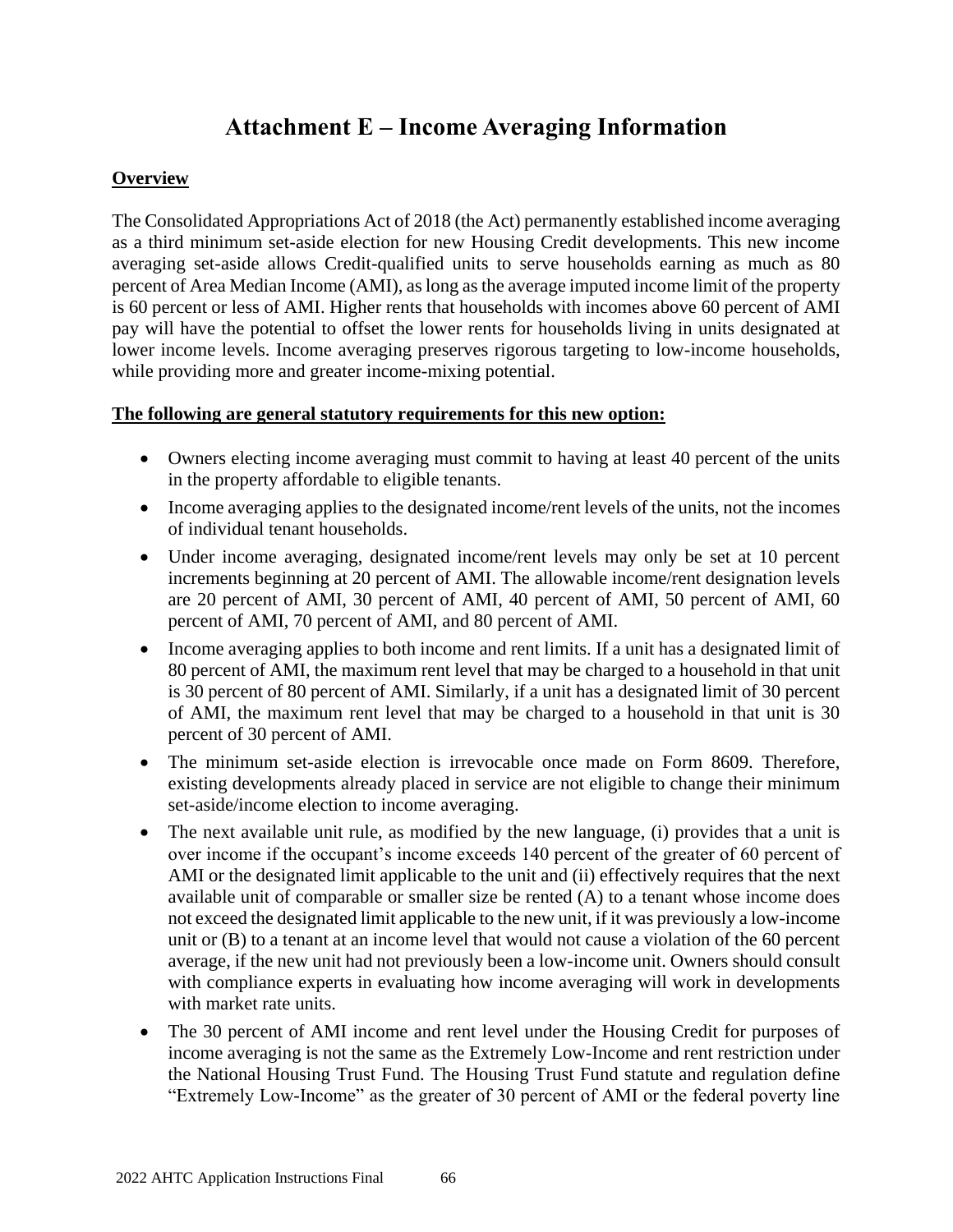for applicable household size. Income averaging unit designation is based solely on AMI. Properties that have layered National Housing Trust fund with credits should be mindful of this difference.

• Basic noncompliance will work the same as it does with the other minimum set-asides. If a development elects income averaging and fails to meet the income averaging standard at the end of a year, it is not a qualified low-income housing development for the year under IRC Section  $42(g)(1)(C)$ , and this noncompliance must be reported to IRS Form 8823 and the owner could be subject to a loss of Credits. Presumably the IRS will revise the Form 8823 and its instructions accordingly.

### **OHFA Adopted Requirements for Income Averaging:**

- Owners of developments with more than one building must elect on the Forms 8609 to treat all of them as part of a multiple building project (checking "Yes" on line 8b of the current form).
- OHFA will amend the Chapter 36 Rules to increase the credit monitoring fee for properties electing the income averaging option.
- Additional education requirements for property management staff will be required.
- Income designations are permitted to "float". For example, if at the time of Application the Owner committed to a mix of 30%, 50%, 60% and 80% units with an overall income percentage of 60%, then throughout the affordability period (as long as the overall income percentages remains at or below 60%) the unit designations may be changed to any combination of 20%, 30%, 40%, 50%, 60%, 70% and 80% units.
- Developments that are not comprised of 100% Low Income units, i.e. those including market rate units will not be eligible to use Income Averaging as their minimum set-aside election.
- Developments that are comprised of 100% Low Income units, including 70% and 80% units, will not be required to complete annual re-certifications. This policy could change if the IRS decides to require annual re-certifications.
- Owners must disperse 20%, 30%, 40%, 50%, 60%, 70% and 80% units across unit types and sizes in a manner that does not violate Fair Housing.
- OHFA reserves the right to disallow any clear skewing of unit designations. OHFA will require applicants to provide reasonable parity between different bedroom sizes at each targeted income band utilized on the property.

#### **Tax Exempt Bonds/4% Credit Applications**

The Act modifies IRC Section 42 to allow for income averaging, but does not make a similar change in IRC Section 142, which covers exempt facility bonds, including multifamily Housing Bonds. However, income averaging may be used in bond-financed Housing Credit developments so long as the development satisfies both the income averaging minimum set-aside election and one of the minimum set-aside elections applicable to tax-exempt bond financing (20/50 or 40/60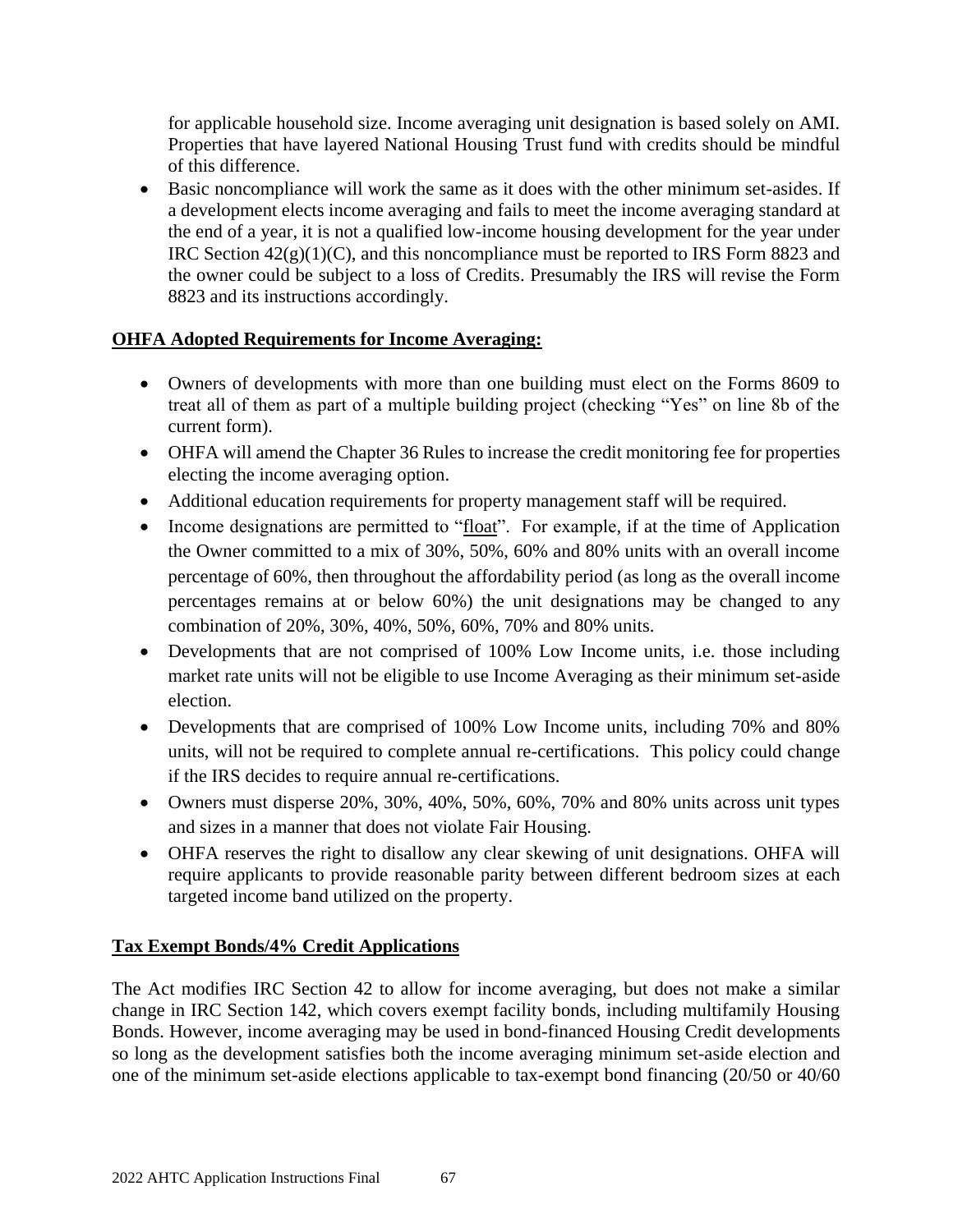minimum set-aside). Thus, units with income limits above 60 percent or 50 percent, as applicable, do not count for purposes of bond compliance.

#### **Rehabilitation Properties**

Applications must consider relocation impact in setting percentages for occupied rehab properties.

#### **Re-syndication Applications**

Any property seeking 9% or 4% credits for re-syndication of previously awarded tax credit properties will not be eligible to select the income averaging set aside. A new election would not free the continuing low-income units of their obligations under the prior extended use agreement, so the owner would, in effect, have to comply with the more stringent rules applicable to each particular unit if it were to change its election upon re-syndication. Given the complexity of complying with two separate minimum set-aside rules, OHFA has decided not to allow income averaging for such re-syndications.

**PLEASE NOTE: THE IRS MAKES THE ULTIMATE DETERMINATION REGARDING WHETHER OR NOT A DEVELOPMENT IS IN COMPLIANCE WITH THIS AND/OR ANY OTHER ELECTIONS MADE BY THE OWNER. ACCEPTANCE BY OHFA DOES NOT GUARANTEE ACCEPTANCE BY THE IRS. OWNERS SHOULD CONSULT WITH THEIR LEGAL COUNSEL. THIS POLICY IS SUBJECT TO CHANGE IN THE EVENT THE IRS ISSUES GUIDANCE ON INCOME AVERAGING.**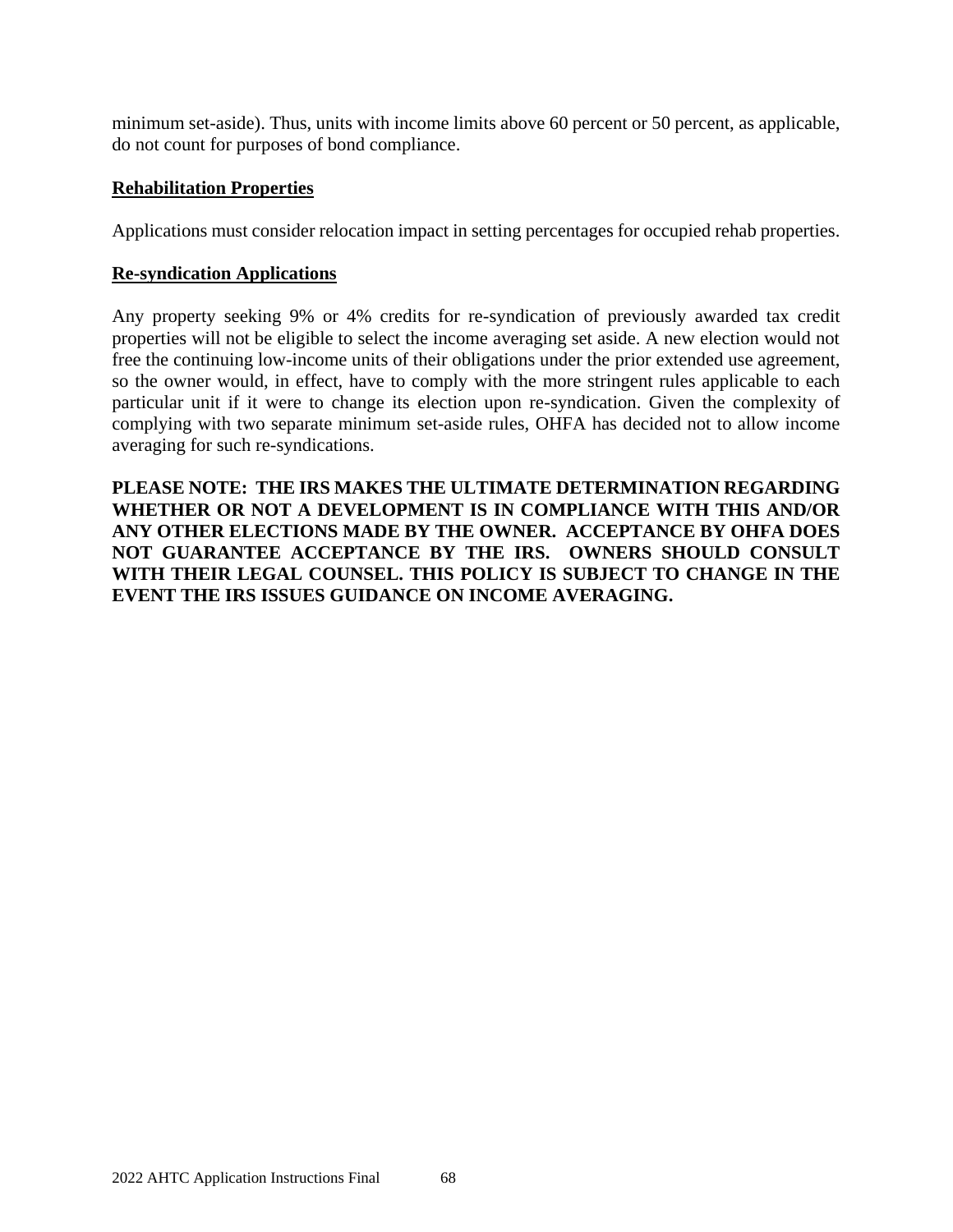# **Attachment F – Electronic Application Information**

**OHFA is not responsible for any Internet, computer, uploading, etc. type of issues. Applicants are advised to upload electronic Application files before the deadline. Your Dropbox Application link will expire on the due date at 3:00 p.m. Central time; therefore, an Application cannot be submitted after the deadline.**

Step 1: Request a Dropbox folder for each Application to be submitted by emailing any of the five OHFA Allocation Analysts. The folder name will be **Name of Development-City-Developer**. Provide this information in your request.

Step 2: The Analyst will "reply to all" in the email folder request by sending a link to the Dropbox folder. The link will be specific to that folder/Application. You can share the link with others. Please exercise caution when sharing the folder link, do not share with anyone you do not want access to the folder.

#### Step 3: **Submit your Application fee of \$2,000 to OHFA by the 3:00 p.m. deadline.**

When sending by wire transfer, an **\$8.00** fee is also required. OHFA's \$8.00 fee does not include any fees that Applicant's bank may charge. The fees must be transferred by deadline. Provide receipt of transfer in Tab 1 information. **Be as detailed as possible on the transfer description.** 

The wiring information is as follows: **Bank Name:** Bank of Oklahoma **Account Name:** Oklahoma Housing Finance Agency Operating Account **ABA #:** 103900036 **Account #:** 814048476 **Tax ID #:** 73-0999618

Step 4: Create one PDF document with bookmarks for each tab, even those that are N/A. **For each tab, including those that are N/A, create a title page listing the same name as the bookmark name.** The PDF should be named the same as the initial folder request, see Step 1 above.

Use the following tab listing for bookmark titles and title pages.

- Tab 1 Application Form
- Tab 2 Backup for Tab 1 items
- Tab 3 Commitment Letters
- Tab 4 Market Study
- Tab 5 Nonprofit
- Tab  $6 -$ Capacity
- Tab 7 Acquisition
- Tab 8 Readiness
- Tab 9 Certifications
- Tab 10 Fair Housing Training
- Tab 11 Capital Needs Assessment
- Tab 12 Amenities
- Tab 13 Self-score Certification
- Tab 14 Location
- Tab 15 Tenant Ownership
- Tab 16 Preservation
- Tab 17 Energy Efficiency/Green Building
- Tab 18 Historic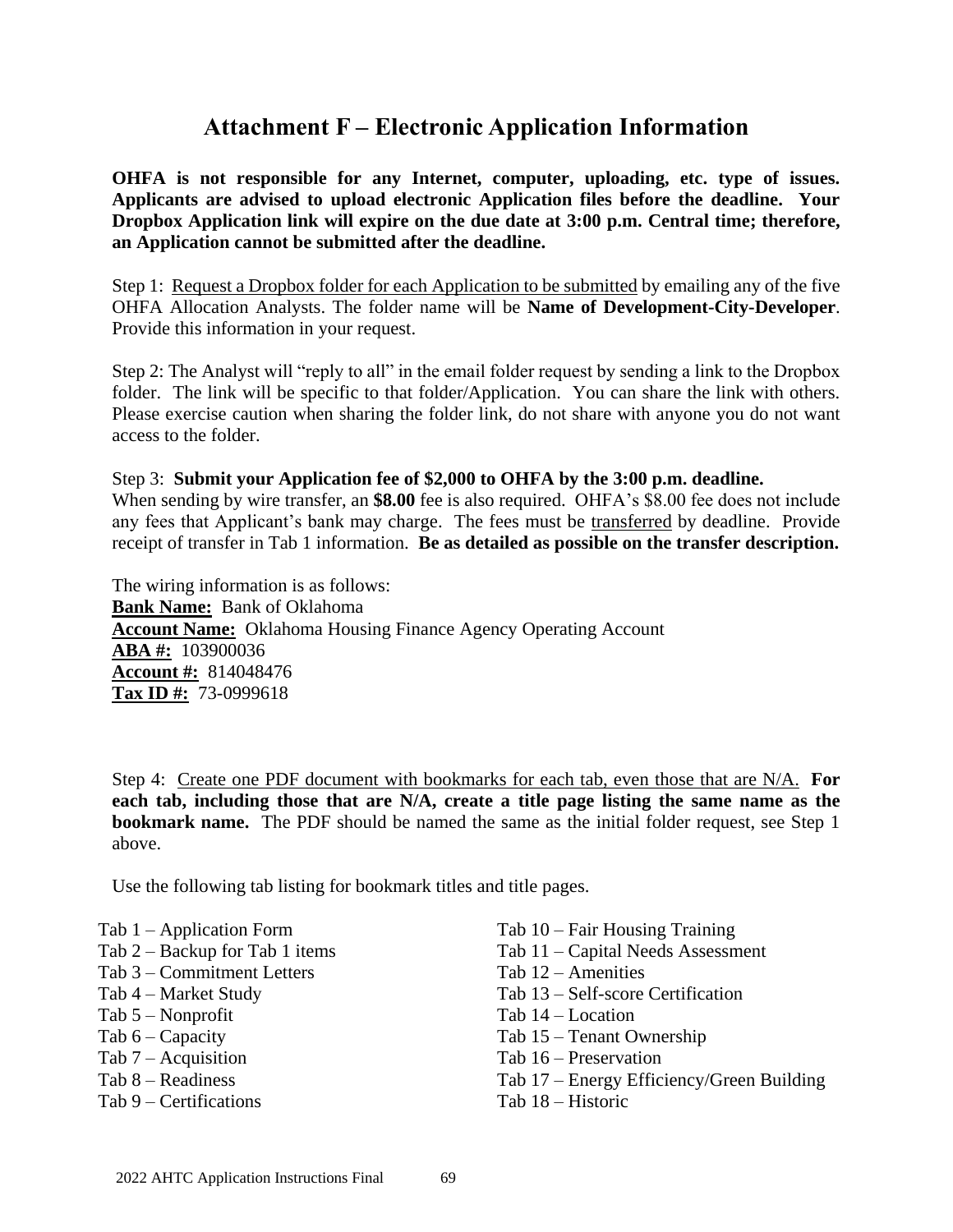**TIP:** For more information about creating bookmarks see [https://helpx.adobe.com/acrobat/using/page](https://helpx.adobe.com/acrobat/using/page-thumbnails-bookmarks-pdfs.html)[thumbnails-bookmarks-pdfs.html.](https://helpx.adobe.com/acrobat/using/page-thumbnails-bookmarks-pdfs.html)

Step 5: Review PDF file for clarity and verify bookmarks work properly. Verify readability after you scan/prepare a document. If a document is too small, or in any other way illegible, then Staff will not be able to evaluate information or count as submitted. This may cause you to Fail Threshold or not receive points. **TIP: When possible, convert documents directly to PDF, then insert signature pages into the PDF.**

Step 6: Upload PDF Application file. **Once a document is submitted you cannot edit or retrieve it.** If you need to submit a revised Application, then put Revised in the title. **OHFA's Dropbox system is only for submitting Applications, not a method for Application preparation.**

Step 7: After submission, Applicants receive an email acknowledging successful upload.

Step 8: During the review process, Staff will rename folder with file number. Before Open Records, Staff will add Preliminary and Final Review Sheets, along with other Open Records items to the Application folder.

**Open Records** will be three days. For Open Records, Staff will post on OHFA's website, so any interested party can view. At this time, it is Staff's plan to still only allow Open Records access after Final Reviews are sent out. Staff will add Preliminary and Final Review Sheets, along with other Open Records items to the Application folder.

#### *If you have any questions or problems during this process, contact one of the OHFA HD Allocation Analysts listed below.*

| 419.8137 |
|----------|
| 419.8201 |
| 419.8269 |
| 419.8134 |
| 419.8135 |
|          |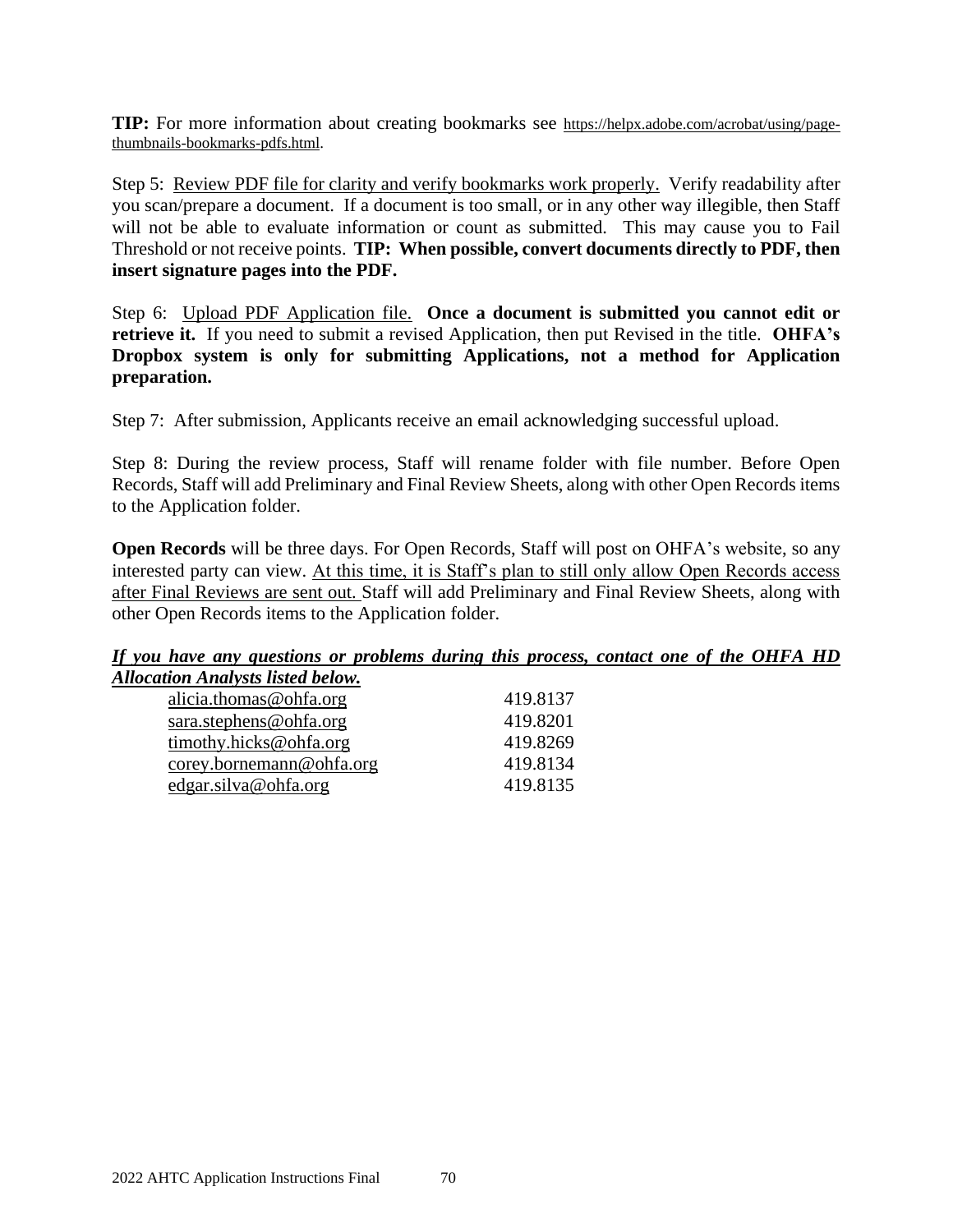# **Attachment G – Allocation Deadline Guidance, including negative points and late fees**

# **All deadlines are the LATEST you may submit items. You may ALWAYS submit earlier!**

If a due date falls on a weekend or holiday, the due date is the next business day. All deadlines are the responsibilities of Owners.

### **Forms and Checklists are on OHFA's website.**

### **Electronic Submissions**

- Electronic submissions will be accepted to meet deadlines.
- Exception is the LURA.

### **Final Cost Certifications – due February 28th after placed in service year.**

- No exceptions, no drafts, no extensions.
- Subject to 2 negative points and \$100/day late fee.
- If a "corrected" cost cert comes in after the deadline, still subject to negative points and \$100/day from deadline until "corrected" cert received. Corrected means a whole new Cost Certification. If responding to OHFA's question(s), it is not considered "corrected" for this purpose.
- The final Cost Certification deadline also applies to 4% Bond Developments.

### **LURA/Final Packet – due November 1 of placed in service year.**

- On October 1, OHFA will send an email blast reminding everyone of the November 1 deadline. A LURA must be filed if claiming Credits for that year.
- This reminder is only a courtesy and an attempt to ensure all LURAs are submitted timely. If for some reason, you do not get a reminder, the deadline is the same.
- Subject to 2 negative points and 3 negative points for the fee, plus \$100/day late fee.
- The LURA deadline also applies to 4% Bond Developments.

### **Carryover Agreements and Allocation Fees**

- Hard deadline of date outlined in award letter. Usually two weeks after Board Meeting.
- Subject to 2 negative points and 3 negative points for the fee, plus \$100/day late fee.
- The Allocation fee deadline also applies to 4% Bond Developments.

### **Carryover Packets – due on the date specified in the Carryover Agreement**

- Only one 60-day extension may be given.
- Subject to 2 negative points at one year deadline. Subject to \$100/day late fee after the 60 days.
- OHFA **CANNOT** waive, or extend in any way, the date in which 10% of costs must be expended.

### **PIS Acknowledgement Form-due no later than 30 days after Building is Placed in Service**

- OHFA will not assess late fees or negative points for these.
- May be viewed as part of general review of capacity if not submitted on time.